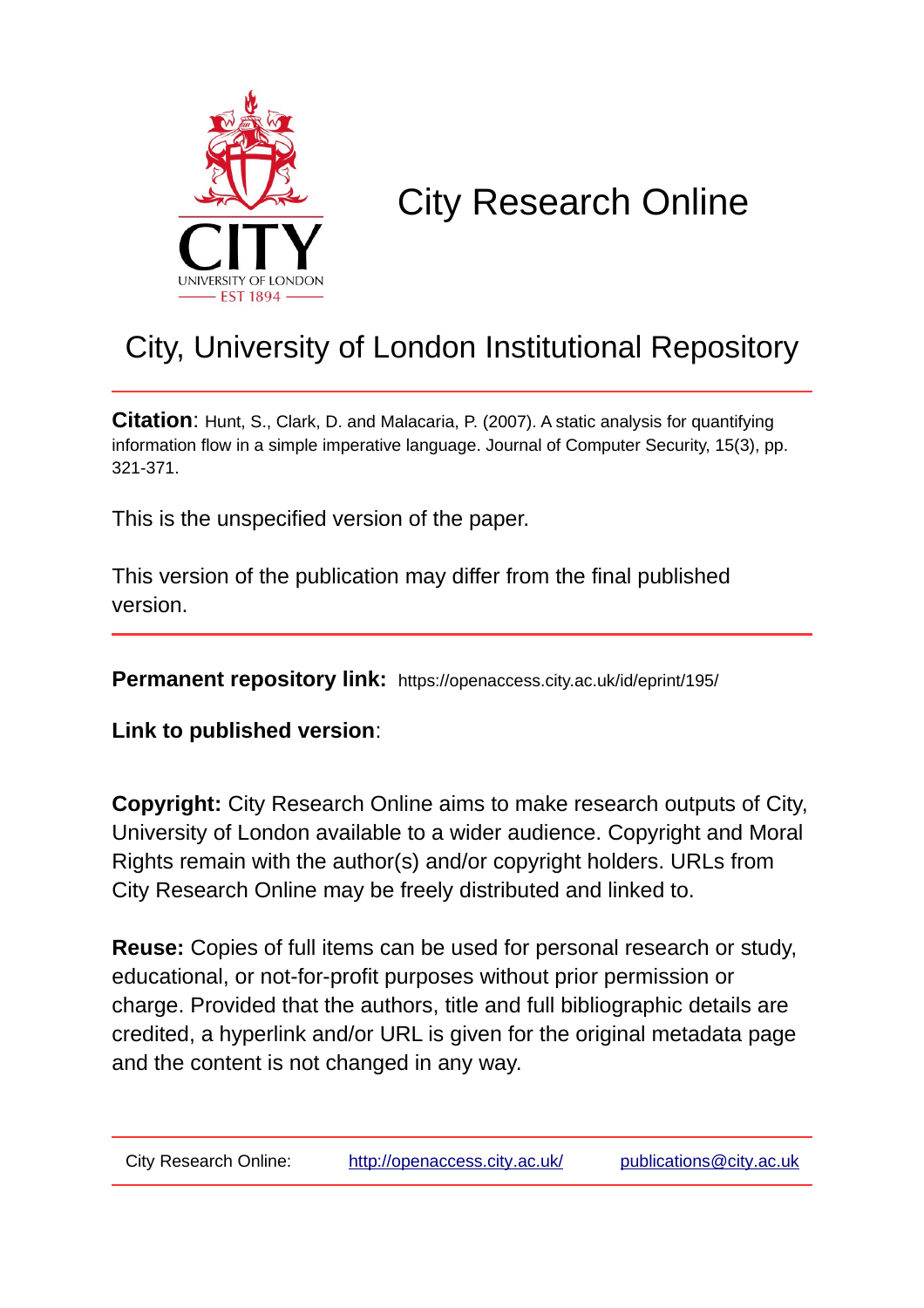### A static analysis for quantifying information flow in a simple imperative language<sup>\*</sup>

David Clark<sup>1</sup>, Sebastian Hunt<sup>2</sup>, and Pasquale Malacaria<sup>3</sup>

<sup>3</sup> Department of Computer Science, Queen Mary, London. pm@dcs.qmul.ac.uk

Abstract. We propose an approach to quantify interference in a simple imperative language that includes a looping construct. In this paper we focus on a particular case of this definition of interference: leakage of information from private variables to public ones via a Trojan Horse attack. We quantify leakage in terms of Shannon's information theory and we motivate our definition by proving a result relating this definition of leakage and the classical notion of programming language interference. The major contribution of the paper is a quantitative static analysis based on this definition for such a language. The analysis uses some non-trivial information theory results like Fano's inequality and  $\mathcal{L}_1$  inequalities to provide reasonable bounds for conditional statements. While-loops are handled by integrating a qualitative flow-sensitive dependency analysis into the quantitative analysis.

#### 1 Introduction

Mathematical quantitative tools (like probability theory and statistics) have played an increasing role both in the theory and practise of most sciences. However the theory (and theory based analysis) of software systems largely relies on logics and makes little use of quantitative mathematics.

Traditionally logic is a qualitative discipline, things are true or false, provable or not, typable or not. It is our belief however that some fundamental notions in theoretical computer science might benefit from a quantitative study.

Take the notion of interference [9, 24] between program variables, informally the capability of variables to affect the value of other variables. Absence of interference (non-interference) is often used in proving that a system is wellbehaving, whereas interference can lead to mysterious (mis-)behaviours. However the misbehaviour in the presence of interference will generally happen only when there is enough interference. Think in terms of electric current: non-interference between variables  $X, Y$  is the absence of a circuit involving  $X, Y$ ; interference is the existence of a circuit; this however doesn't imply that there is enough "current" in the circuit to affect the behaviour of the system.

<sup>&</sup>lt;sup>1</sup> Department of Computer Science, Kings College, London. david@dcs.kcl.ac.uk  $2$  Department of Computing, City University, London. seb@soi.city.ac.uk

 $*$  This research partially supported by EPSRC grants EP/C545605/1, EP/C009746/1, and EP/C009967/1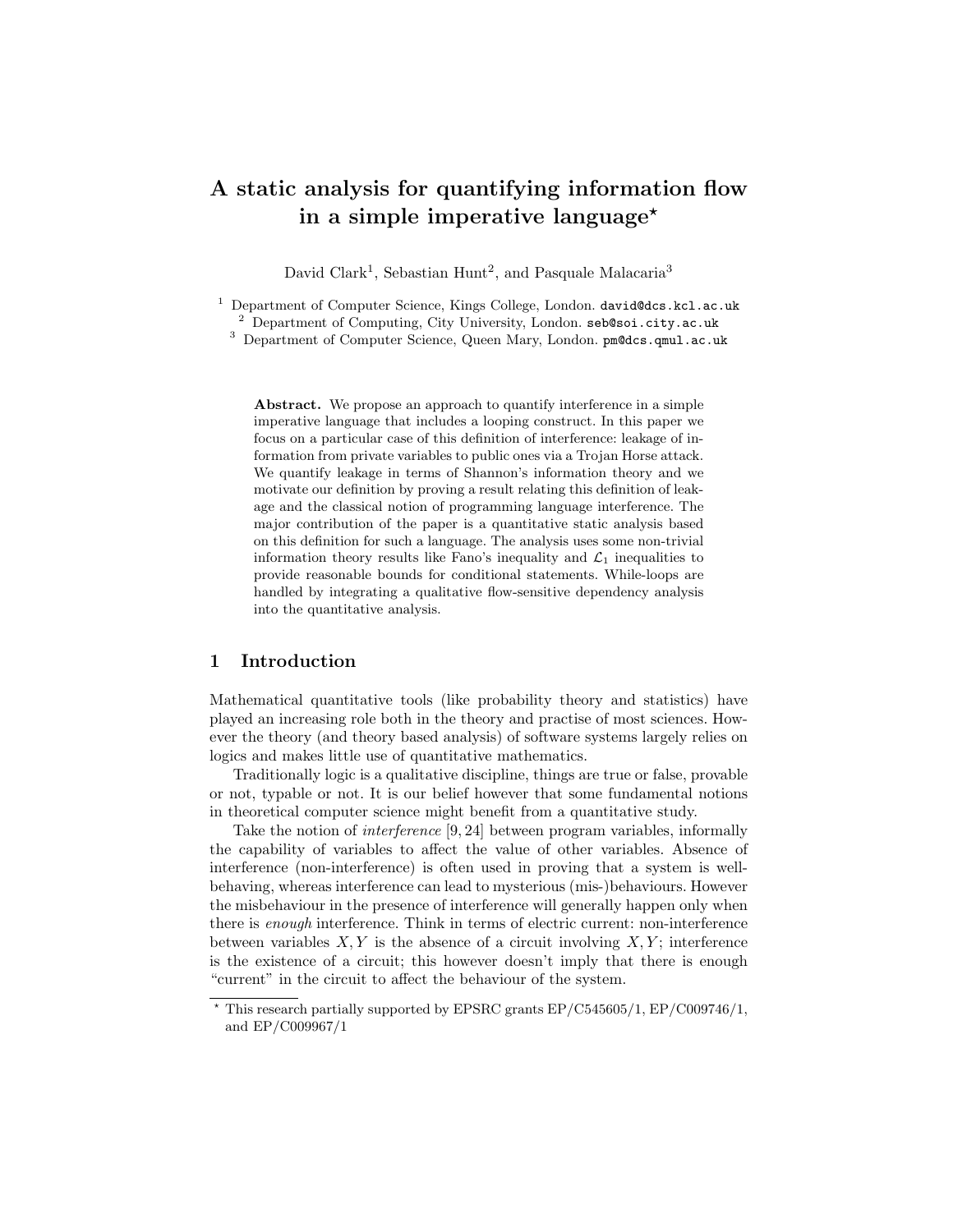Concrete examples of this are provided by access control based software systems. To enter such a system the user has to pass an identification stage; whatever the outcome of this stage (authorisation or failure) some information has been leaked (in the case of failure the search space for the right key has now become smaller). Hence these systems present interference [9] so they are not "secure" in a qualitative sense. However, common sense suggests to consider them secure if the interference is very small.

The aim of this paper is to use Shannon's information theory [27] to define a quantified notion of interference for a simple imperative language and to derive a program analysis based on this notion.

#### 1.1 Attack Model

Classical covert channel analysis is motivated by military settings in which an insider has access to confidential information. The insider attempts to use some aspect of the computer system's behaviour to communicate that information to another user. In this model, the system under analysis is being viewed as a communication channel and the insider chooses inputs in such a way as to maximise the amount of information transmitted.

Our model is rather different. We consider situations in which a program has access to confidential data (the high inputs). These inputs may be controlled by the owner of the confidential data but we assume that the owner does not intentionally collude to leak the data. Our attacker is an outsider who may have control over the low inputs, but does not have any direct access to the confidential data or control over the high inputs. By contrast with the rather specialised military setting, our model addresses what are now far more common confidentiality problems involving every day use of the internet.

One example is the 'spyware' (trojan horse) problem: a user downloads and executes untrusted software from the internet. In this situation the user has no interest in transmitting confidential data (quite the reverse) but the software may require access to that data in order to serve the user's intended purpose. Here the user needs guarantees that software does not transmit an unacceptable amount of confidential data to any untrusted outsider.

A second example is the remote login problem: to gain access to a service, users must authenticate using a password or PIN number. In this situation the authentication process necessarily leaks information from the confidential password database and we need assurances that this leakage remains within acceptable limits.

#### 1.2 Input Distributions

Our use of information theory to quantify information flow requires us to consider probability distributions on the inputs to a program. This naturally raises the question of how such distributions might be calculated and, where there is more than one "obvious" choice of distribution, how a choice might be made. Though there is no simple answer to this, we can offer a guiding principle: to give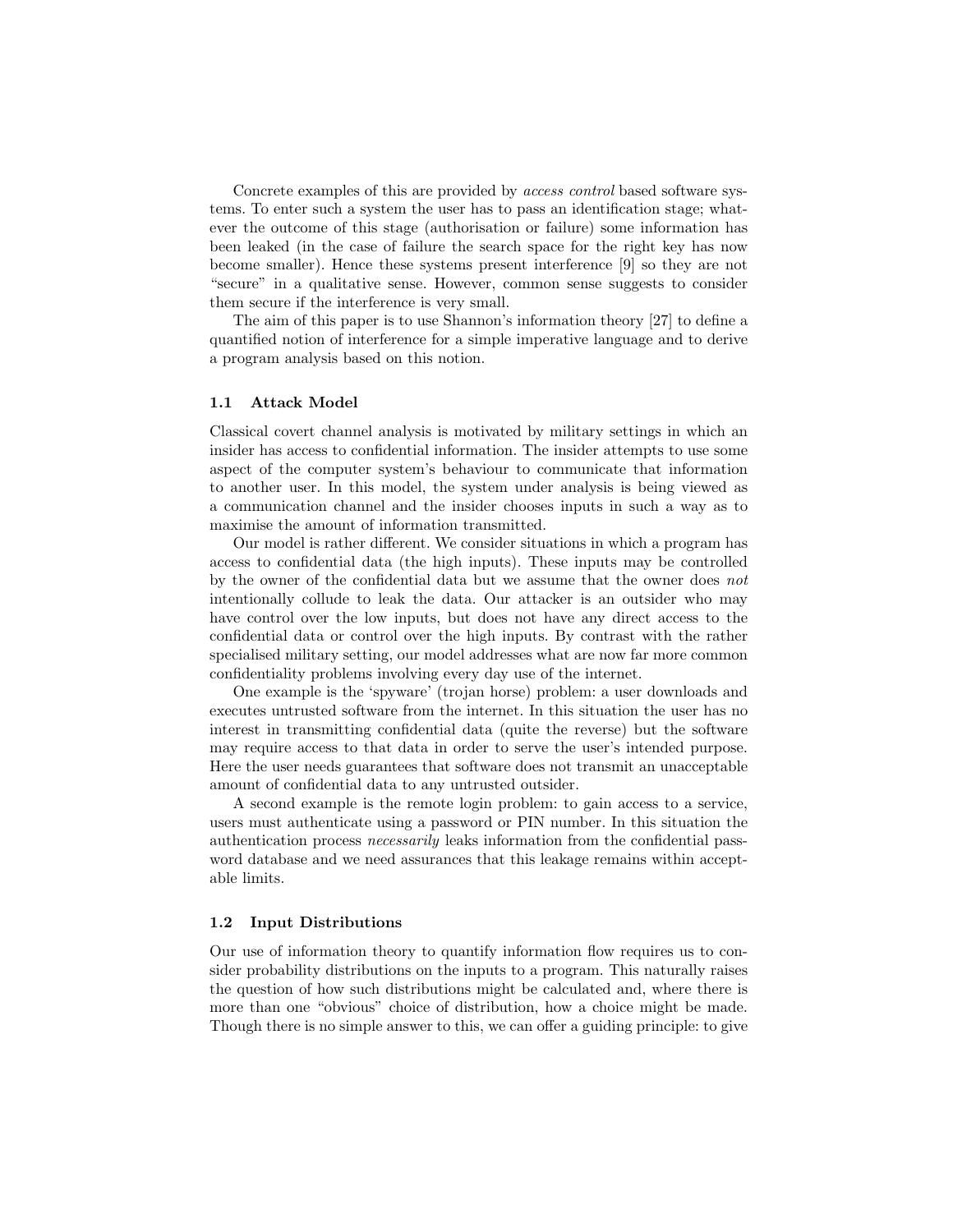useful results, the distribution should be a reasonable model of the attacker's uncertainty about the inputs. As a motivating example, consider the case of the login process giving access to accounts on the computer system of a small organisation. Suppose there are just four accounts (Peter, Paul, John, Ringo) and the attacker is someone trying to gain unauthorized access to one of the accounts (say John's). The high input is John's password and the low input is the attacker's guess. Passwords are 8 character sequences of ASCII characters, thus representable in 56 bits. We will assume for simplicity that the login process allows just one attempt at login. Consider two alternative scenarios:

- 1. The attacker has inside knowledge. He doesn't know which user has chosen which password but he does know that they have each chosen a different word from the set: black, red, orange, yellow, green, blue, indigo, violet. To this attacker, each of the eight possibilities is equally likely to be John's password, so the appropriate distribution assigns probability 1/8 to each one. This distribution has an entropy of 3 bits. Our definitions assign an information flow of just over 0.54 bits.
- 2. The attacker has no inside knowledge but he does know from empirical studies at other (larger) organisations, that users tend to pick certain dictionary words more often than other sequences of characters. Let us suppose (a gross simplification) that  $1/8$  of all users studied have been found to choose passwords uniformly from a set of  $2^8$  dictionary words, and the other  $7/8$  of users to choose uniformly from the remaining  $2^{56} - 2^8$  possibilities. The entropy of this distribution is approximately  $0.54 + 1 + 49 = 50.54$  bits. Our definitions assign an information flow of just over 0.006 bits.

These scenarios show that is not always best to use the 'real' distribution when analysing a system. Using the distribution from scenario 1 when attackers have only the generic knowledge of scenario 2 would lead to a needlessly pessimistic view of the system's security. In fact, both these distributions may give overly conservative results. If the company has a rigid policy of allocating automatically generated passwords, the choices may actually conform to a uniform distribution over all  $2^{56}$  possibilities. In this case our definitions assign an information flow of less than 10<sup>−</sup><sup>15</sup> bits.

#### 1.3 Plan of the paper

Section 2 introduces the basics of information theory and program semantics we need. We then investigate which of Shannon's measures (entropy, conditional entropy, mutual information) is the right one for the task; in 2.4 we introduce our definition of leakage and in 2.5 we establish its relation to the classical programming language definition of non-interference.

Section 3 presents a review of related work on quantifying information flow, starting from Denning's and Millen's pioneering work up to the most recent developments in the field such as Clarkson, Myers and Schneider's work.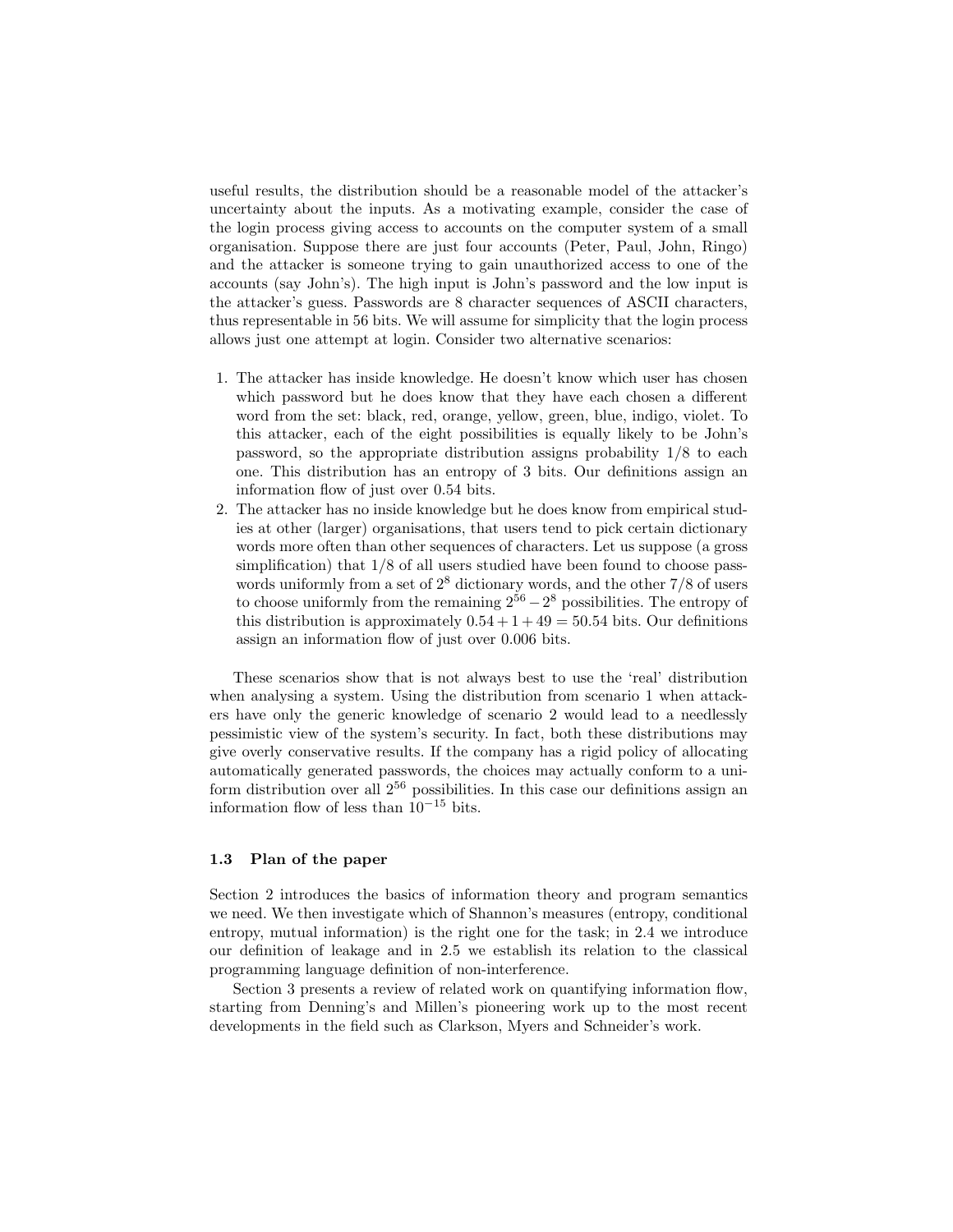Section 4 introduces a static analysis based on the theory presented in 2.4. Analysis rules are syntax (command and expression) based. A rule for a command provides lower and upper bounds for the leakage of one or more variables in the command. A correctness result is then proven which establishes that the bounds provided by the rules for a language statement are always consistent with the leakage of that statement according to section 2.4.

Section 5 presents improvements to the analysis of expressions and further justification for some of the analysis rules.

#### 1.4 Relationship with previous work

In a previous paper [4] we sketched an information theory based program analysis for a simple language without loops. The present work is also related with the workshop paper [3]. In contrast to the latter work, which employs a Use Definition Graph (UDG) underlying the analysis, here we present a syntax directed analysis along the lines of that in [4]. Apart from this complete recasting of the analysis and new proofs of correctness, the significant additions in the present paper are:

- theory: Formal relationships between non-interference for program variables, random variable independence and leakage of confidential data are established.
- analysis of commands: The analysis of conditionals is significantly refined, using powerful results from information theory (Fano's inequality and the  $\mathcal{L}_1$  inequality) to derive both upper and lower bounds on flows through ifstatements.
- analysis of expressions: Improved bounds on general equality tests and arithmetic expressions are presented.

In addition, the review of other significant contributions is extended and updated, all relevant proofs are provided and all sections benefit from extended discussion and more technical details and examples.

#### 2 Information theory and interference

In this section we will provide the foundations of our work and some background on information theory.

#### 2.1 The language and its semantics

In a semantics-based analysis of security properties, there is a trade-off between tractability and accuracy. Any semantic model is, necessarily, an abstraction of its physical implementations and the limits of an analysis based on that model are determined by the nature of the abstraction. Put more concretely, a system which can be shown to be secure with respect to a semantic model may still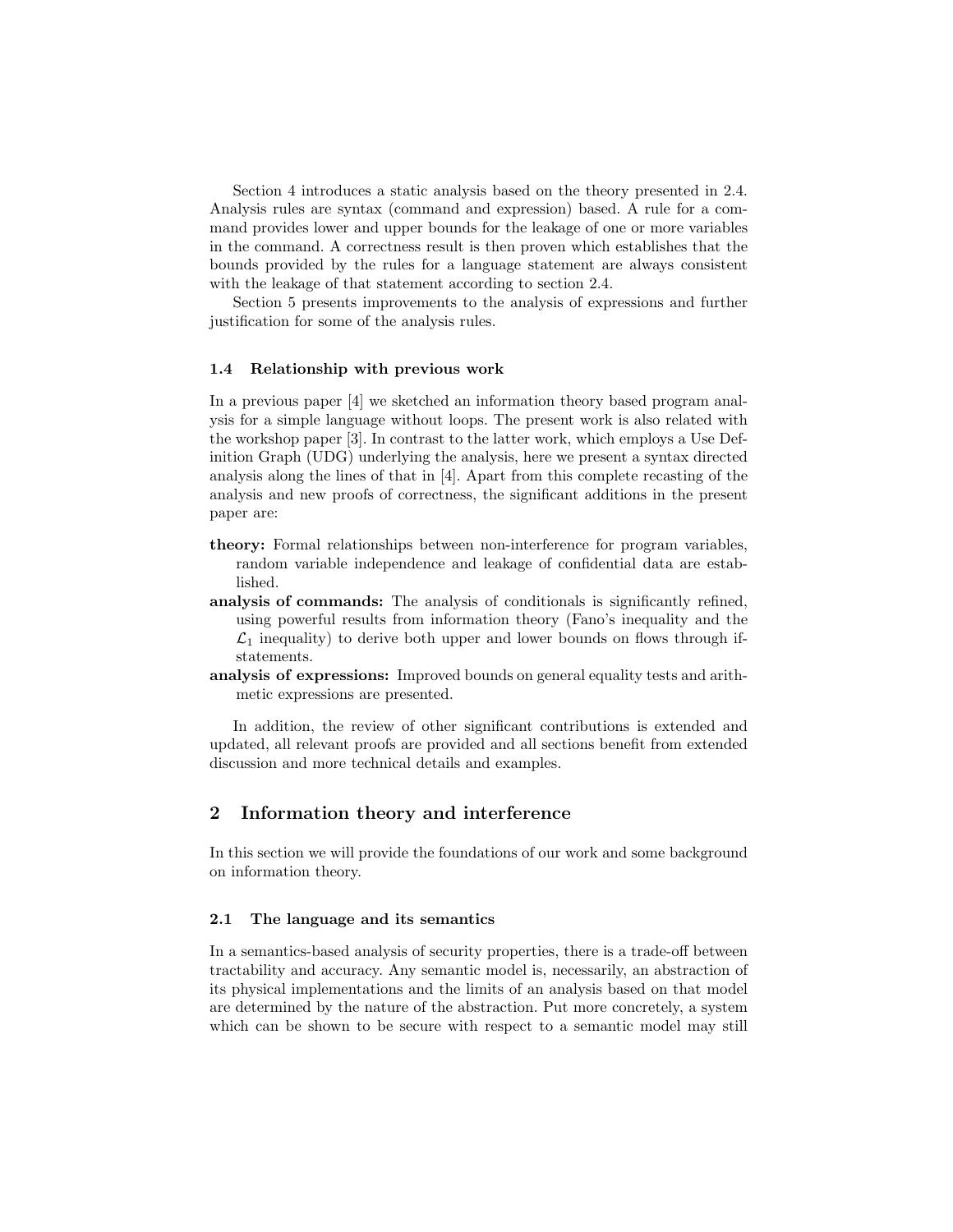be vulnerable to attacks which exploit precisely those aspects of its behaviour which are not modelled.

In this paper we consider a programming language with a simple denotational semantics and we analyse confidentiality properties based purely on the inputoutput behaviour which this semantics defines. The language is described in Table 1.

The guarantees provided by our analysis are correspondingly limited. In particular, our analysis addresses the question of how much an attacker may learn (about confidential information) by observing the input-output behaviour of a program, but does not tell us anything about how much can be learned from its running-time.

> $C \in \text{Com}$   $x \in \text{Var}$   $E \in \text{Exp}$   $B \in \text{BExp}$   $n \in V$  $C :=$  skip  $x = E | C_1 ; C_2 |$  if  $B C_1 C_2 |$  while  $B C_1$  $E := x | n | E_1 + E_2 | E_1 - E_2 | E_1 * E_2$  $B := \neg B \mid B_1 \wedge B_2 \mid E_1 < E_2 \mid E_1 == E_2$ Table 1. The Language

Given a set A, we write  $A_{\perp}$  for the cpo obtained by the disjoint union of A and  $\{\perp\}$ , ordered by:

$$
\perp \sqsubseteq \perp
$$
  
\n
$$
\perp \sqsubseteq a
$$
  
\n
$$
a \sqsubseteq a' \text{ iff } a = a
$$

 $\prime$ 

where  $a, a'$  range over A (thus  $a, a' \neq \perp$ ). If  $f : A \to B_{\perp}$  and  $g : B \to C_{\perp}$  we write  $(g \circ f) : A \to C_{\perp}$  for the strict composition of g and f, thus:

$$
(g \circ f)(a) = g(f(a)) \text{ if } f(a) \neq \perp
$$
  
\n
$$
(g \circ f)(a) = \perp \text{ if } f(a) = \perp
$$

The functions  $A \to B_{\perp}$  also form a cpo when ordered pointwise.

Program variables are drawn from a finite set Var. Let  $V$  be the set of  $k$ bit integers (that is, bit-vectors of length  $k$  interpreted as integers in the range  $-2^{k-1} \leq n < 2^{k-1}$  in twos-complement representation). The set of stores  $\Sigma$  is just the set of functions  $\sigma \in \text{Var} \to V$ .

An arithmetic expression E is interpreted as a function  $[[E] : \Sigma \to V$ , using the usual twos-complement interpretations of  $+, -, *$ .

A boolean expression B is interpreted as a function  $[[B] : \Sigma \to \{0,1\}$  in the standard way (0 is false, 1 is true).

A command C is interpreted as a function  $[[C]] : \Sigma \to \Sigma_{\perp}$  (see Table 2). The semantics of while is given as the least fix point of a function  $F : (\Sigma \to \Sigma_{\perp}) \to$  $(\Sigma \to \Sigma_{\perp}).$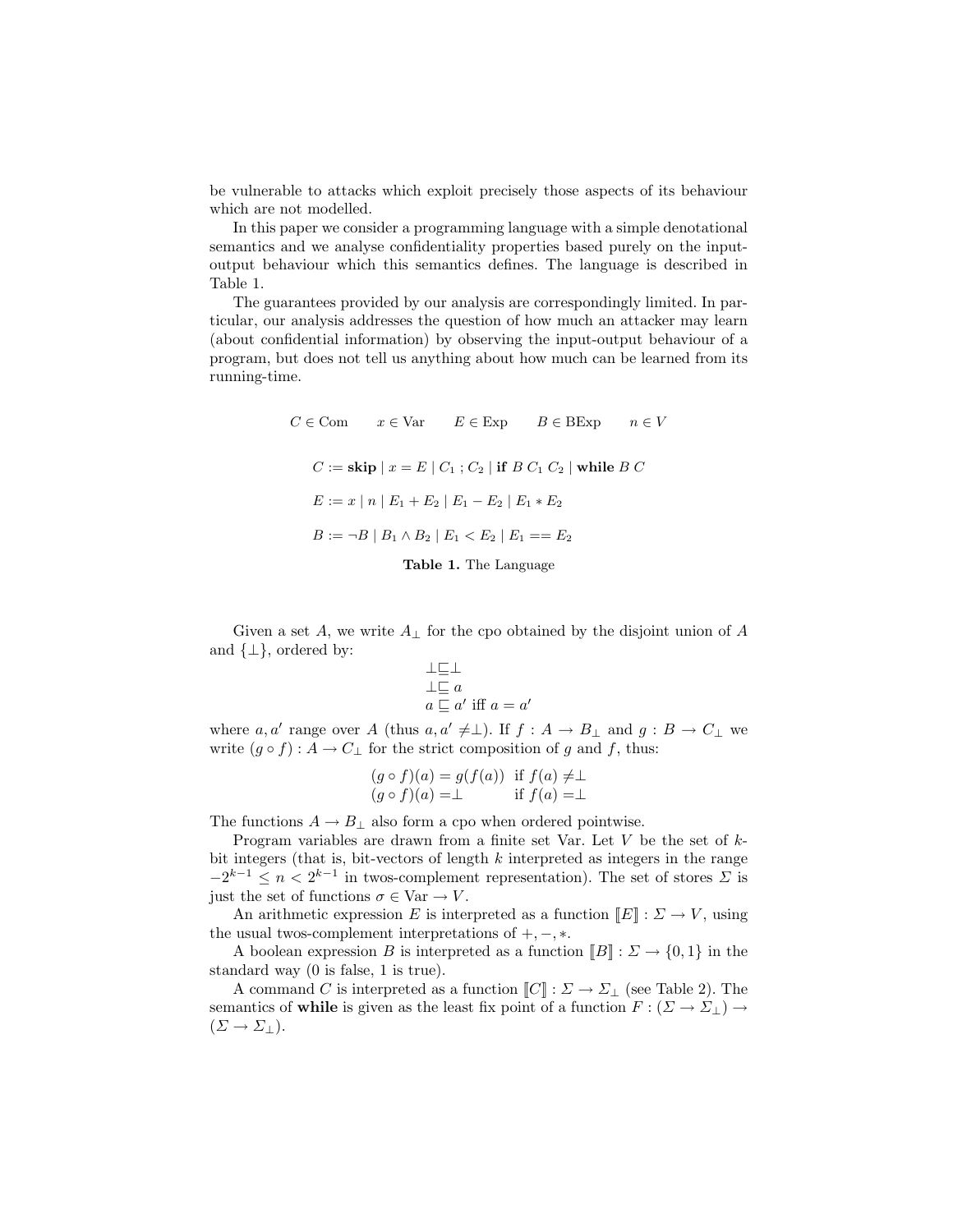$$
\begin{aligned}\n[\mathbf{skip}]\mathbf{b} &= \lambda \sigma. \sigma \\
[\![x = E]\!] &= \lambda \sigma. \sigma[x \mapsto [\![E]\!] \sigma] \\
[\![C_1; C_2]\!] &= [\![C_2]\!] \circ [\![C_1]\!] \\
[\![\mathbf{if } B C_1 C_2]\!] &= \lambda \sigma. \left\{ \begin{aligned}\n[\![C_1]\!] \sigma & \text{if } [\![B]\!] \sigma = 1 \\
[\![C_2]\!] \sigma & \text{if } [\![B]\!] \sigma = 0 \\
[\![\mathbf{while } B C]\!] &= \text{lip } F \text{ where } F(f) = \lambda \sigma. \left\{ \begin{aligned}\n(f \circ [\![C]\!]) \sigma & \text{if } [\![B]\!] \sigma = 1 \\
\sigma & \text{if } [\![B]\!] \sigma = 0\n\end{aligned} \right.\n\end{aligned}
$$

Table 2. Denotational Semantics

#### 2.2 Degrees of interference

We suppose that the variables of a program are partitioned into two sets, H  $(high)$  and  $L$  (low). High variables may contain confidential information when the program is run, but these variables cannot be examined by an attacker at any point before, during or after the program's execution. Low variables do not contain confidential information before the program is run and can be freely examined by an attacker before and after (but not during) the program's execution. This raises the question of what an attacker may be able to learn about the confidential inputs by examining the low variable outputs.

One approach to confidentiality, quite extensively studied [9], is based on the notion of *non-interference*. This approach looks for conditions under which the values of the high variables have no effect on (do not 'interfere' with) the values of the low variables when the program is run. We can formalise non-interference in the current setting as follows. A terminating program  $P$  is non-interfering if, whenever  $\sigma_1$   $x = \sigma_2$  x for all x in L, then  $[ P ] \sigma_1 = \sigma'_1$  and  $[ P ] \sigma_2 = \sigma'_2$  with  $\sigma'_1 x = \sigma'_2 x$  for all x in L. If this condition holds, an attacker learns nothing about the confidential inputs by examining the low outputs.

Thus non-interference addresses the question of whether or not a program leaks confidential information. In the current work, by contrast, we address the question of how much information may be leaked by a program.

To help explore the difference between the approaches, consider the following two programs:

1. if  $(h == x)$   $\{y = 0\}$   $\{y = 1\}$ 2. if  $(h < x)$  {y = 0} {y = 1}

Here we specify that h is high while x and y are low. Clearly, neither of these programs has the non-interference property, since the final value of y is affected by the initial value of h. But are the programs equally effective from an attacker's point of view? Suppose we allow the attacker not only to examine but actually to choose the initial value of x. Suppose further that the attacker can run the program many times for a given choice of value for h. There are  $2^k$  possible values which h may have and the attacker wishes to know which one it is. It is easy to see (below) that the second program is more effective than the first, but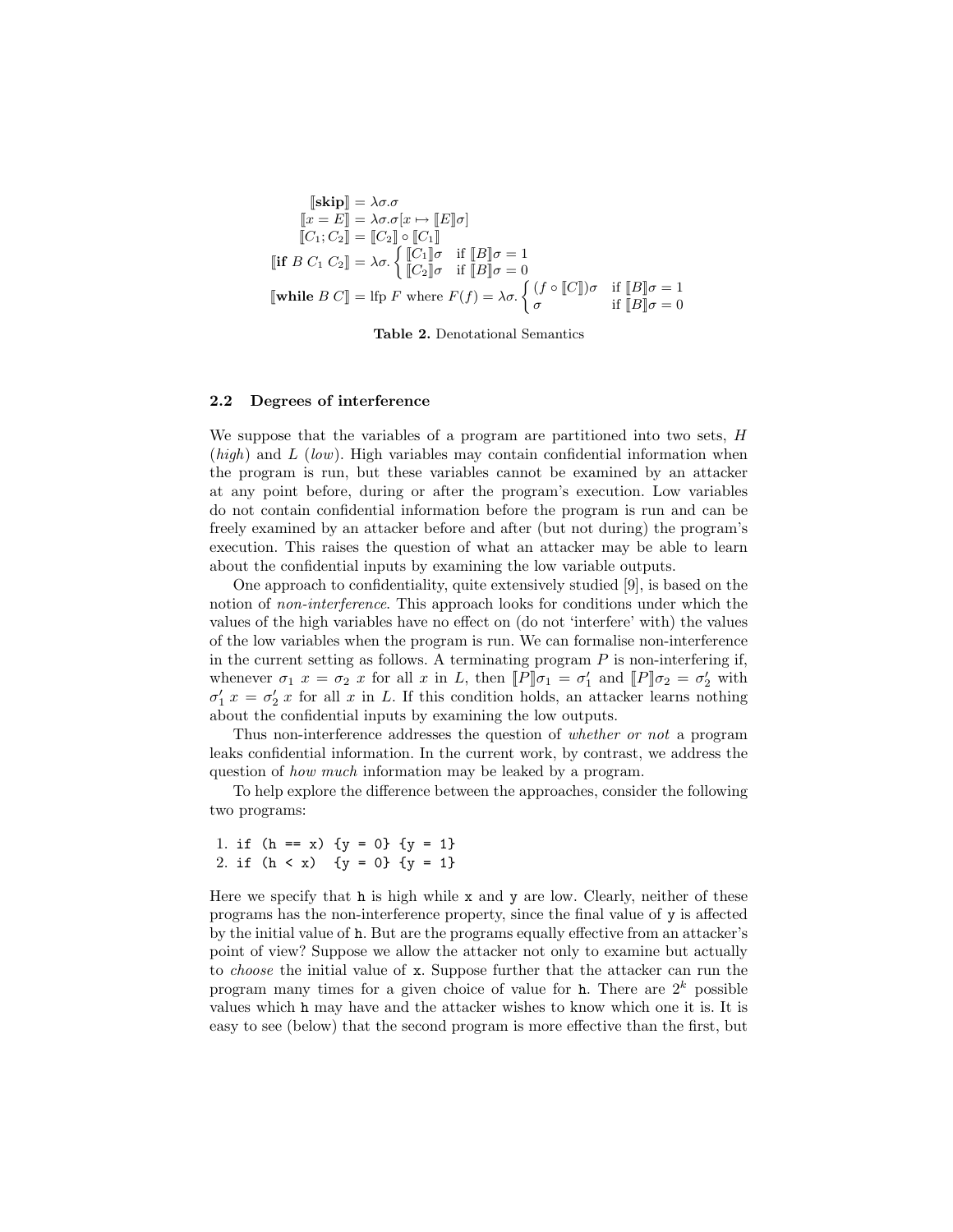the significance of this difference depends on the distribution of the values taken by h.

At one extreme, all  $2^k$  values are equally likely. Using the first program it will take the attacker, on average,  $2^{k-1}$  runs, trying successive values for x, to learn the value of h. Using the second program, the attacker can choose values of x to effect a binary search, learning the value of  **in at most k runs.** 

At the other extreme, h may in fact only ever take a few of the possible values. If the attacker knows what these few values are, then both programs can clearly be used to find the actual value quickly, since the search space is small.

#### 2.3 Background on information theory

We use Shannon's information theory to quantify the amount of information a program may leak and the way in which this depends on the distribution of inputs. Shannon's measures are based on a logarithmic measure of the unexpectedness, or surprise, inherent in a probabilistic event. An event which occurs with some non-zero probability  $p$  is regarded as having a 'surprisal value' of:

$$
\log \frac{1}{p}
$$

Intuitively, surprise is inversely proportional to likelihood. The base for log may be chosen freely but it is conventional to use base 2 (the rationale for using a logarithmic measure is given in [27]). The total information carried by a set of  $n$  events is then taken as the weighted sum of their surprisal values:

$$
\mathcal{H} = \sum_{i=1}^{n} p_i \log \frac{1}{p_i} \tag{1}
$$

(if  $p_i = 0$  then  $p_i \log \frac{1}{p_i}$  is defined to be 0). This quantity is variously known as the *self-information* or *entropy* of the set of events.

The events of interest for us are observations of the values of variables before and after the execution of (part of) a program. Suppose that the inputs to a program take a range of values according to some probability distribution. In this case we may use a random variable to describe the values taken (initially) by a program variable, or set of program variables.

For our purposes, a random variable is a total function  $X : D \to R$ , where D and R are finite sets and D comes with a probability distribution  $\mu$  (D is the sample space). We adopt the following conventions for random variables:

- 1. if X is a random variable we let x range over the set of values which X may take; if necessary, we denote this set explicitly by  $R(X)$ ; the domain of X is denoted  $D(X)$
- 2. we write  $p(x)$  to mean the probability that X takes the value x, that is,  $p(x) \stackrel{\text{def}}{=} \sum_{d \in X^{-1}(x)} \mu(d)$ ; where any confusion might otherwise arise, we write this more verbosely as  $P(X = x)$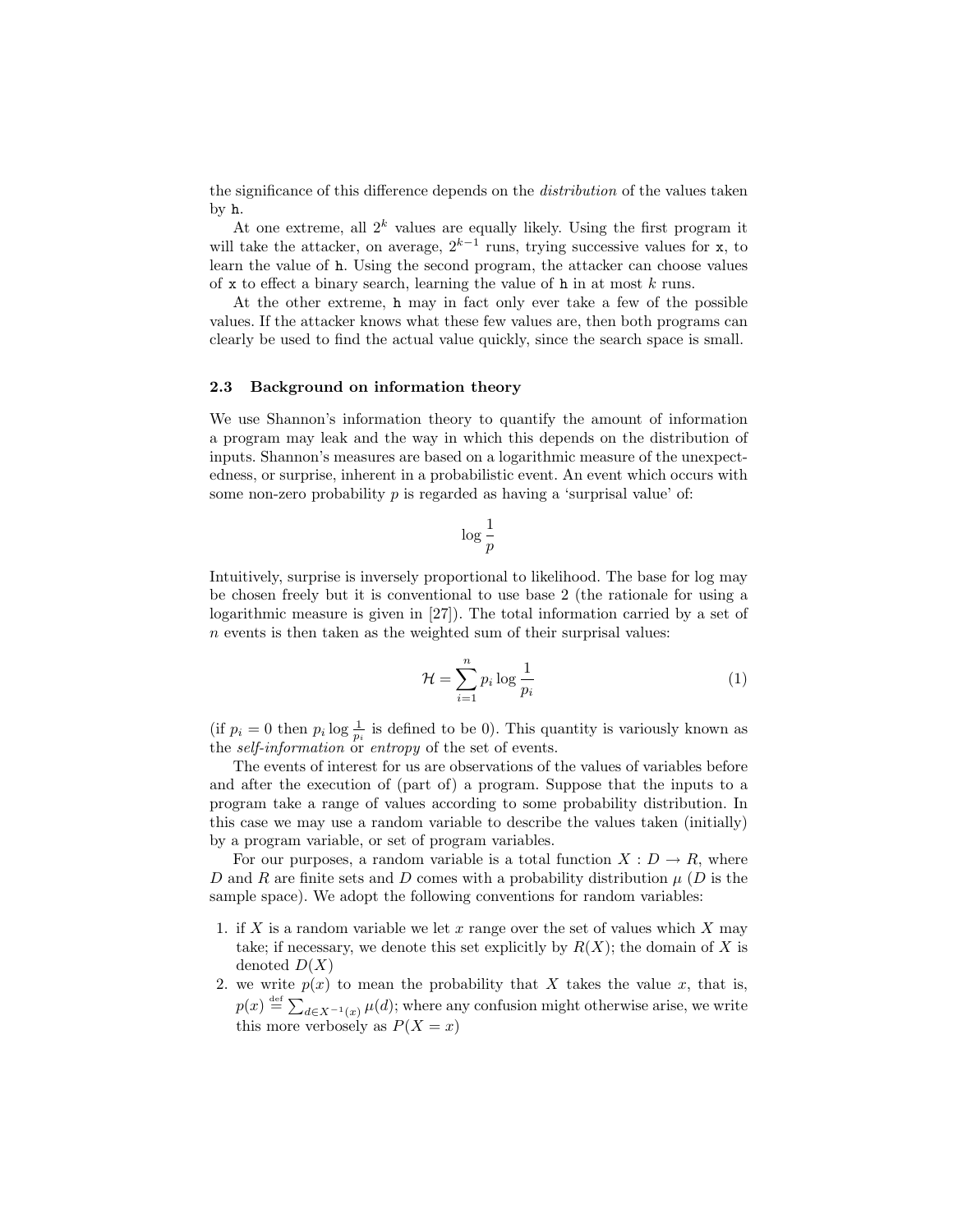- 3. for a vector of (possibly dependent) random variables  $(X_1, \ldots, X_n)$ , we write  $p(x_1, \ldots, x_n)$  for the joint probability that the  $X_i$  simultaneously take the values  $x_i$ ; equivalently, we may view the vector as a single random variable  $\langle X_1, \ldots, X_n \rangle$  with range  $R(X_1) \times \cdots \times R(X_n)$
- 4. when summing over the range of a random variable, we write  $\sum_x f(x)$  to mean  $\sum_{x \in R(X)} f(x)$ ; again, we use the more verbose form where necessary to avoid confusion

Recall that the kernel of a function  $f : A \rightarrow B$  is the equivalence relation  $=$ f on A defined by  $a_1 = f(a_2)$  iff  $f(a_1) = f(a_2)$ . When two random variables  $X_1 : D \to R_1$  and  $X_2 : D \to R_2$  have the same kernel, we say that they are observationally equivalent, written  $X_1 \simeq X_2$ .

The entropy of a random variable X is denoted  $\mathcal{H}(X)$  and is defined, in accordance with (1), as:

$$
\mathcal{H}(X) = \sum_{x} p(x) \log \frac{1}{p(x)}\tag{2}
$$

It is immediate from the definitions that  $X_1 \simeq X_2$  implies  $\mathcal{H}(X_1) = \mathcal{H}(X_2)$  but not conversely.

Because of possible dependencies between random variables, knowledge of one may change the surprise (hence information) associated with another. This is of fundamental importance in information theory and gives rise to the notion of *conditional* entropy. Suppose that  $Y = y$  has been observed. This induces a new random variable  $(X|Y = y)$   $(X$  restricted to those outcomes such that  $Y = y$ ) with the same range as X but with domain  $Y^{-1}(y)$  and  $P((X|Y = y) =$  $x) = P(X = x|Y = y)$ , where

$$
P(X = x|Y = y) = \frac{p(x, y)}{p(y)}
$$

The conditional entropy of X given knowledge of Y is then defined as the expected value (i.e., weighted average) of the entropy of all the conditioned versions of  $X$ :

$$
\mathcal{H}(X|Y) = \sum_{y} p(y)\mathcal{H}(X|Y=y)
$$
\n(3)

A key property of conditional entropy is that  $\mathcal{H}(X|Y) \leq \mathcal{H}(X)$ , with equality iff  $X$  and  $Y$  are independent. Notice also the relation between conditional and joint entropy (chain rule):

$$
\mathcal{H}(X,Y) = \mathcal{H}(X|Y) + \mathcal{H}(Y)
$$
\n(4)

Mutual information Information theory provides a more general way of measuring the extent to which information may be shared between two sets of observations. Given two random variables  $X$  and  $Y$ , the mutual information between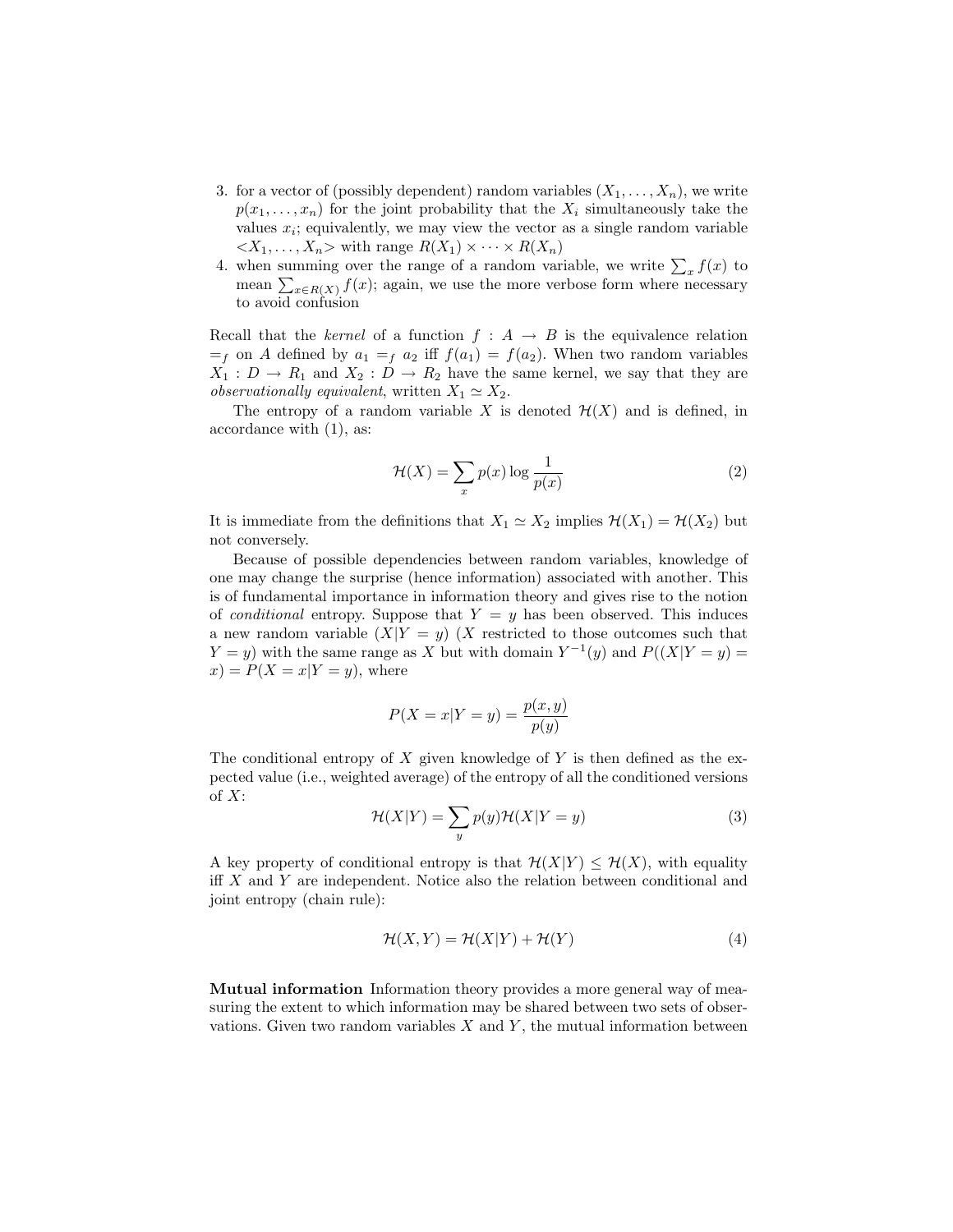X and Y, written  $\mathcal{I}(X;Y)$  is defined as follows:

$$
\mathcal{I}(X;Y) = \sum_{x} \sum_{y} p(x,y) \log \frac{p(x,y)}{p(x)p(y)}
$$
(5)

Routine manipulation of sums and logs yields three equivalent ways of defining this quantity:

$$
\mathcal{I}(X;Y) = \mathcal{H}(X) + \mathcal{H}(Y) - \mathcal{H}(X,Y) \tag{6}
$$

$$
\mathcal{I}(X;Y) = \mathcal{H}(X) - \mathcal{H}(X|Y)
$$
\n<sup>(7)</sup>

$$
\mathcal{I}(X;Y) = \mathcal{H}(Y) - \mathcal{H}(Y|X)
$$
\n(8)

As shown by (6),  $\mathcal{I}(X;Y)$  is symmetric in X and Y.

This quantity is a direct measure of the amount of information carried by X which can be learned by observing  $Y$  (or vice versa). As with entropy, there are  $conditional$  versions of mutual information. The mutual information between  $X$ and Y given knowledge of Z, written  $\mathcal{I}(X;Y|Z)$ , may be defined in a variety of ways. In particular,  $(6)-(8)$  give rise to three equivalent definitions for  $\mathcal{I}(X; Y|Z)$ :

$$
\mathcal{I}(X;Y|Z) = \mathcal{H}(X|Z) + \mathcal{H}(Y|Z) - \mathcal{H}(X,Y|Z)
$$
\n(9)

$$
\mathcal{I}(X;Y|Z) = \mathcal{H}(X|Z) - \mathcal{H}(X|Y,Z)
$$
\n(10)

$$
\mathcal{I}(X;Y|Z) = \mathcal{H}(Y|Z) - \mathcal{H}(Y|X,Z)
$$
\n(11)

#### 2.4 Quantifying interference using information theory

In this section we start by defining a measure of information flow appropriate in a quite general computational setting. We go on to consider the special case of flows in deterministic systems (allowing a purely functional semantics) where all inputs are accounted for, and show how the general definition simplifies in this case.

**Transformational Systems** A *transformational system*  $S$  is specified by the following:

- 1.  $D_{\mathcal{S}}$  a finite set (the sample space)
- 2. a probability distribution on  $D<sub>S</sub>$
- 3. a random variable  $I_{\mathcal{S}} : D_{\mathcal{S}} \to \mathcal{R}(I_{\mathcal{S}})$  which defines the inputs of the system
- 4. a random variable  $O_{\mathcal{S}} : D_{\mathcal{S}} \to \mathcal{R}(O_{\mathcal{S}})$  which defines the outputs of the system

Note that, in any real system of interest, we would expect the outputs of the system to be determined, to some extent, by the inputs, and so  $I_{\mathcal{S}}$  and  $O_{\mathcal{S}}$  will not normally be independent. Note also that we could, without loss of generality, fix  $D_S$  as  $\mathcal{R}(I_S) \times \mathcal{R}(O_S)$ , taking  $I_S$  and  $O_S$  to be the first and second projections, respectively. However, it is technically convenient not to do this, especially in the case of purely deterministic systems.

Given a transformational system  $S$ , we are concerned with two classes of observation: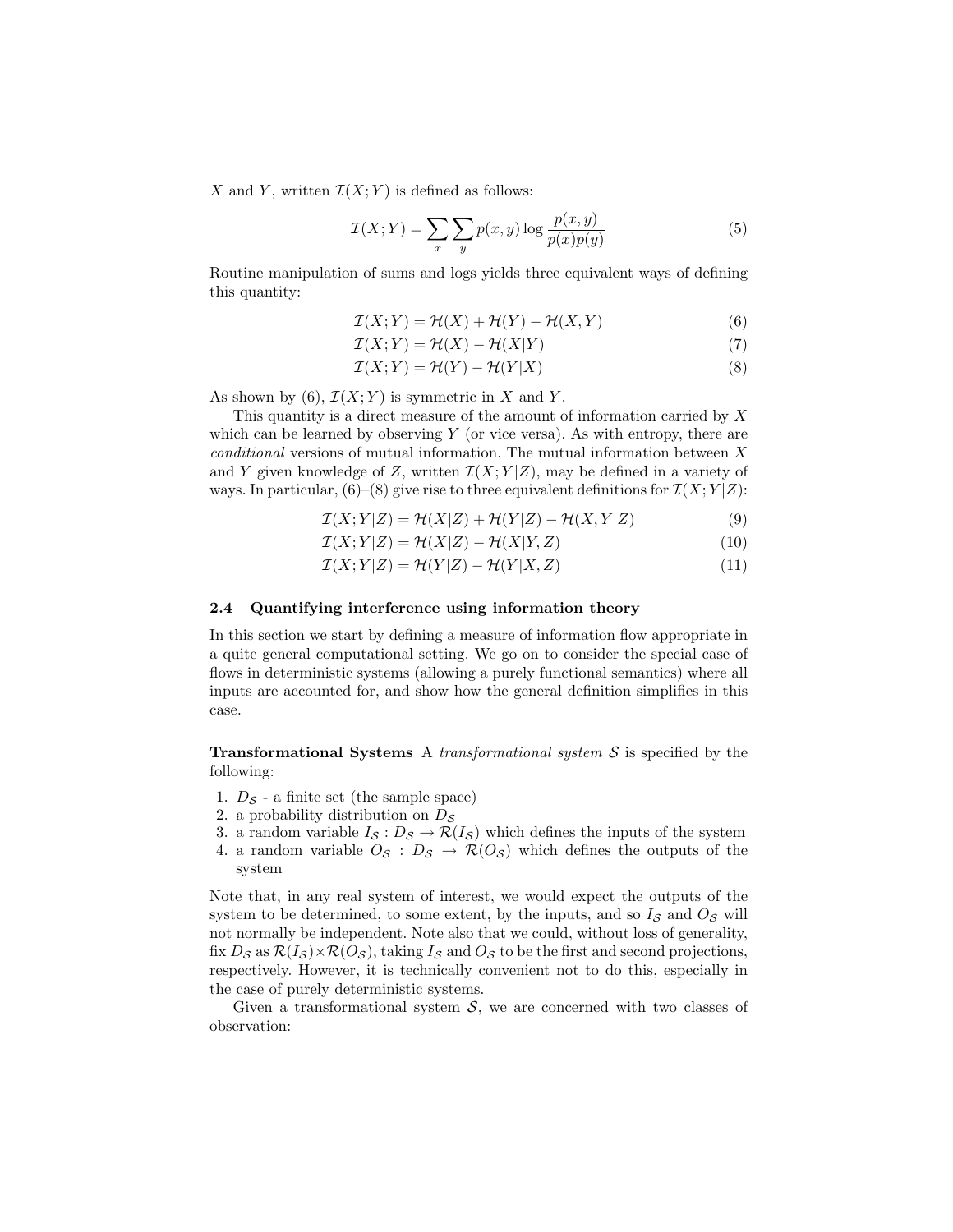- An *input observation* is a surjective function  $X : \mathcal{R}(I_{\mathcal{S}}) \to \mathcal{R}(X)$ .
- An output observation is a surjective function  $Y : \mathcal{R}(O_{\mathcal{S}}) \to \mathcal{R}(Y)$ .

Observations induce random variables  $X^{in}$  :  $D_S \to \mathcal{R}(X)$  and  $Y^{out}$  :  $D_S \to$  $\mathcal{R}(Y)$  by composition with the relevant component of S:

$$
- X^{\text{in}} \stackrel{\text{def}}{=} X \circ I_{S}
$$

$$
- Y^{\text{out}} \stackrel{\text{def}}{=} Y \circ O_{S}
$$

Examples In the following, let N be some finite subset of the integers, such as those representable in a k-bit twos-complement representation.

1. Consider terminating programs written in a simple imperative language, defined as in Table 1 but with the addition of a coin operator, which evaluates randomly to 0 or 1 with equal probability. Assume given a probability distribution on input states  $\sigma \in \Sigma$ , writing  $p(\sigma)$  for the probability that the input state is  $\sigma$ .

Any such program  $P$  can be viewed as a transformational system, taking  $D_{\mathcal{S}} \stackrel{\text{def}}{=} \Sigma \times \Sigma$  to be the space of input/output pairs,  $I_{\mathcal{S}}(\sigma, \sigma') = \sigma$  and  $O_{\mathcal{S}}(\sigma, \sigma') = \sigma'$ . The probability distribution on  $D_{\mathcal{S}}$  is induced by the standard semantics of P. For example, if P is the program  $y$  := coin then we have:

$$
p(\sigma, \sigma') = p(\sigma)/2 \text{ if } \sigma' = \sigma[y \mapsto 0] \text{ or } \sigma' = \sigma[y \mapsto 1]
$$
  

$$
p(\sigma, \sigma') = 0 \text{ otherwise}
$$

The obvious input and output observations to consider in this setting are projections on the state, that is, observations of the values of one or more program variables. For any program variable x, the corresponding observation is given by  $X : \sigma \mapsto \sigma(\mathbf{x})$ .

2. Consider the system defined by the swap function  $\lambda(x, y)$ . $(y, x)$  restricted to  $N \times N$ . In this case it is natural to take  $D_{\mathcal{S}}$  to be  $N \times N$  and  $I_{\mathcal{S}}$  to be the identity. Given a probability distribution on  $N \times N$ , we then have a transformational system where  $I_{\mathcal{S}}$  is the identity and  $O_{\mathcal{S}}$  is just swap. In this case we also have  $\mathcal{R}(O_{\mathcal{S}}) = N \times N = \mathcal{R}(I_{\mathcal{S}})$ . Possible input and output observations include the projections  $\pi_1, \pi_2$ .

Information Flow We are interested in flows of information from system inputs to system outputs. We use some input observation  $X : \mathcal{R}(I_{\mathcal{S}}) \to \mathcal{R}(X)$  and output observation  $Y : \mathcal{R}(O_{\mathcal{S}}) \to \mathcal{R}(Y)$ , as defined in Section 2.4, to pick out the parts of the input and output we wish to focus on. In this context, we refer to  $X$  as the *information source*. In the rest of this section, assume given some transformational system S.

A natural information-theoretic quantity to view as the flow from X to Y is the mutual information between the two corresponding random variables:  $\mathcal{I}(X^{\text{in}}; Y^{\text{out}})$ . We say this seems natural because it is a direct formalisation of the idea that the quantity of information flowing from  $X$  to  $Y$  is the amount of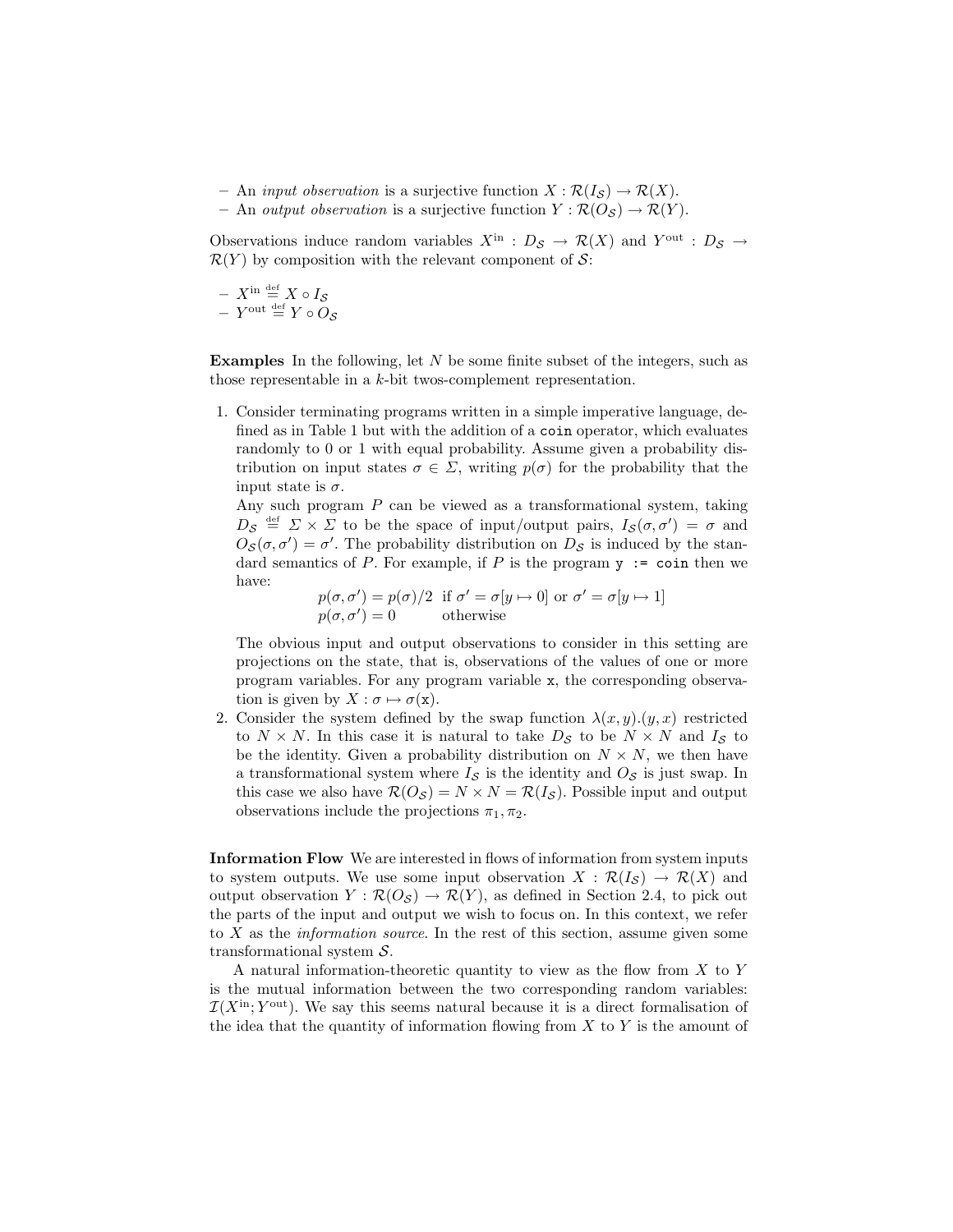information given by input observation  $X$  which is shared with output observation  $Y$ .

However, despite its intuitive appeal, this formalisation is flawed as it stands. To see why, consider the case of  $Y = X$  xor Z (true when exactly one of the arguments is true) with  $X$  and  $Z$  independent random variables uniformly distributed over the booleans. Since  $Y$  is the value of a function with argument  $X$ , and since variation in X clearly can cause variation in Y, we might expect the presence of an information flow from X to Y, But this is not shown in  $\mathcal{I}(X; Y)$ ; indeed we have:

$$
\mathcal{I}(X;Y) = \mathcal{H}(X) + \mathcal{H}(Y) - \mathcal{H}(X,Y) = 1 + 1 - 2 = 0
$$

At first sight this is surprising but the explanation is straightforward: XOR is here providing perfect encryption of  $X$ , with  $Z$  as the key. An observer can learn nothing about  $X$  from  $Y$  provided the observer does not know  $Z$ . This shows very clearly that a satisfactory definition of flow must take account of the observer's prior knowledge of the context. The right way to do this is via conditional mutual information. In the xor example, if we assume knowledge of Z and account for this by conditioning on Z, we find:

$$
\mathcal{I}(X;Y|Z) = \mathcal{H}(X|Z) - \mathcal{H}(X|Y,Z)
$$

Since the knowledge of the output of xor and one of its inputs allows us to determine the other input, we can express  $X$  as a function of  $Y$  and  $Z$ , so  $\mathcal{H}(X|Y,Z) = 0$ . On the other hand X and Z are independent and X is a uniformly distributed Boolean so  $\mathcal{H}(X|Z) = \mathcal{H}(X) = 1$  and  $\mathcal{I}(X;Y|Z) = 1-0 = 1$ .

Prior knowledge may also decrease the flow of information as measured by an observer. For example, an observer of the swap system who already knows Z learns nothing new about  $\langle X, Z \rangle$  by observing  $\pi_1(\text{swap}(X, Z))$ , whereas an observer who knew nothing to start with would measure a flow of  $\mathcal{H}(Z)$  bits.

We therefore modify our definition of information flow accordingly. Let X and  $Z$  be input observations, let  $Y$  be an output observation. Then we define the information flow from  $X$  to  $Y$  given knowledge of  $Z$  as:

$$
\mathcal{F}_Z(X \sim Y) \stackrel{\text{def}}{=} \mathcal{I}(X^{\text{in}}; Y^{\text{out}} | Z^{\text{in}})
$$
 (12)

There are two natural questions arising from this basic definition:

- What is the meaning of  $\mathcal{F}_Z(X \sim Y) = 0$ ? This captures the special case when no information flows from  $X$  to  $Y$ . In Corollary 1 we show that, in the deterministic case, this is equivalent to the standard notion of noninterference between  $X$  and  $Y$  (provided  $X, Z$  constitute the whole input).
- What is the meaning of  $\mathcal{F}_Z(X \sim Y) = n$  for  $n > 0$ ? By basic information theoretic inequalities we know that  $n \leq \mathcal{H}(X^{\text{in}}|Z^{\text{in}})$ . When n achieves this maximum, the observation is revealing everything: all the information in  $X$  is flowing to Y. When n falls short of the maximum, the observation is incomplete, leaving  $\mathcal{H}(X^{\text{in}}|Z^{\text{in}}) - n$  bits of information still unknown. One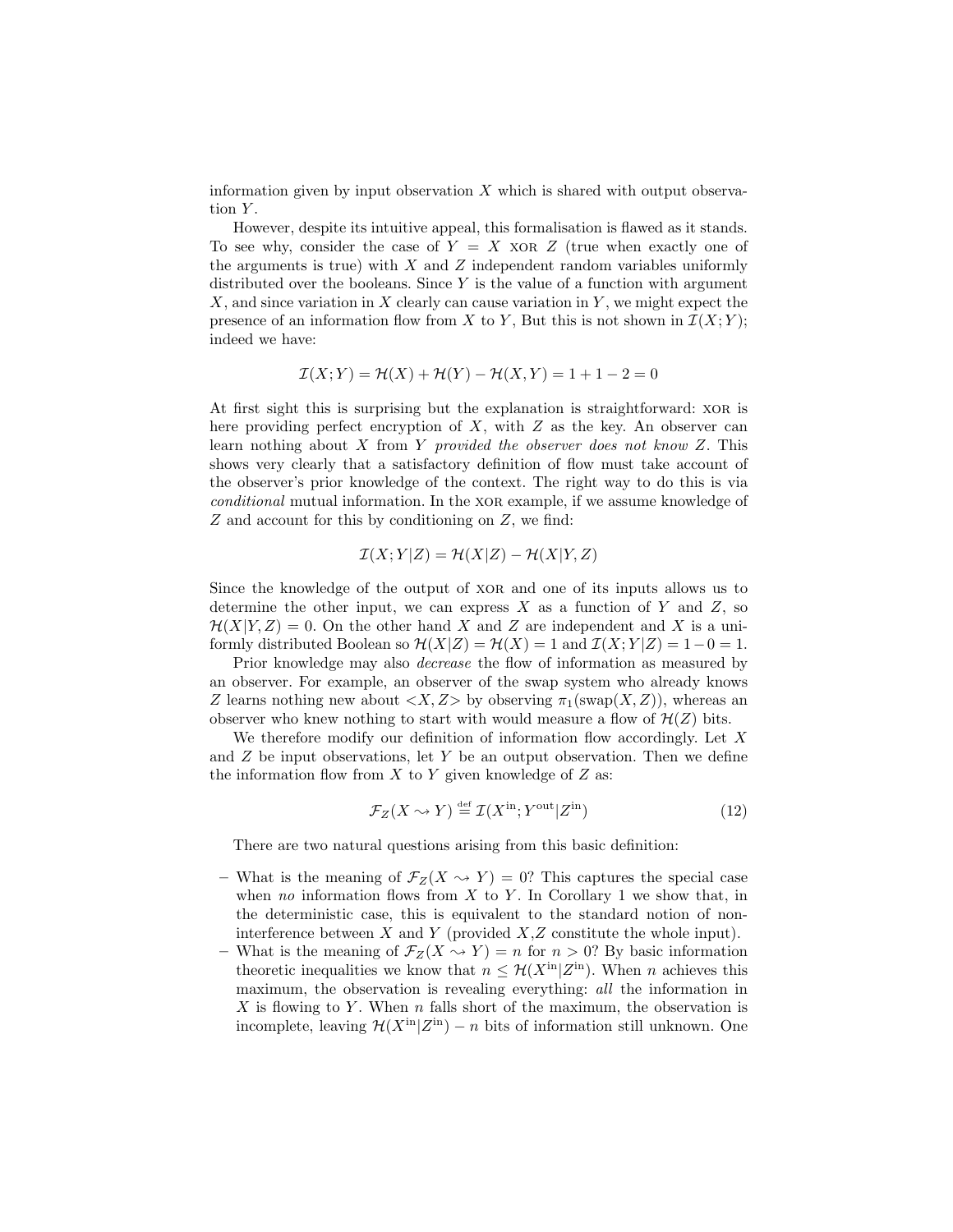possible operational interpretation of this "gap" is that it provides a measure of how hard it remains to guess the actual value of  $X$  once  $Y$  is known. This is formalised in [16] where it is shown that an entropy based formula provides a lower bound for the number of guesses required by a dictionary attack (note, however, that this 'guessing game' is an idealised one in which it is assumed that the encoding of information about  $X$  in  $Y$  is invertible in constant time; it has nothing to say about the computational difficulty of recovering X from Y when this does not hold). For a more extensive discussion of this question we refer the reader to [14, 4].

Deterministic Information Flow We now restrict attention to the case of deterministic, transformational systems, by which we mean systems for which there exists a function f such that  $O_{\mathcal{S}} = f \circ I_{\mathcal{S}}$ . This will be the case, for example, in systems defined by programs written in a simple imperative language (without non-deterministic constructs) or in a functional language. Now consider flows of the form  $\mathcal{F}_Z(X \sim Y)$  in the special case that observations X and Z jointly determine the inputs, thus  $\langle X, Z \rangle$  is injective. For example, in a security setting we may be interested in flows of the form  $\mathcal{F}_L(H \sim L)$  where program variables are partitioned into the high-security set (input observation  $H$ ) and the lowsecurity set (input observation  $L$ ). Such a flow measures what a low-security observer (who can only observe low-security variables) can learn about highsecurity inputs as a result of information flow into the low-security outputs. Since  $H, L$  partition the set of all program variables they jointly provide a complete observation of the input.

As shown by the following proposition, the deterministic case allows a simplified definition of flow:

Proposition 1. Assume a deterministic system S. Let X and Z be input observations and let Y be an output observation. If  $\langle X, Z \rangle$  is injective (thus  $\mathcal{R}(I_{\mathcal{S}}) \cong P$  for some set of pairs  $P \subseteq \mathcal{R}(X) \times \mathcal{R}(Z)$  then:

$$
\mathcal{F}_Z(X \sim Y) = \mathcal{H}(Y^{\text{out}} | Z^{\text{in}})
$$
\n(13)

*Proof.* By determinism and injectivity of  $\langle X, Z \rangle$ , we have  $Y^{\text{out}} = f \circ \langle X^{\text{in}}, Z^{\text{in}} \rangle$ , for some f. In what follows, let  $A = X^{\text{in}}$ ,  $B = Y^{\text{out}}$ ,  $C = Z^{\text{in}}$ . By the definitions (see (12) and Section 2.3), we must show  $\mathcal{H}(A|C) + \mathcal{H}(B|C) - \mathcal{H}(A, B|C) =$  $\mathcal{H}(B|C)$ , that is, we must show  $\mathcal{H}(A|C) = \mathcal{H}(A, B|C)$ . Expanding both sides according to the definitions, we must show  $\mathcal{H}(A, B, C) - \mathcal{H}(C) = \mathcal{H}(A, C) - \mathcal{H}(C)$ . But  $B = f \circ \langle A, C \rangle$  implies  $(A, B, C) \simeq (A, C)$ , so we are done.

Given its relative simplicity, it may be tempting to consider  $(13)$  as an alternative general definition of flow. However, in general, it is not adequate. Consider again the example program  $Y := \text{coin from Section 2.4.}$  Consider some other program variable X (the choice is arbitrary) and define  $X : \sigma \mapsto \sigma(X)$ and  $Y : \sigma \mapsto \sigma(Y)$  and let Z be any input observation. Clearly, no information flows from  $X$  to  $Y$ , since the value assigned to  $Y$  does not depend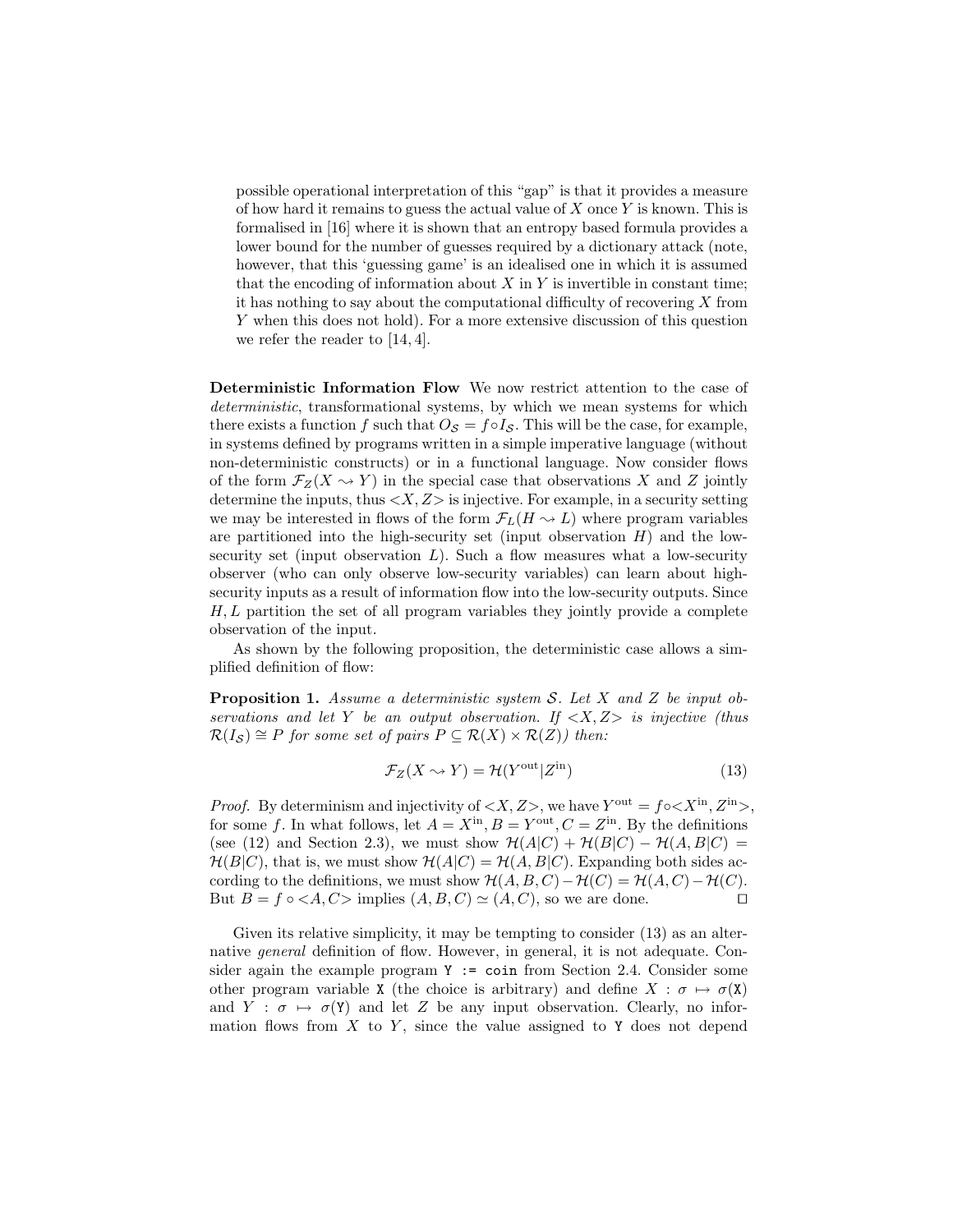on any part of the store. This is confirmed using  $(12)$ , which gives a flow of  $\mathcal{I}(X^{\text{in}}; Y^{\text{out}}|Z^{\text{in}}) = 0$  (one of the basic identities of information theory, since  $X<sup>in</sup>$  and  $Y<sup>out</sup>$  are independent). By contrast, applying (13) would give a flow of  $\mathcal{H}(Y^{\text{out}}|Z^{\text{in}}) = \mathcal{H}(Y^{\text{out}}) = \frac{1}{2}\log 2 + \frac{1}{2}\log 2 = 1.$ 

Another striking difference between the specialised setting and the more general probabilistic setting, is that in the specialised case an upper bound on the flow into a collection of outputs can be determined by considering the outputs separately:

**Proposition 2.** Let S be a deterministic system. Let X and Z be input observations. Let  $Y_1$  and  $Y_2$  be output observations and let  $Y = \langle Y_1, Y_2 \rangle$  (thus Y is also an output observation). If  $\langle X, Z \rangle$  is injective then  $\mathcal{F}_Z(X \rightsquigarrow Y) \leq \mathcal{F}_Z(X \rightsquigarrow Y)$  $Y_1$ ) +  $\mathcal{F}_Z(X \rightsquigarrow Y_2)$ .

Proof. By Proposition 1, it suffices to establish the general inequality

$$
\mathcal{H}(A, B|C) \le \mathcal{H}(A|C) + \mathcal{H}(B|C) \tag{14}
$$

It is easy to show (for example, by Venn diagram, see [34]) that  $\mathcal{H}(A, B|C) =$  $\mathcal{H}(A|C) + \mathcal{H}(B|C) - \mathcal{I}(A;B|C)$ . Since all of the Shannon measures are nonnegative, the inequality follows.  $\Box$ 

But the conclusion of this proposition does not hold in general when the injectiveness condition is dropped. The reason is essentially the one used to motivate the use of conditional mutual information in the definition of flow in Section 2.4: knowledge of one input can increase the apparent flow from another. Consider the program  $\lambda(x, z)$ . (x xore z, z) defining a deterministic system with  $D_S = \mathcal{R}(I_S) = \mathcal{R}(O_S) = \text{bool} \times \text{bool}$ . Let X and Z be the input observations  $\pi_1$  and  $\pi_2$ , respectively. Similarly, let  $Y_1, Y_2$  be the output observations  $\pi_1, \pi_2$ . Now suppose the distribution for S is such that  $X^{\text{in}}$  and  $Z^{\text{in}}$  are independent and uniform. We are concerned with flows having  $X$  as the information source. Instead of taking Z as the observer's prior knowledge (which would satisfy the injectiveness condition of the proposition) take some constant function W (representing ignorance), in which case, injectiveness clearly fails. Conditioning on a constant has no effect, thus  $\mathcal{I}(X^{\text{in}}; Y_i^{\text{out}}|W^{\text{in}}) = \mathcal{I}(X^{\text{in}}; Y_i^{\text{out}})$ , hence  $\mathcal{F}_W(X \sim Y_i) = \mathcal{I}(X^{\text{in}}; Y_i^{\text{out}})$ . Simple calculations then give the following:

$$
- \mathcal{F}_W(X \rightsquigarrow Y_1) = 0
$$
  
-  $\mathcal{F}_W(X \rightsquigarrow Y_2) = 0$   
-  $\mathcal{F}_W(X \rightsquigarrow \langle Y_1, Y_2 \rangle) = 1$ 

So in this case it is not sufficient to calculate the flows to the outputs separately. The reason is clear: the two outputs are, respectively, a perfect encryption of X and its key. Knowing either one by itself reveals nothing about  $X$  but knowing both reveals everything.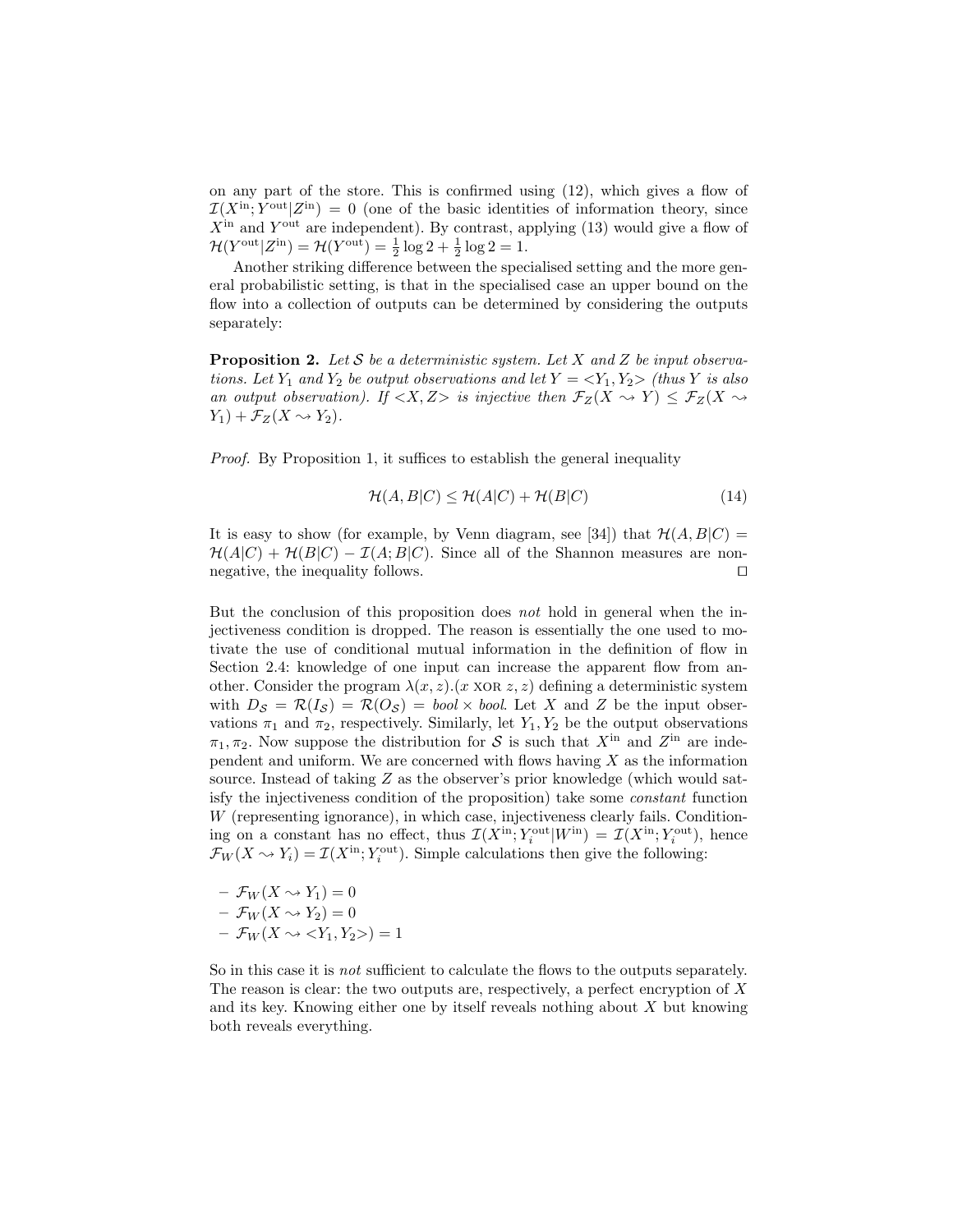#### 2.5 Non-interference

In this section we consider only deterministic systems  $S$  and we assume the inputs and outputs to be finite functions whose domains index the components, as in the case of the store for a simple imperative language. Thus we are assuming the existence of a set of input observations  $\{X_1, \ldots, X_n\}$  such that  $I_{\mathcal{S}} = \langle X_1, \ldots, X_n \rangle^{\text{in}}$  and a set of output observations  $\{Y_1, \ldots, Y_m\}$  such that  $O_{\mathcal{S}} = \langle Y_1, \ldots, Y_m \rangle^{\text{out}} = f \circ \langle X_1, \ldots, X_n \rangle^{\text{in}}$ , for some f.

**Note:** it is a simple consequence of the definitions that  $\langle X_1, \ldots, X_n \rangle^{\text{in}} =$  $\langle X_1^{\text{in}}, \ldots, X_n^{\text{in}} \rangle$ , and similarly for output observations.

In the setting of security, information flow is of particular relevance when considering confidentiality properties. Leakage of confidential information is a particular case of information flow where the source of information is a highsecurity part of the input and the target a low-security part of the output. In general when there is information flow from inputs to outputs, the inputs are said to *interfere* with the outputs, whereas the absence of any such flow is known as non-interference. One attraction of non-interference is its relative simplicity, since it is a binary property which can be defined without any explicit recourse to information theory [9]. Roughly speaking, a deterministic program is said to satisfy non-interference if its low-security outputs depend only on its low-security inputs (hence not on its high-security inputs).

More formally, in the deterministic case, a generalised definition of noninterference can be formalised by modelling different categories of observation (e.g. high-security, low-security) by equivalence relations. Given relations  $R$  and S, a function f is said to map R into S, written  $f: R \Rightarrow S$ , iff  $\forall x, x'.(x, x') \in$  $R \Rightarrow (f(x), f(x')) \in S$ . In what follows, R and S will always be equivalence relations, though the general construction (known as logical relations [28, 22]) does not require this. Given a set of components X, let  $=_X$  be the equivalence relation which relates two inputs just when they agree on all components in  $X$ . Suppose that the input (resp. output) components are partitioned into the low security components L (resp.  $L'$ ) and the high-security components H (resp.  $H'$ ), i.e both inputs and outputs satisfy the injectivity condition with respect to  $H$  and L. Then non-interference is defined as  $f : (=_L) \Rightarrow (=_{L'})$  ('low-equivalence' is mapped into 'low-equivalence'). More generally a collection of input components X interferes with an output component Y iff  $f : (=_{\overline{X}}) \not\Rightarrow (=_{Y})$ , where X is the *complement* of  $X$ , i.e., all those input components not in  $X$ .

Here we go on to explore the relationship between non-interference and information theory.

Non-interference and Independence First recall that two random variables X and Y are independent iff for all x, y,  $P(X = x, Y = y) = P(X = x)P(Y = y)$ y). An immediate consequence of the definition is that for two independent random variables X and Y,  $\mathcal{H}(Y, X) = \mathcal{H}(Y) + \mathcal{H}(X)$ , which provides a proof for the following:

**Proposition 3.** Random variables X and Y are independent iff  $\mathcal{I}(Y;X) = 0$ .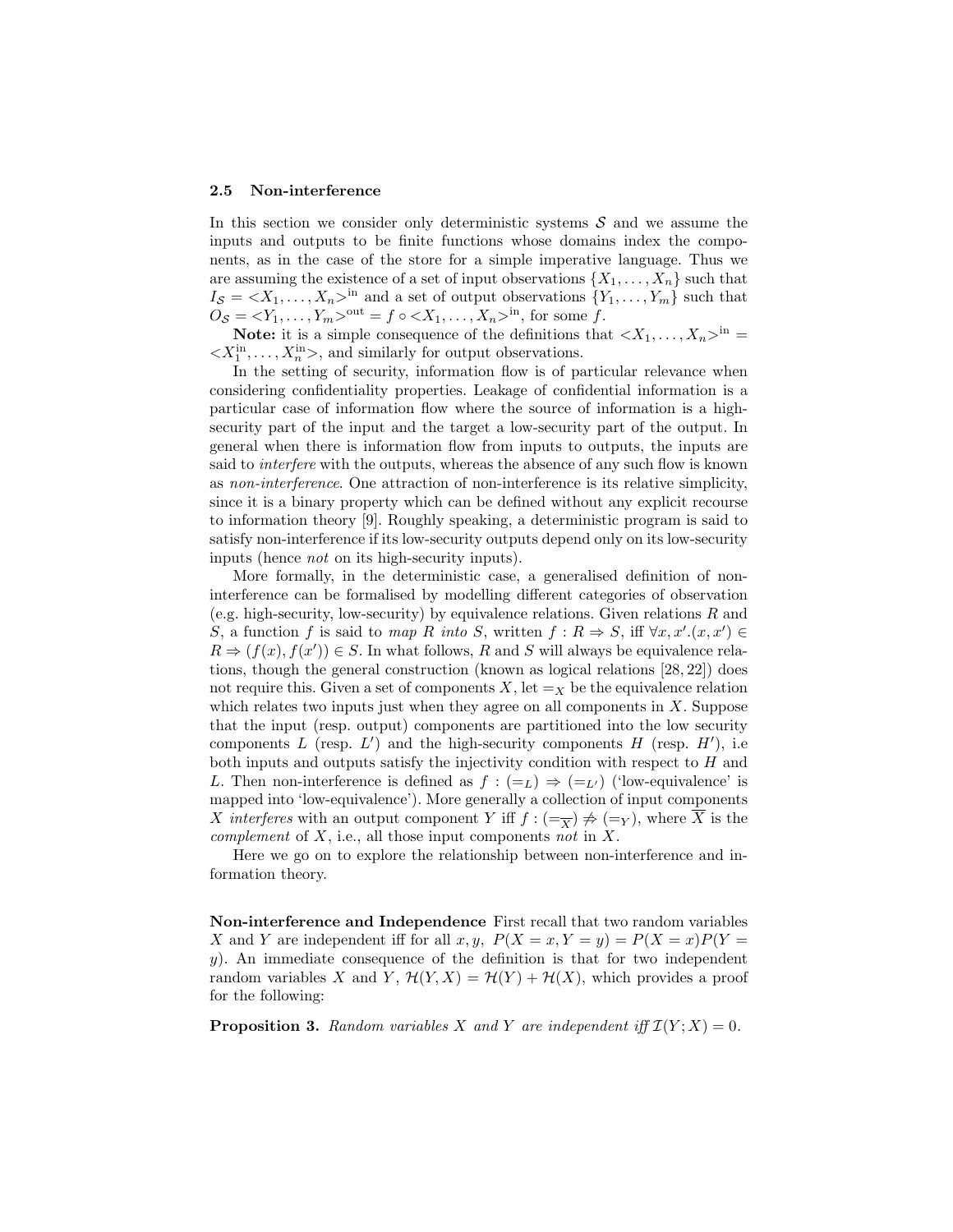As the xor example suggests, simple random variable independence is not enough to capture the absence of information flows. The correct probabilistic characterization of non-interference is via conditional independence:

**Proposition 4.** Let  $Y$  be an output component, hence (given the assumptions of this section)  $Y^{\text{out}} = f \circ \langle X_1, \ldots, X_n \rangle^{\text{in}}$  for some f. Assume a probability distribution such that, for all  $(x_1, \ldots, x_n)$ ,  $P(X_1^{\text{in}} = x_1, \ldots, X_n^{\text{in}} = x_n) \neq 0$ . Let  $i \leq n$ . Then  $X_1, \ldots, X_i$  are non-interfering with Y iff

$$
\mathcal{I}(Y^{\text{out}}; X_1^{\text{in}}, \dots, X_i^{\text{in}} | X_{i+1}^{\text{in}}, \dots, X_n^{\text{in}}) = 0
$$

*Proof.* The constraint that all inputs have non zero probability (i.e.  $p(x_1, \ldots, x_n) \neq$ 0) is to avoid  $f$  being a "constant in disguise" i.e.  $f$  could assume theoretically more than one value but in practice only one value is possible as the inputs for the other values have probability 0.

In the following we use X (resp. Z) for  $X_1, \ldots, X_i$  (resp.  $X_{i+1}, \ldots, X_n$ ).

From Proposition 1 we know that  $\mathcal{I}(Y;X|Z) = \mathcal{H}(Y|Z)$  so all we have to prove is that Y, X are non-interfering iff  $\mathcal{H}(Y|Z) = 0$ .

 $(\Rightarrow)$ : Y, X are non-interfering means the set of values for Y is a function of X, Z (i.e.  $\mathcal{H}(Y|X,Z) = 0$ ) constant on the X component which implies  $\mathcal{H}(Y | X, Z) = \mathcal{H}(Y | Z).$ 

 $(\Leftarrow)$ : Assume Y, X are interfering, i.e.  $f(X, Z)$  is non constant on the X component. Then given only the  $Z$  component we will not know the value  $Y$  will assume, i.e. we will have uncertainty in Y given Z, i.e.  $\mathcal{H}(Y|Z) > 0$ .

#### Corollary 1.

1.  $\mathcal{F}_{\overline{A}}(A \rightsquigarrow Y) = 0$  iff A does not interfere with Y.

2. When  $n = 1$  we have non-interference iff  $\mathcal{I}(X^{\text{in}}; Y^{\text{out}}) = 0$ , that is, iff  $X^{\text{in}}$ and Y<sup>out</sup> are independent random variables.

#### 3 A review of significant contributions

#### 3.1 Denning's approach

In [8], Denning suggests a definition of information flow for programs, based on information theory. Given two program variables  $x, y$  in a program  $P$  and two states  $s, s'$  in the execution of  $P$ , Denning suggests that there is a flow of information from x at state s to y at state s' if uncertainty about the value of x at s given knowledge of y at  $s'$  is less than uncertainty about the value of x at s given knowledge of y at s.

Using information theory, Denning translates existence of a flow thus defined into the following condition:

$$
\mathcal{H}(x_s|y_{s'}) < \mathcal{H}(x_s|y_s) \tag{15}
$$

So, if there is a flow (i.e.  $(15)$  holds) how much information is transferred? The quantitative answer provided by Denning is a simple consequence of (15):

$$
\mathcal{H}(x_s|y_s) - \mathcal{H}(x_s|y_{s'})\tag{16}
$$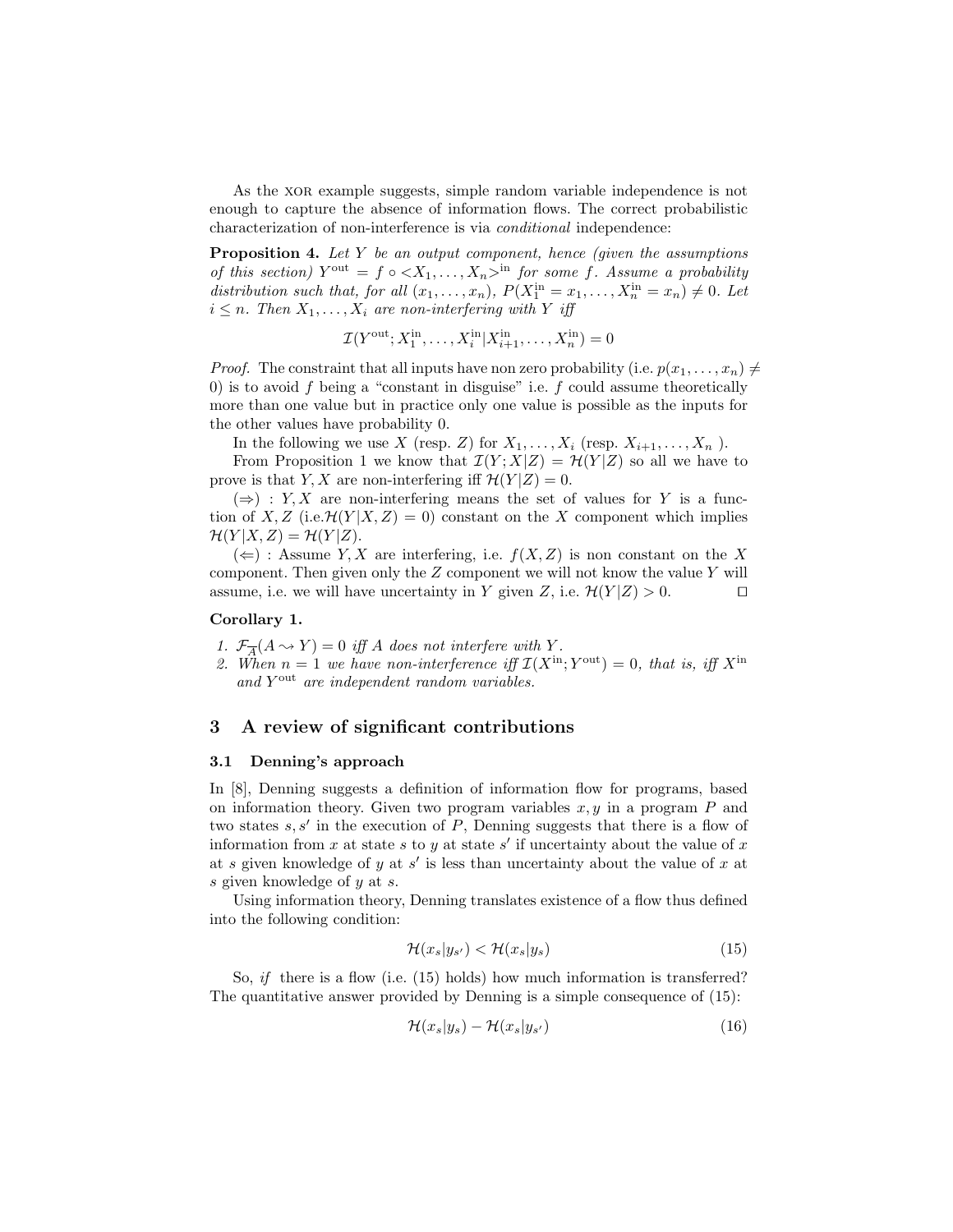i.e. the difference in uncertainty between the two situations.

A major merit of Denning's work has been to explore the use of information theory as the basis for a quantitative analysis of information flow in programs. However it doesn't suggest how the analysis could be automated. Also we argue that there is a problem with Denning's definition.

Comparison with Denning In this section we identify a flaw in Denning's definition, propose a correction, and show that the modified definition coincides with our own.

Suppose that, in state s,  $y = abs(x)$  where x takes any integer value in the range  $-16, \ldots, 15$ , with uniform distribution. Then consider the following two programs:

> (A) { $s\$ if  $(x = 0)$  { $y = 1$ } { $y = 2$ } { $s'$ } (B) {s}if  $(x < 0)$  { $y = 1$ } { $y = 2$ }{s''}

Calculating the quantities involved in (16) we find:

 $\mathcal{H}(x_s|y_s) \simeq 1$  (because  $\mathcal{H}(x_s|y_s) \simeq \mathcal{H}(x_s|\texttt{abs}(x))$ ).  $\mathcal{H}(x_s|y_{s'}) \simeq 4.8$  (because  $\mathcal{H}(x_s|y_{s'}) = (1/32)\mathcal{H}(x_s|y=1)$ . +  $(31/32)\mathcal{H}(x_s|y=1)$  $2) = 0 + (31/32) \log(31)$  $\mathcal{H}(x_s|y_{s''}) = 4$  (because  $\mathcal{H}(x_s|y_{s''}) = (1/2)\mathcal{H}(x_s|y=1) + (1/2)\mathcal{H}(x_s|y=2) =$  $(1/2)log(16) + (1/2)log(16)$ .

Thus, according to (16), there is no flow from x to y in either case, since the uncertainty in  $x$  given  $y$  actually increases in both cases. Now it is implicit in Denning's definition that the quantity of flow depends, in part, on what is observed both before and after the program runs. The first term in (16),  $\mathcal{H}(x_s|y_s)$ , represents the initial uncertainty in x given that y is observed, whereas the second term is intended to represent the final uncertainty in  $x$ , again given that  $y$  is observed. The problem lies with the second term: it accounts for the final observation of  $y$  but (effectively) assumes that the initial observation has been forgotten. This is a safe assumption only if we know that the observer has no memory. In general, however, we must assume that, in the end, the observer knows *both* the initial *and* final values of y. Modifying  $(16)$  in line with this assumption, we obtain:

$$
\mathcal{H}(x_s|y_s) - \mathcal{H}(x_s|y_{s'}, y_s) \tag{17}
$$

Note that  $\mathcal{H}(X|Y,Z) \leq \mathcal{H}(X|Y)$ , for any random variables X, Y, Z, and thus  $(16) < (17)$  will always hold.

Applying (17) to programs (A) and (B), we calculate:  $\mathcal{H}(x_s|y_{s'}, y_s) = 1$  and  $\mathcal{H}(x_s|y_{s''}, y_s) = 0.$  So, using (17), we still find no flow for program (A) but for program  $(B)$  we have a flow of 1 bit. The crucial difference between  $(A)$  and  $(B)$ is that (A) reveals nothing *new* about x (knowing  $abs(x)$  we already know if  $x = 0$ ) whereas (B) reveals the one thing we didn't know, namely the sign of x.

Applying (17) to the case of a program with inputs  $H^{in}$ ,  $L^{in}$  and outputs  $H^{\text{out}}$ ,  $L^{\text{out}}$ , we obtain:

$$
\mathcal{H}(H^{\text{in}}|L^{\text{in}}) - \mathcal{H}(H^{\text{in}}|L^{\text{out}}, L^{\text{in}})
$$
\n(18)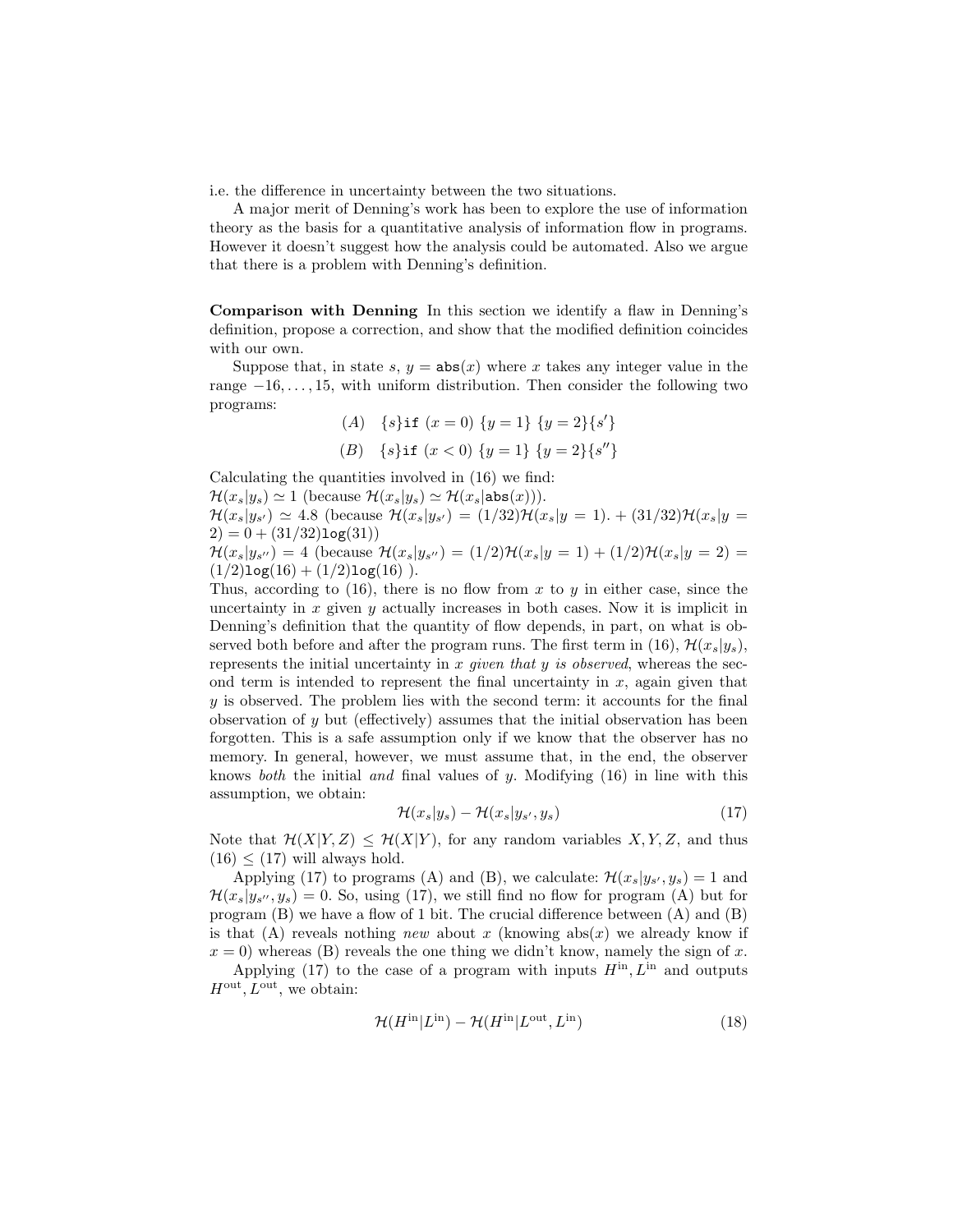**Proposition 5.**  $\mathcal{F}_L(H \sim L) = (18)$ .

Proof. The result follows simply by rewriting both sides using the definitions of conditional entropy and conditional mutual information.  $\Box$ 

#### 3.2 Millen's Approach

We have seen that the work we describe in this paper is not the first attempt to apply information theory to the analysis of confidentiality properties. An early example is that of Jonathan Millen [19] which points to the relevance of Shannon's use of finite state systems in the analysis of channel capacity.

Millen was, to the best of our knowledge, the first to establish a formal correspondence between noninterference and mutual information. What he proves is that, using a state machine model, the notion of non-interference in such a system is equivalent to the mutual information between random variables representing certain inputs and outputs being equal to zero. This is hence the first result similar to Corollary 1.

Millen uses this equivalence to measure interference in state machine systems, in particular to study the channel capacity for covert channels. Millen's pioneering work is very relevant to ours; however, in contrast to Millen's work the fundamental concern of the current paper is the static analysis of programming languages.

#### 3.3 McLean's Approach

According to McLean [18], the most stringent approach to information flow is Sutherland's Non-deducibility model [29]. This model requires High and Low objects to be effectively independent. Non-deducibility, also called compartmentalisation, may be helpful to logicians to reason about independent subsystems of a system, however it doesn't capture the notion of non-interference as intended in a security context.

McLean argues that an analysis of the notion of secure information flow, as opposed to compartmentalisation, requires the introduction of time into the model. When this is done, only certain classes of dependency between Low and High are considered security violations.

Figure 1 shows allowed and forbidden flows between High and Low objects at different times. The left figure expresses the fact that interference allows for  $p(H_t|L_{t-1}) \neq p(H_t)$  i.e. low information can contribute to high information, whereas the right figure expresses the requirement  $p(L_t|H_{t-1}) = p(L_t)$  i.e. high information cannot contribute to following low information; notice that  $p(L_t|H_{t-1}) = p(L_t)$  is equivalent to  $p(H_{t-1}|L_t) = p(H_{t-1})$  which justifies forbidding the upward arrow as well.

However flows in Figure 1 don't disallow the possibility that by taking the combined knowledge of  $L_t$ ,  $L_{t-1}$  we may end up knowing something about  $H_{t-1}$ . To avoid this situation the requirement  $p(L_t|(H_{t-1}, L_{t-1})) = p(L_t|L_{t-1})$  is introduced, illustrated by Figure 2.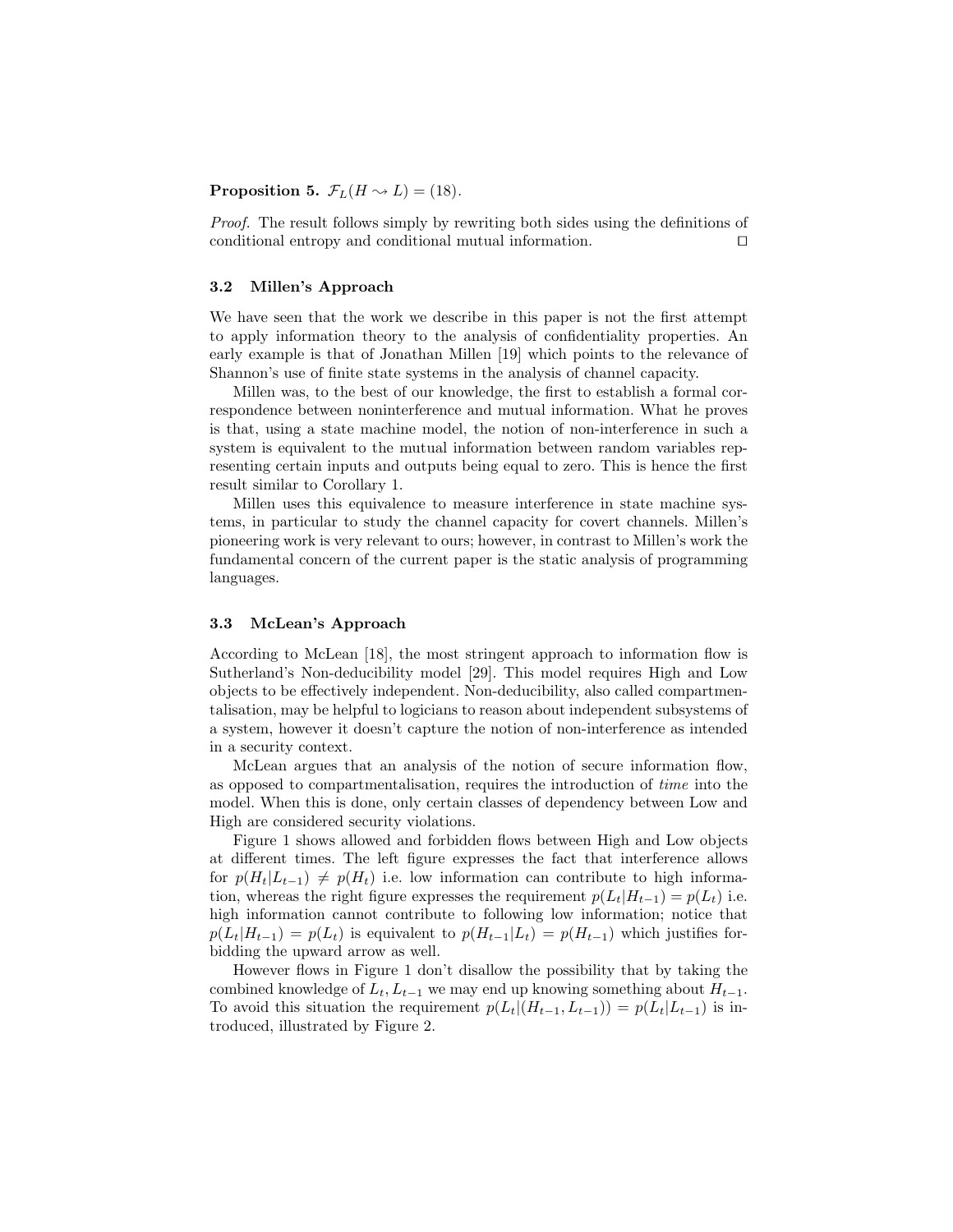The main problem with this definition of non-interference is the inability to distinguish between statistical correlation of values in the high and low objects and causal relationships between high and low objects.

McLean's model is highly abstract. System behaviours are modelled by the sequences of values taken by the 'High and Low objects' of the system. His Flow Model states that a system is secure if  $p(L_t|(H_s, L_s)) = p(L_t|L_s)$ , where  $L_t$ describes the values taken by the Low system objects at time t while  $L_s$  and  $H_s$ are the sequences of values taken by the Low and High objects, respectively, at times preceding t. The condition is illustrated in Figure 3.



Fig. 1. allowed and disallowed flows



Fig. 2. safety requirement on flows

The Goguen-Meseguer approach The Goguen-Meseguer non-interference model [9] can be seen as a particular case of McLean's Flow Model, when specific assumptions about the system are made. In particular Goguen-Meseguer concentrate on deterministic programs which cannot generate High-level output from Low-level input.

McLean's Flow Model provides the right security model for a system with memory. However his work is qualitative and there is not enough machinery to implement an analysis based on it.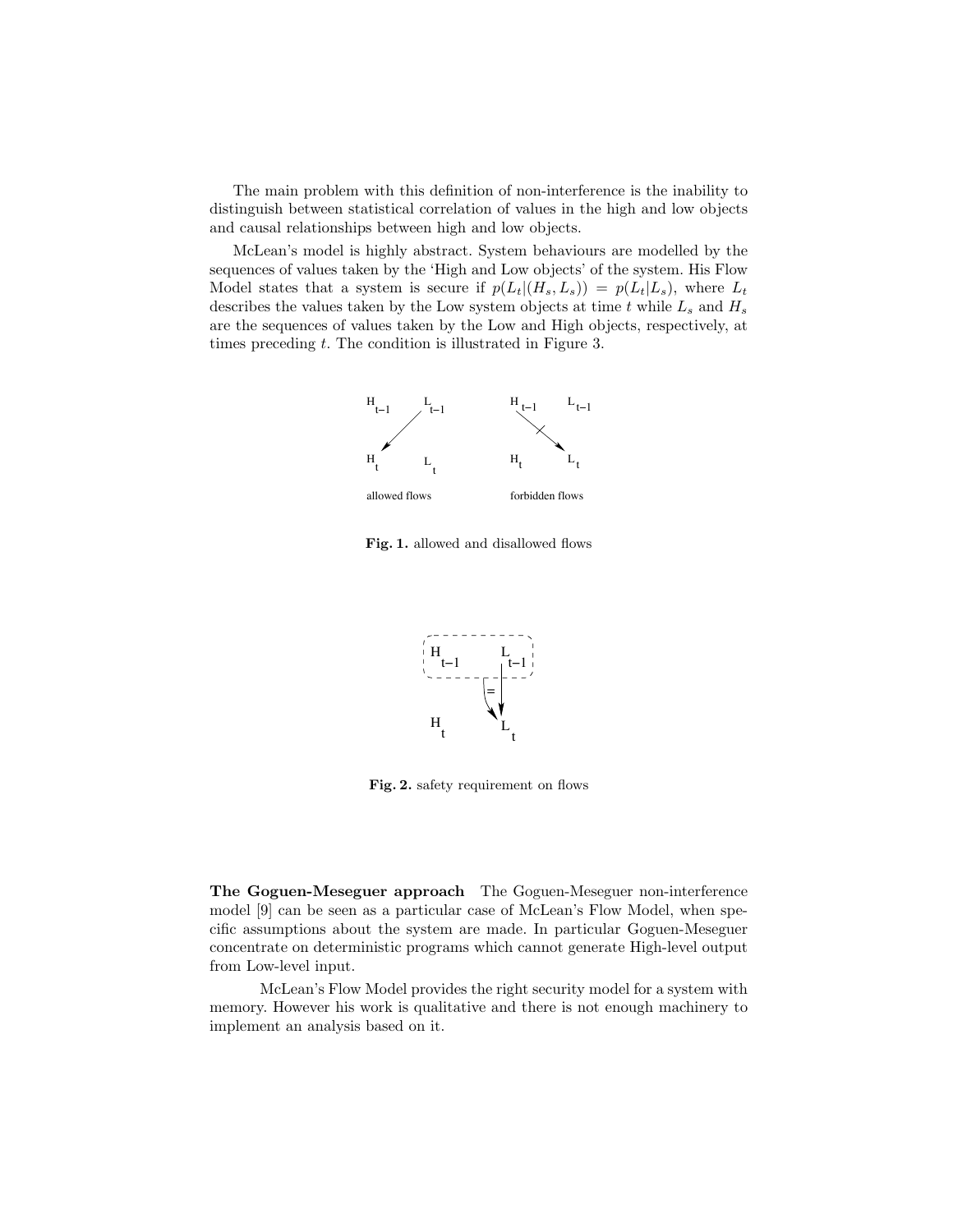

Fig. 3. McLean's Flow Model

#### 3.4 Gray's approach

Gray models general non-deterministic systems using a similar synchronous state machine model to Millen's [19] but using probabilistic rather than nondeterministic transitions. This allows his model to include temporal and probabilistic covert channels. He assumes the system has finite sets of internal system states, communication channels, input signals and output signals as well as a single initial state. A probabilistic transition is given by a function that maps to a probability a tuple consisting of a source state, a target state, a vector of inputs indexed by the set of channels, and a vector of outputs indexed by the set of channels.

Inputs and outputs are partitioned into High and Low with the assumption that the only interaction between high and low environments is through the system via the inputs/outputs in their own partition. His model assumes that each environment has a memory of previous system inputs and outputs accessible to it.

Gray's information flow security condition is given as

$$
P_t(\alpha_L, \beta_L, \alpha_H, \beta_H) > 0 \Rightarrow
$$
  

$$
P_t(l_t | \alpha_L, \beta_L, \alpha_H, \beta_H) = P_t(l_t | \alpha_L, \beta_L)
$$

for any time t, where  $l_t$  is the Low output at time t while  $\alpha_H$  ( $\alpha_L$ ) is the history of High (Low) inputs up to and including time  $t - 1$  and  $\beta_H$  ( $\beta_L$ ) is the history of High (Low) outputs up to and including time  $t - 1$ .

His system model and information flow security model can be seen as a more detailed elaboration of McLean's flow model.

Of interest from the point of view of our own work is that Gray, while mainly concerned with non-interference, is aware that his framework is sufficiently general to be used to examine non-zero leakage of classified information. Of even more interest is that he establishes a connection with information theory: he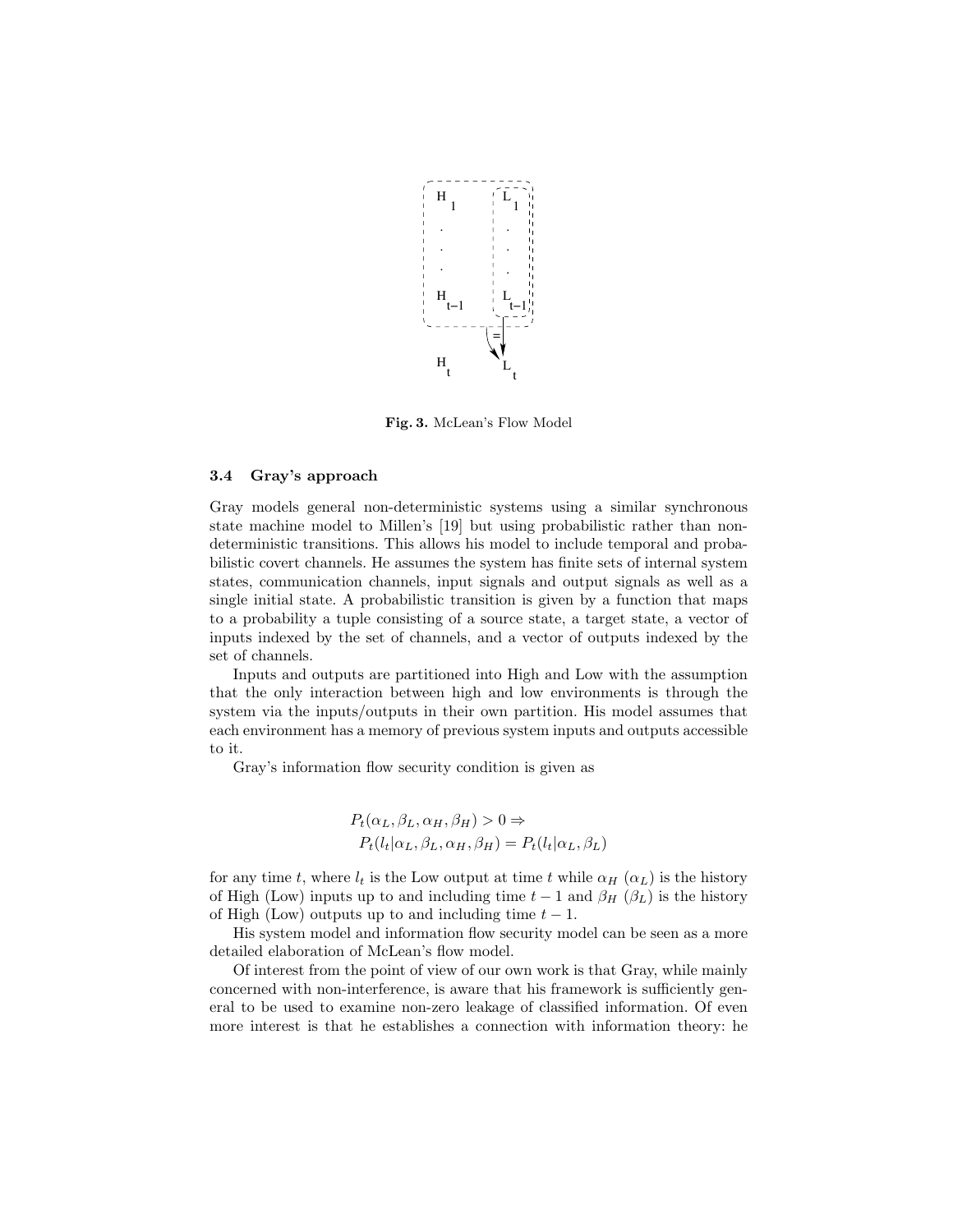shows that, if the flow security condition holds, the channel capacity of the channel from High to Low is zero.

He makes a definition of channel capacity for a system with memory and internal state (Shannon's original definition was for a discrete memoryless system [27]):

#### Definition 1 (Gray's channel capacity).

The channel capacity from H to L is

$$
C \equiv \lim_{n \to \infty} C_n
$$

where  $C_n$  is defined as

$$
C_n \equiv \underset{\textbf{H}, \textbf{L}}{max} \begin{pmatrix} \mathcal{I}(&\textit{In-Seq-Event}_{H,i}, \\ \frac{1}{n}\sum_{i=1}^{n} & \textit{Out-Seq-Event}_{H,i}; \\ & \textit{Final-Out-Event}_{L,i}, \\ & \textit{Out-Seq-Event}_{L,i}, \end{pmatrix}
$$

This definition says that the channel capacity is the limit of a sequence of approximations, each at a finite time n. Each approximation is calculated as the maximum over all possible High and Low behaviours of the following quantity: the average for each moment in time,  $i$ , up to the current one  $(n)$  of the mutual information between the High input and output event histories and the Low output at time i, given knowledge of the Low input and output event histories.

#### 3.5 McIver and Morgan Approach

In their 2003 paper [17] Annabelle McIver and Carroll Morgan put forward an information theoretic security condition based on measurement of information flow for a sequential programming language enriched with probabilities. The language is the probabilistic guarded command language of [20]. The context of their discussion is program refinement and the paper establishes a number of equivalent conditions for a sequential language program to meet their security condition. There is no notion of a static analysis based on syntax.

Their security condition seeks to prevent any change in the knowledge low has of high through the operation of the program (the assumption is that the operation of the program can only increase low's knowledge of high). Low may observe low variables as well as the program text and can draw conclusions about high variables at that point in the program. The resulting definition of flow has a history free flavour. In what follows we give our version of their flow quantity definition, specialised to the case that high and low partition the store:

Definition 2 (McIver and Morgan Flow Quantity). Let h and l be the random variables corresponding respectively to the high security and low security partitions of the store at the beginning of the program. Let  $h'$  and  $l'$  be the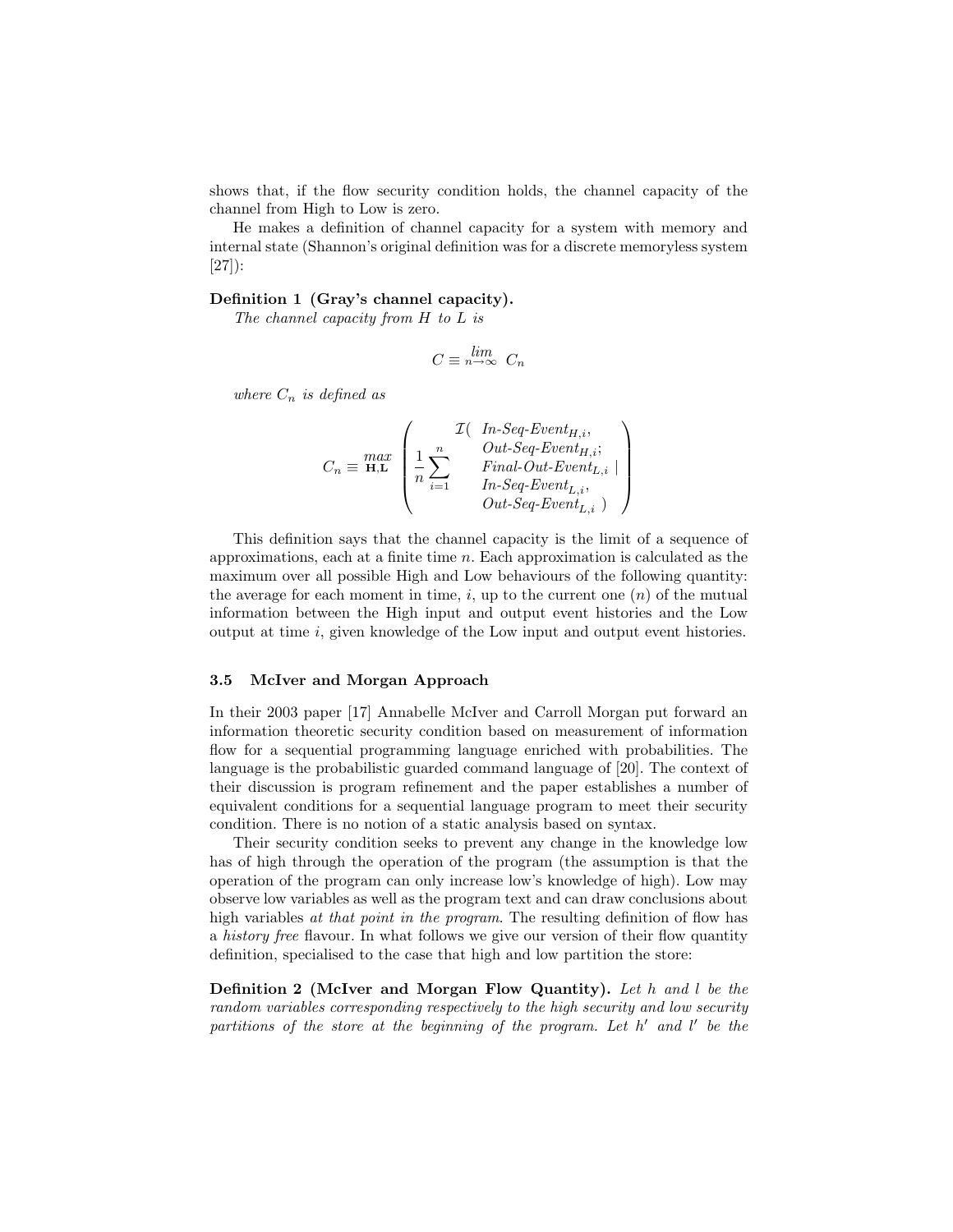random variables corresponding to these partitions at the end of the program. The information flow from high to low is given by:

$$
\mathcal{H}(h|l) - \mathcal{H}(h'|l')
$$

They use this definition of flow quantity (or, as they term it, "information escape") to define a notion of channel capacity, much in the same way as Gray does, by taking the channel capacity of the program to be the least upper bound over all possible input distributions of the information flow quantity. They give both a general definition for this and a definition specialised to the case when high and low partition the store. When the channel capacity of the program is zero it is defined as secure.

They then develop some alternative formulations of this notion of security and show that these are equivalent. The alternative formulations are quite interesting. First they show that their definition means that a program can only permute high values (i.e. can't identify any of them as this will destroy entropy) as well as not communicating the value of high to low. They then show that this permutation condition is equivalent to the program preserving maximal entropy on high values (in fact a permutation of a set would preserve entropy).

Their security condition corresponding to the absence of any flows given by their definition is quite strong. In particular there does not need to be any dependency of low on high introduced by the program for a flow in their sense to exist. For example the program  $h := h \mod 2$  will in general introduce a flow when the size of the value space of h is greater than 2, simply because the assignment will in general reduce the amount of entropy in the final value of h. Their security condition also rules out flows from low to high (which McLean calls "audit flows" and argues should be allowed) in effect achieving a separability condition, since any flow from low to high will decrease the entropy in high at program's end, given knowledge of low at program's end.

In some sense their security condition embraces both the standard definition of confidentiality (that there are no flows from a secret input to publically observable outputs) and the standard definition of integrity (that there are no flows from a possibly tainted source, low, to the untainted one, high). These have long been recognised as formal duals of each other [2]. McIver and Morgan state but do not prove a lemma that says that their security condition implies a weaker one in which the high input only is protected. It is not clear that this is correct because we feel there seem to be some problems with their definition of flow.

First, again considering a state space partitioned between high and low, if the program does not assign anything to high then their definition specialises to Denning's and suffers the same drawback: the lack of consideration of the history of low inputs. As such it can at best be a model for an attacker without memory. See the counter-example to Denning's definition above in subsection 3.1.

Second, this history free flavour can lead to some odd results. Consider swapping high and low via a third (low security) variable, temp.

temp := l; l := h; h := temp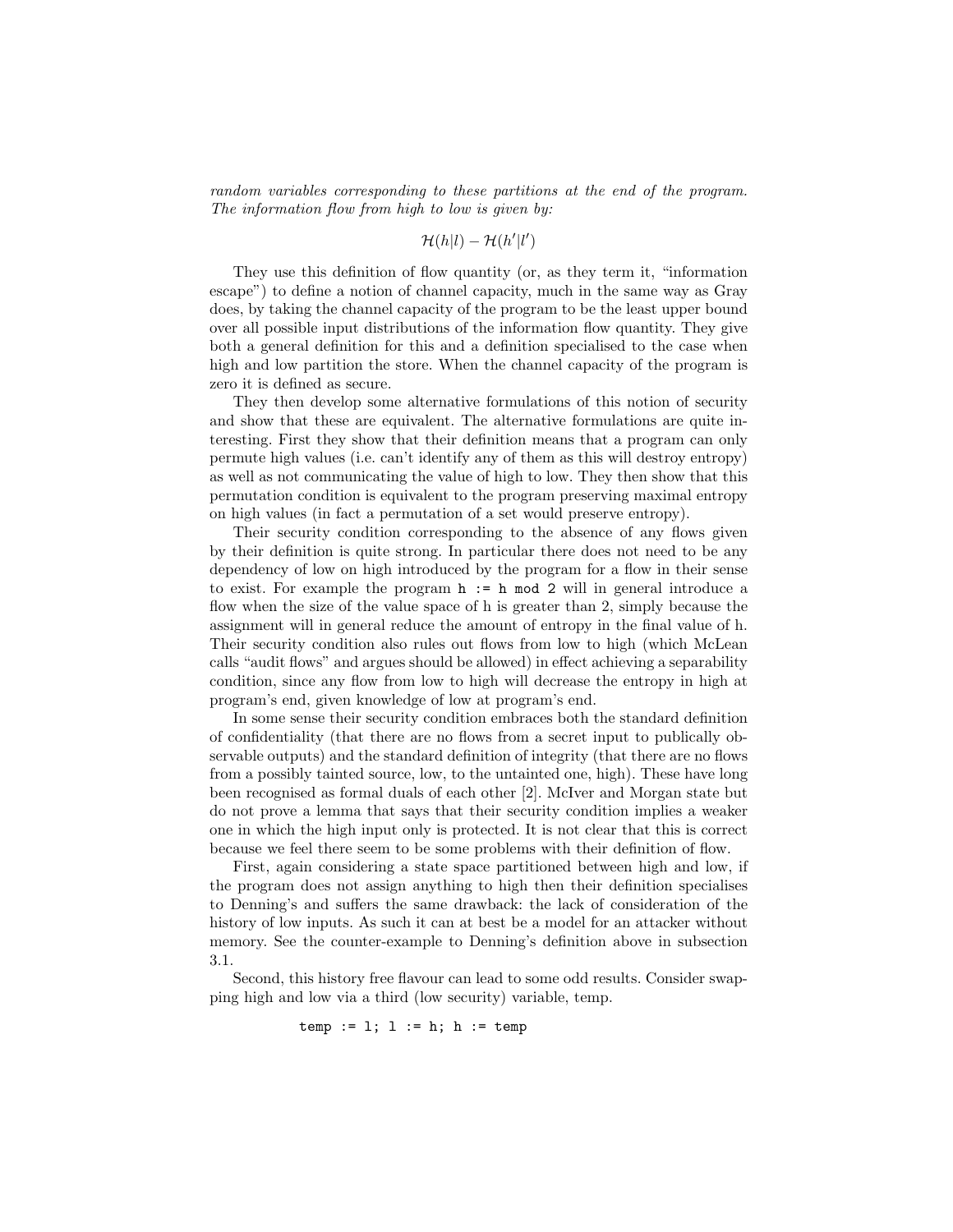Suppose that h and l have the same type (i.e. the same value space), are uniformly distributed, and are independent of each other. Our definition of flow quantity gives

$$
\mathcal{H}(l'|l) = \mathcal{H}(l') = \mathcal{H}(h)
$$

i.e. the entire secret is leaked. Since h and l are the same type and uniformly distributed their entropy is the same, i.e.  $\mathcal{H}(h) = \mathcal{H}(l)$  and so their definition will give a flow of 0:

$$
\mathcal{H}(h|l) - \mathcal{H}(h'|l') = \mathcal{H}(h) - \mathcal{H}(l) = 0
$$

which does not mean that their results about the equivalence of the security conditions are incorrect (since the channel capacity takes the least upper bound of a non-negative set). However these two examples do call into question the usefulness of their definition of information flow.

#### 3.6 Clarkson, Myers and Schneider approach

A recent work by Clarkson, Myers and Schneider [5] proposes a new perspective and an exciting new basis for a quantitative definition of interference. The idea is to model attacker belief about the secret input as a probability distribution. This belief is then revised using Bayesian techniques as the program is run. The attacker can be seen as a gambler and his beliefs as the amount he would be prepared to bet that the secret is such and such. This beliefs revision point of view unveils a new notion of uncertainty depending on how strongly the attacker believes something to be true.

As an illustration, the authors of [5] propose the following example: Suppose a password checking program and suppose there are three possible passwords A, B and C. The attacker believes that A is the real password (he is 99% confident about that) and he thinks B and C are equally likely with confidence 0.5% each. What happen if the attacker fails authorization using A? He is then more confused than before about what the password is, so his uncertainty has increased as he has now two possible passwords B and C each with a 50% chance to be the right one.

Uncertainty in terms of attacker beliefs allow for a study of the information gain in a single experiment (i.e. a single run of a program) and opens up investigation of flow policies for particular inputs.

One could see this approach as complementing ours. Indeed we can see our input distribution as the bookie view of the input. The bookie doesn't necessary know the secret (e.g. a bookie doesn't know in advance the result of a horse race) but he builds up a probabilistic model of his beliefs such that on average he can make a profit against all possible attackers. His view is statistical in nature.

#### 3.7 Other related work

Contemporary with our own work has been that of Di Pierro, Hankin and Wiklicky. Their interest has been to measure interference in the context of a prob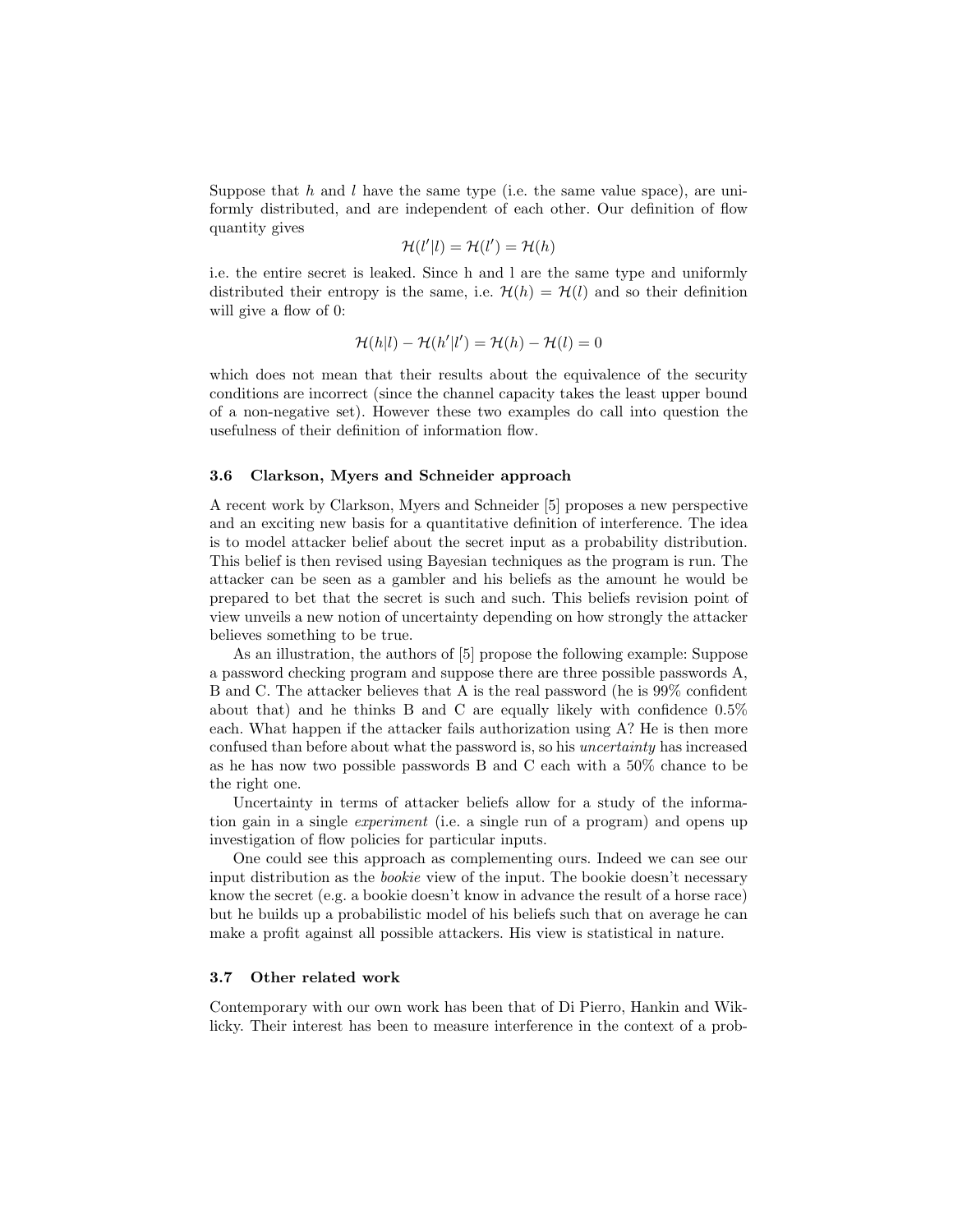abilistic concurrent constraint setting where the interference comes via probabilistic operators. In [21] they derive a quantitative measure of the similarity between agents written in a probabilistic concurrent constraint language. This can be interpreted as a measure of how difficult a spy (agent) would find it to distinguish between the two agents using probabilistic covert channels, with a measure of 0 meaning the two agents were indistinguishable. However in contrast to our work they do not measure quantities of information. Their approach does not deal with information in an information-theoretic sense although the implicit assumption in example 4 in that paper is that the probability distribution of the value space is uniform.

Other recent works include Gavin Lowe who has measured information flow in CSP by counting refusals [13] and Volpano and Smith who have relaxed strict non-interference and developed type systems in which a well typed program will not leak its secret in polynomial time [33].

There has been also some interesting work regarding syntax directed analysis of non-interference properties. See particularly the work of Sands and Sabelfeld [25, 26].

#### 4 Analysing programs for leakage

We now develop a system of inference rules to be used in the analysis of information flow in the simple deterministic While language defined in Section 2.1. We consider the case of security (confidentiality) properties described in Section 2.4, where the program variables are partitioned into H and L. Let  $H = \{x_1, \ldots, x_n\}$ and  $L = \{y_1, \ldots, y_m\}$ . For vector  $H = \langle v_1, \ldots, v_n \rangle$  we write  $H = H$  to mean  $x_i = v_i, 1 \leq i \leq n$ , and similarly for  $L = L = \langle w_1, \ldots, w_m \rangle$ .

#### 4.1 Worst case assumptions

As described in Section 2.4 (Deterministic Information Flow), we are interested in flows of the form  $\mathcal{F}_L(H \rightsquigarrow X)$  where X is the output observation for some program variable x. Since Proposition 1 applies, it suffices to calculate bounds on  $\mathcal{H}(X^{\text{out}}|L^{\text{in}})$ . However, this raises an important question about what knowledge of input distributions it is reasonable to assume. Until now we have (implicitly) assumed a probability distribution on the space of initial stores which is independent of the choice of program. There are two potential problems with this assumption:

- 1. while it is reasonable to assume that some knowledge will be available as to the distribution of the high inputs, it is likely that little or no knowledge will be available about the low inputs;
- 2. the distribution for low inputs may actually be in the control of the attacker; in this case it is conservative to assume that an attacker chooses  $L^{in}$  to maximise leakage.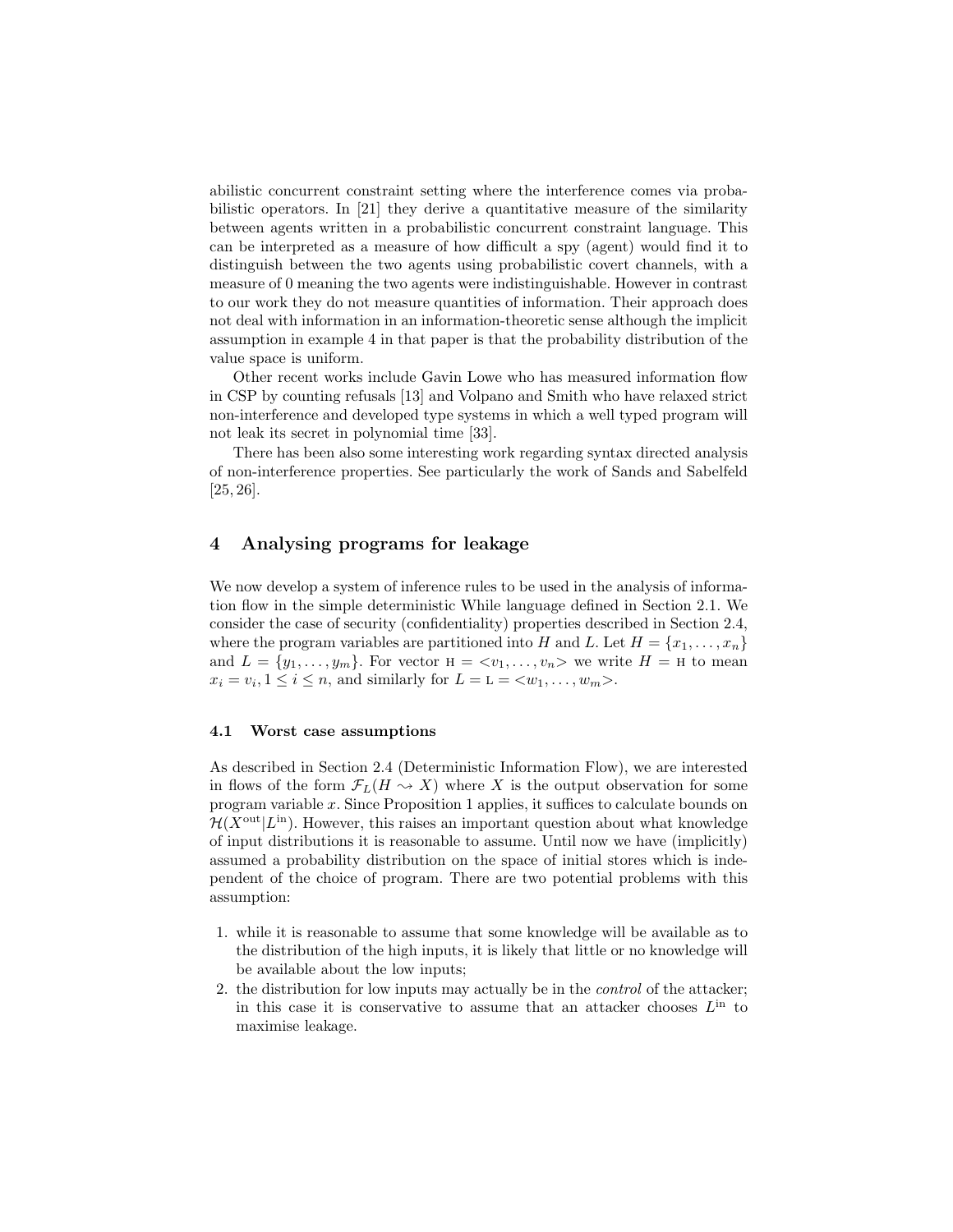We deal with both of these problems by constructing our analysis to give results which are safe for all possible distributions on the low inputs. The approach is, essentially, to suppose that the low inputs take some fixed (but unknown) value L. Then, rather than calculate bounds directly on  $\mathcal{H}(X^{\text{out}}|L^{\text{in}})$ , we calculate bounds on  $\mathcal{H}(X^{\text{out}}|L^{\text{in}} = L)$ . Our analysis calculates bounds which hold for all choices of L and this is conservative with respect to  $\mathcal{F}_L(H \rightsquigarrow X)$ , as confirmed by the following:

**Proposition 6.**  $(\forall L \cdot a \leq \mathcal{H}(X^{\text{out}}|L^{\text{in}} = L) \leq b) \Rightarrow a \leq \mathcal{F}_L(H \rightsquigarrow X) \leq b.$ 

*Proof.* By Proposition 1,  $\mathcal{F}_L(H \to X) = \mathcal{H}(X^{\text{out}}|L^{\text{in}})$ . By definition of conditional entropy,  $\mathcal{H}(X^{\text{out}}|L^{\text{in}})$  is the sum over all L of of  $P(L^{\text{in}} = L)\mathcal{H}(X^{\text{out}}|L^{\text{in}} = L)$ L). The result follows simply because a weighted average is bounded by the smallest and greatest terms.  $\Box$ 

The analysis requires initial assumptions to be made about bounds on the values of the entropy of the input values,  $\mathcal{H}(X^{\text{in}}|L^{\text{in}} = L)$ . Methods by which such bounds might be calculated are beyond the scope of this paper but we can make some more or less obvious remarks:

- 1. Assuming k-bit variables, the bounds  $0 \leq \mathcal{H}(X^{\text{in}}|L^{\text{in}} = L) \leq k$  are always valid, though the analysis is unlikely to produce accurate results starting from such loose bounds, except in extreme cases.
- 2. For all low-security variables  $X \in L$ ,  $\mathcal{H}(X^{\text{in}}|L^{\text{in}} = L) = 0$ .
- 3. In most cases, it will be reasonable to assume that the initial values of H and L are independent, in which case  $\mathcal{H}(X^{\text{in}}|L^{\text{in}} = L) = \mathcal{H}(X^{\text{in}})$  for all high-security variables  $X \in H$ , so the problem of calculating useful initial assumptions reduces to the problem of finding good estimates of the entropies of the high security inputs.

#### 4.2 The analysis rules

The remainder of this section presents the syntax-directed analysis rules and gives their informal meaning and motivation. The formal statements and proofs of correctness are deferred to Section 5. We group the rules into the following five categories:

Expressions: rules dealing with boolean and arithmetic expressions.

- Logical: 'logical' rules for the analysis of commands, allowing us to combine the results derived by overlapping rule sets.
- Data Processing: rules expressing the basic limit placed on information flow imposed by the Data Processing theorem [6]; this category incorporates rules for a qualitative dependency analysis.
- Direct Flow: rules which track simple direct flows of information due to assignment between variables and sequential control flow.
- Indirect Flow: rules which deal with indirect flows arising from the influence of confidential data on the control flow through conditionals.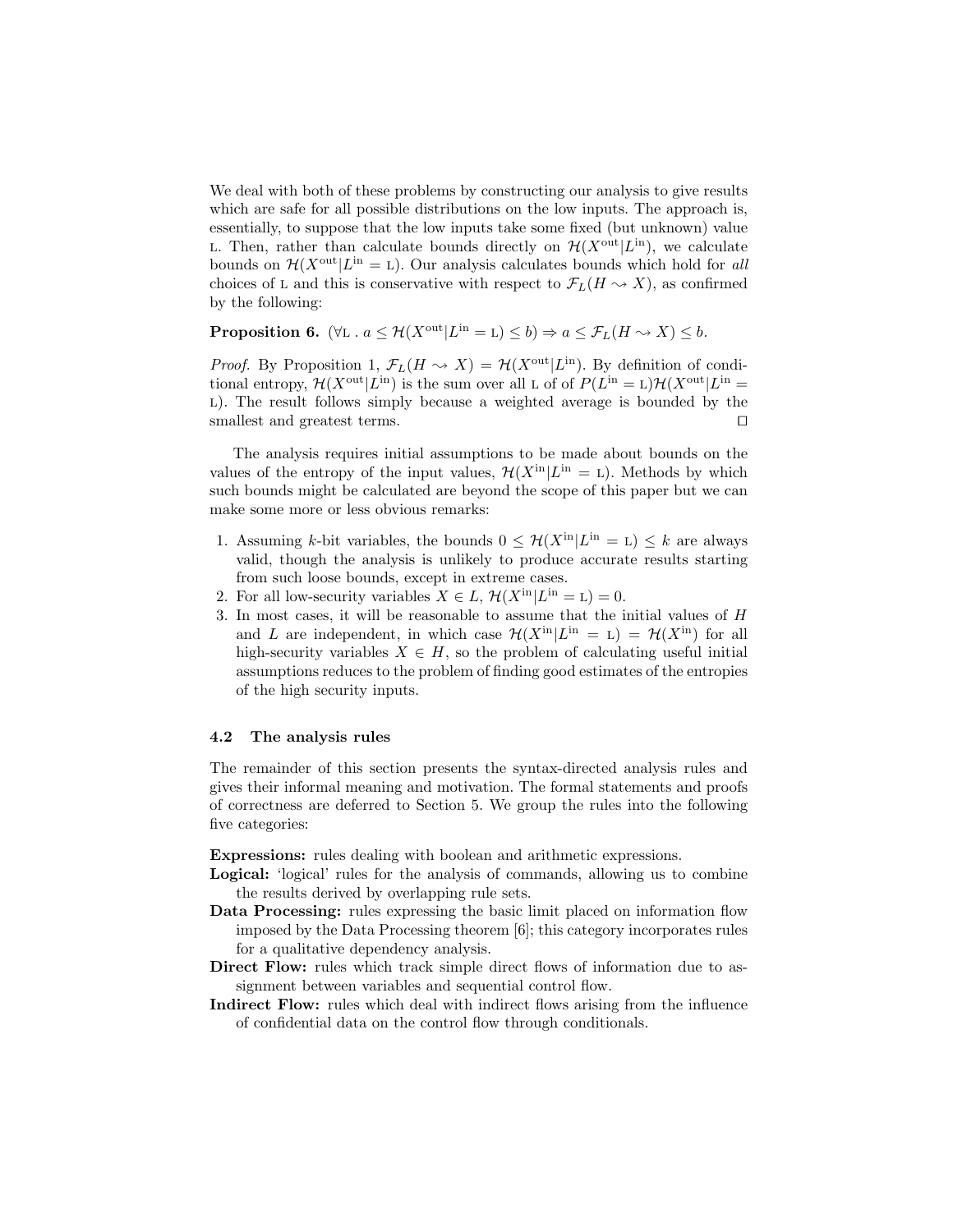|                                                                                                                                                                                                                | EConj $\frac{\Gamma \vdash E : [a_1, b_1] \quad \Gamma \vdash E : [a_2, b_2]}{\Gamma \vdash E : [\max(a_1, a_2), \min(b_1, b_2)]}$<br>$\text{BConj}\frac{\Gamma \vdash B : [a_1, b_1] \quad \Gamma \vdash B : [a_2, b_2]}{\Gamma \vdash B : [\max(a_1, a_2), \min(b_1, b_2)]}$ |
|----------------------------------------------------------------------------------------------------------------------------------------------------------------------------------------------------------------|--------------------------------------------------------------------------------------------------------------------------------------------------------------------------------------------------------------------------------------------------------------------------------|
| $k$ -Bits $\frac{1}{\Gamma E : [0, k]}$                                                                                                                                                                        | 1-Bit $\frac{}{\Gamma \vdash B : [0,1]}$                                                                                                                                                                                                                                       |
| Const $\frac{r}{r}$ $\frac{r}{0.0}$                                                                                                                                                                            | $\sqrt{\text{ar} \cdot \frac{x}{\sqrt{L} \cdot x : [a, b] + x : [a, b]}}$                                                                                                                                                                                                      |
| And $\frac{\Gamma \vdash B_i : [-, b_i] \quad i = 1, 2}{\Gamma \vdash (B_1 \land B_2) : [0, b_1 + b_2]}$                                                                                                       | $\text{Neg}\frac{\Gamma \vdash B : [a, b]}{\Gamma \vdash \neg B : [a, b]}$                                                                                                                                                                                                     |
| Plus $\frac{\Gamma \vdash E_i : [.,b_i]}{\Gamma \vdash (E_1 + E_2) : [0, b_1 + b_2]}$                                                                                                                          | $Eq(1)$ $\frac{\Gamma \vdash E_1 : [-b_1] \quad \Gamma \vdash E_2 : [-b_2]}{\Gamma \vdash (E_1 == E_2) : [0, b_1 + b_2]}$                                                                                                                                                      |
| $Eq(2)$ $\frac{\Gamma \vdash E_1: [a, \cdot] \quad \Gamma \vdash E_2: [\cdot, b]}{\Gamma \vdash (E_1 == E_2): [0, \mathcal{B}(a)]} \quad \frac{1}{2^k} \leq q \leq \frac{1}{2}, \mathcal{U}_k(q) \leq (a - b)$ |                                                                                                                                                                                                                                                                                |

Table 3. Leakage inference: Expressions

#### 4.3 Expressions

The expression analysis rules have the form  $\Gamma \vdash E : [a, b]$  where  $\Gamma$  is a partial function from Var to real-valued pairs (representing intervals) of the form  $[a, b]$ with  $a \leq b$ . The meaning of a rule  $\Gamma \vdash E : [a, b]$  is that the expression E has leakage in the interval [a, b] assuming that the leakage of each variable x in E lies in the interval  $\Gamma(x)$ .

The first two rules are 'logical' rules which allow us to combine derivations obtained by overlapping rule sets. For example rule [EConj] states that if we can show that the leakage of an arithmetic expression E in context  $\Gamma$  is  $[a_1, b_1]$  and also  $[a_2, b_2]$  then we can conclude that the leakage of E in the context  $\Gamma$  cannot be lower than  $\max(a_1, a_2)$  and cannot exceed  $\min(b_1, b_2)$ . Rule [BConj] says the same for boolean expressions.

Rule  $[k-\text{bits}]$  says that the leakage of an arithmetic expression is between 0 and  $k$ . Rule [1-Bit] says that the leakage of a boolean expression is between 0 and 1.

The leakage of a constant is 0 (rule [Const]) whereas the leakage of a variable x is given by the context  $\Gamma, x : [a, b]$  (rule [Var]).

Rule [And] says that the leakage of the conjunction of two boolean expressions cannot exceed the sum of the upper bounds of the leakages of the expressions and rule [Neg] says that the leakage of the negation of a boolean expression is the same as the leakage of the original expression.

Rule  $[Eq(1)]$  is the same as rule  $[And]$ . Rule  $[Plus]$  is the same as rule  $[And]$ but applied to arithmetic expressions.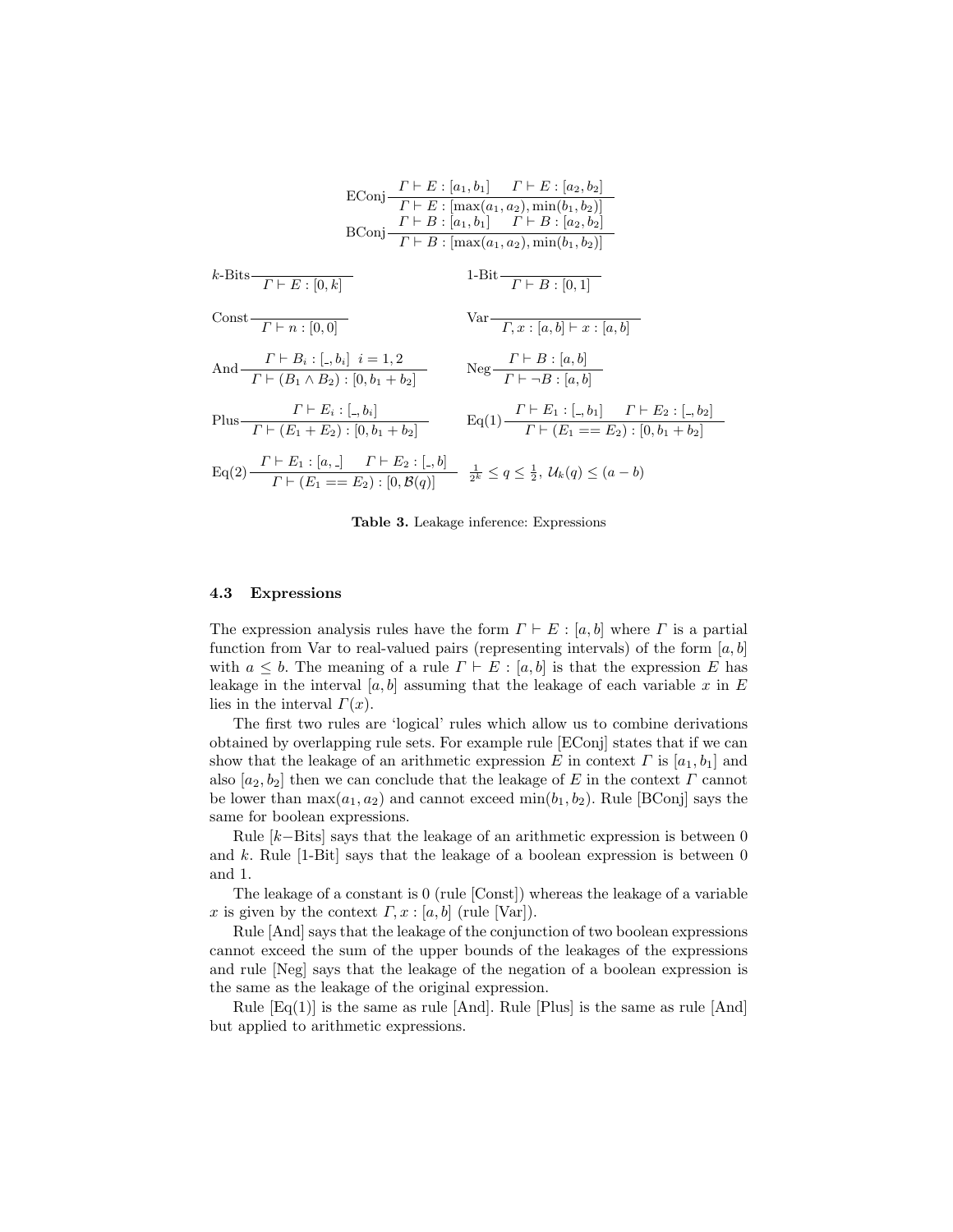The most interesting rule is  $Eq(2)$ . This rule uses two functions, each of which returns an entropy given a single probability. One function is:

$$
\mathcal{U}_k(q) \stackrel{\text{def}}{=} q \log \frac{1}{q} + (1-q) \log \frac{2^k - 1}{1-q} \tag{19}
$$

This is easily shown to be the greatest entropy possible for any distribution on  $2^k$  elements assuming that one element (think of this as the value of  $E_2$ ) has probability q. In fact, this is the basic principle underlying Fano's inequality [6]. The other function is:

$$
\mathcal{B}(q) \stackrel{\text{def}}{=} q \log \frac{1}{q} + (1-q) \log \frac{1}{1-q} \tag{20}
$$

which is just the entropy of the binary distribution  $\{q, 1 - q\}.$ 

 $[Eq(2)]$  is based on the following observation: in an equality test  $E_1 = E_2$ , if  $E_1$  has high entropy (lower bound a) and  $E_2$  has low entropy (upper bound b), then the test will almost always evaluate to false. Informally, this is because the value of  $E_1$  varies widely while the value of  $E_2$  remains almost constant, hence their values can be equal only seldom. The probability that the test is true  $(q$  in the side condition) is therefore low. More precisely, the constraint  $U_k(q) \leq (a-b)$  must hold. A more detailed discussion can be found in Section 5. (We leave unstated the companion rule, justified by commutativity of  $==$ , which reverses the roles of  $E_1$  and  $E_2$ .)

#### 4.4 Logical

$$
\begin{aligned}\n\text{CConj} & \xrightarrow{\vdash} \Gamma \{C\} \, x : [a_1, b_1] \quad \vdash \Gamma \{C\} \, x : [a_2, b_2] \\
& \xrightarrow{\vdash} \Gamma \{C\} \, x : [\max(a_1, a_2), \min(b_1, b_2)] \\
\text{Join} & \xrightarrow{\vdash} \Gamma \{C\} \, \Gamma_1 \quad \vdash \Gamma \{C\} \, \Gamma_2 \quad \text{dom}(\Gamma_1) \cap \text{dom}(\Gamma_2) = \emptyset\n\end{aligned}
$$

Table 4. Leakage inference: Logical

In general, a command leakage judgement has the form  $\vdash \Gamma \{C\} \Gamma'$ . When  $\Gamma(x) = [a, b]$  we write  $\Gamma(x)$  for a and  $\Gamma(x)$  for b. The meaning of  $\Gamma$  is as for expressions:  $\Gamma(x) = [a, b]$  asserts that, prior to execution of C, the amount of information leaked into x lies in the interval  $[a, b]$ .  $\Gamma'$  then reflects the effects of any changes to variables caused by execution of  $C$ . Note that the domains of  $\Gamma$ and  $\Gamma'$  need not be equal. In particular: many rules assert a leakage interval for just one variable on the right hand side, taking the form  $\vdash \Gamma \{C\} x : [a, b]$ ; many rules assert either a lower bound only (intervals of the form  $[a, k]$ ) or an upper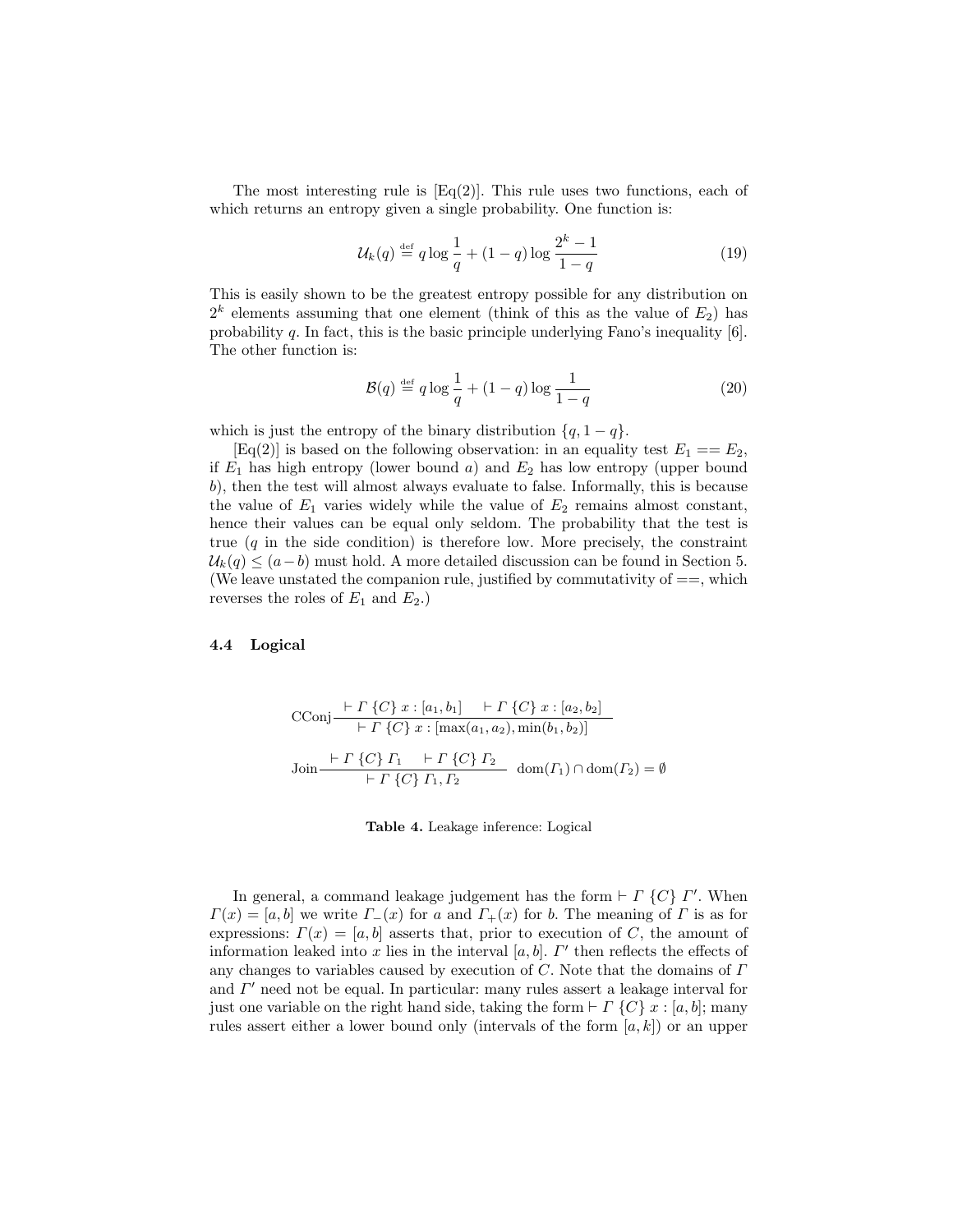bound only (intervals of the form  $[0, b]$ ). Rules  $[CConj]$  and  $[Join]$  in Table 4 then allow us to combine multiple such derivations thus constructing  $\Gamma'$  with larger domains and specifying smaller intervals.

Rule [CConj] is similar to [EConj], i.e. if  $x : [a_1, b_1]$  and  $x : [a_2, b_2]$  are derived under the same initial context and running the same command  $C$  then  $x : [max(a_1, a_2), min(b_1, b_2)].$ 

Rule [Join] states that we can join disjoint final contexts.

#### 4.5 Data Processing

$$
\text{Dep} \frac{\vdash C : \Delta}{\vdash \Gamma \{C\} \ x : [0, b]} \quad b = \sum_{y \in \Delta(x)} \Gamma_+(y)
$$



The [Dep] rule relies on the following well known basic result of information theory, which simply states the more or less obvious fact that the entropy of a function of a random variable cannot exceed the entropy of the random variable itself (you can't get out more entropy from a deterministic system than you put in):

**Lemma 1 (Data Processing).** Let  $X_1, \ldots, X_n, Z$  be random variables with a common domain D and such that  $Z = f(X_1, ..., X_n)$ , where f is any total function. (Equivalently, in function notation:  $Z = f \circ (\lambda d \in D \ltimes X_1(d), \ldots, X_n(d) >)$ .) Then  $\mathcal{H}(Z) \leq \mathcal{H}(X_1,\ldots,X_n) \leq \mathcal{H}(X_1) + \cdots + \mathcal{H}(X_n).$ 

Proof. Immediate by the Data Processing Theorem [6].

The [Dep] rule is a "catch all" rule which allows us to apply this lemma wherever it may be useful. The rule makes use of a secondary derivation for qualitative dependency judgements. A dependency judgement has the form  $\vdash C : \Delta$ , where  $\Delta$ : Var  $\rightarrow \varphi$ (Var). The informal meaning of a dependency judgement is as follows: if  $\vdash C : \Delta$ , then the value of any variable x immediately after execution of C depends on at most the values of the variables in  $\Delta(x)$  immediately before execution of C. Dependency judgements are derived using the rules shown in Table 6.

In the Table we use  $\Delta \sqcup \Delta'$  for the map  $(\Delta \sqcup \Delta')(x) = \Delta(x) \cup \Delta'(x)$  and the condition  $\Delta \sqsubseteq \Delta'$  iff for all  $x \Delta(x) \subseteq \Delta'(x)$ .

The general form of a derivation using these rules is  $D \vdash \Delta \{C\} \Delta'$  where D is a set of program variables. Such a judgement is to be read as: in a control context which depends at most on the variables in D, if dependencies  $\Delta$  hold before execution of C, then dependencies  $\Delta'$  hold afterwards. A judgment  $\vdash C : \Delta$ corresponds to a derivation  $\emptyset \vdash \Delta_0 \{C\} \Delta$  where  $\Delta_0(x) = \{x\}$ , for all x. In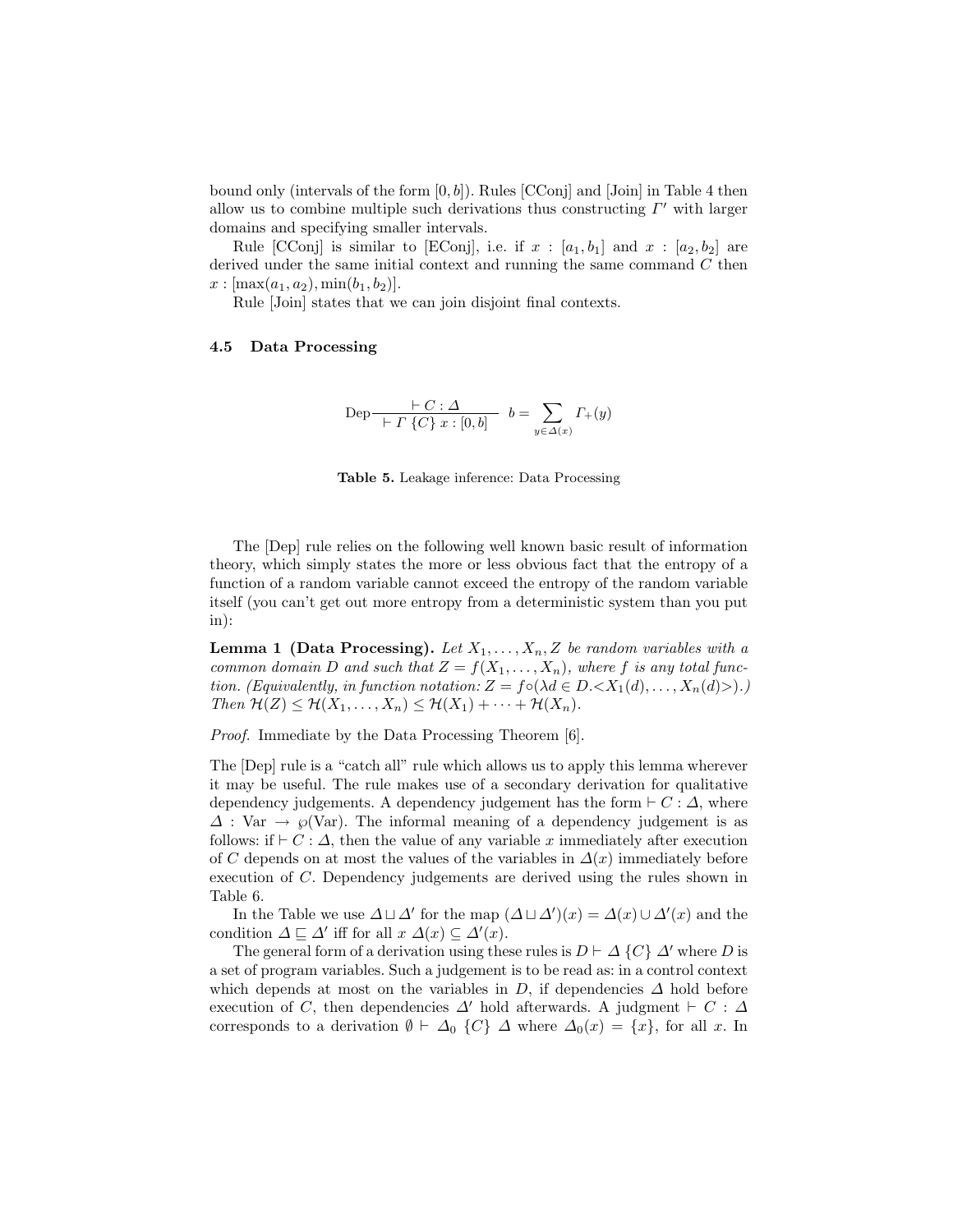

Table 6. Dependency Analysis

some of the rules we write  $\Delta \vdash E : D$  to mean that expression E has a value which depends at most on the variables in  $D$ , assuming the variable dependencies captured by  $\Delta$ .

The derivation system for dependency is taken from [10], where it is shown to be a De Morgan dual of the Hoare-style independence logic of [1]. The logic of these rules is similar to that used by [7, 30, 32] but more sophisticated (and precise) in that it is flow-sensitive and thus does not require each variable to be assigned a fixed security type. The formal meaning and correctness of the rules are covered by Definition 4 and Theorem 2 below.

Notice that the only rule in our analysis which is specific to while statements is the [DWhile] rule in Table 6. Bounds for loops can be found by applying rule [Dep]: the bounds so obtained are conservative, i.e. it is pessimistically assumed that all that can be leaked from the variables on which the loop depends will be leaked. A more refined treatment of loops can be found in [14].

Dependency analysis: an example Consider the following Java program:

```
public static int foo(int high) {
    int n = 16;
    int low = 0;
    while (n \ge 0) {
        int m = (int) Math.pop(2,n);if (high >= m) {
            low = low + m;high = high - m;
        }
        n = n - 1;}
    return low;
```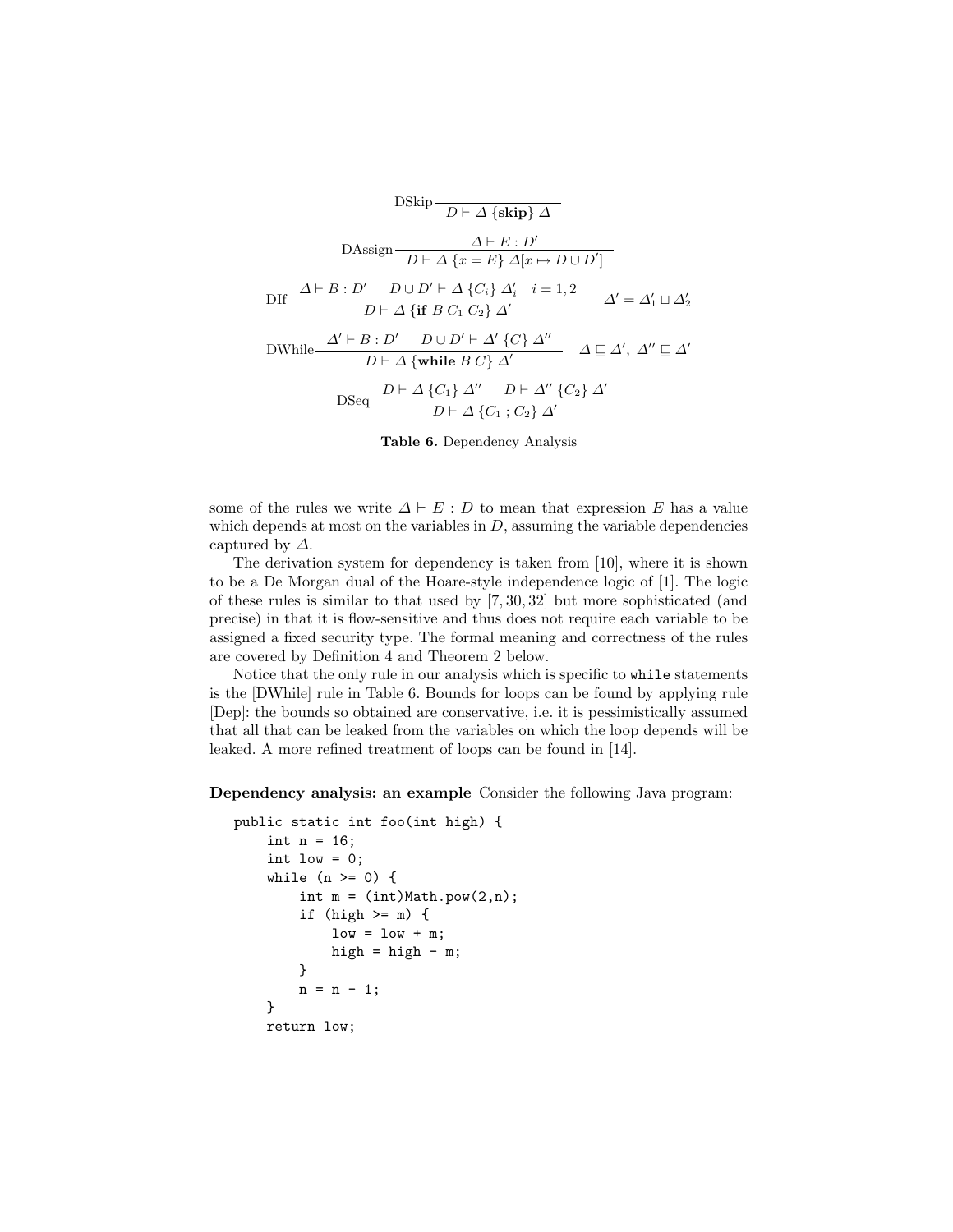Below is a data dependency analysis for the while loop using the rules in Table 6. Notice that since in  $\Delta'$  we have low  $\mapsto$  {low, n, high} then by using rule [Dep] the analysis will conclude that all content of high is leaked into low (because high  $\in \Delta'(\texttt{low})$ ). In fact, even if no direct flow is present between high and low, it can be easily seen that the above program will leak one bit of the secret at each iteration of the loop.

$$
E \stackrel{\text{def}}{=} 2^n
$$
  
\n
$$
C \stackrel{\text{def}}{=} C_1; \ n = n - 1
$$
  
\n
$$
C_1 \stackrel{\text{def}}{=} \textbf{if} (\text{high} \ge E) C_2 \textbf{skip}
$$
  
\n
$$
C_2 \stackrel{\text{def}}{=} 1 \text{ow} = 1 \text{ow} + E; \text{high} = \text{high} - E
$$
  
\n
$$
\Delta' \stackrel{\text{def}}{=} \Delta_0[\text{low} \mapsto {\text{low}, n, \text{high}}][\text{high} \mapsto {\text{high}, n}]
$$

$$
\left\{n\right\} \vdash \Delta' \left\{C_1\right\} \, \Delta'
$$
\n
$$
\text{DWhile} \xrightarrow{\Delta' \vdash (n \geq 0) : \{n\}} \text{DSeq} \xrightarrow{\{n\} \vdash \Delta' \{n = n - 1\}} \Delta'
$$
\n
$$
\emptyset \vdash \Delta_0 \left\{\text{while } (n \geq 0) \, C\right\} \, \Delta'
$$

where  $\Delta_0 \sqsubseteq \Delta', \Delta' \sqsubseteq \Delta'$ 

#### 4.6 Direct Flow

$$
\begin{array}{ll}\n\text{Assign} & I \vdash E : [a, b] \\
\hline\n\vdash \Gamma \{x = E\} \ x : [a, b] \\
\text{skip} \vdash \Gamma \{x = E\} \ x : [a, b]\n\end{array}\n\quad\n\begin{array}{ll}\n\text{Seq} & \vdash \Gamma \{C_1\} \ \Gamma' & \vdash \Gamma' \{C_2\} \ \Gamma'' \\
\hline\n\vdash \Gamma \{C_1\} \ C_2\} \ \Gamma'' \\
\text{NoAss} & \vdash \Gamma, x : [a, b] \ \{C\} \ x : [a, b]\n\end{array}\n\quad\n\begin{array}{ll}\n\text{Ass}(\text{C}) \\
\hline\n\end{array}
$$

Table 7. Leakage inference: Direct Flow

Rule [Assign] states that if in a context  $\Gamma$ , E leaks between a and b then we deduce that after running  $x = E$  under the context  $\Gamma$  x leaks between a and b i.e. the context  $x : [a, b]$ .

Rule [NoAss] states that if a variable is not assigned to inside the command C (condition  $x \notin \text{Ass}(C)$ ) then the leakage of x after C is unchanged from  $\Gamma$ .

Rules [Skip] and [Seq] are standard Hoare-logic style rules for skip and sequential composition. We note that [Skip] is easily derived using [NoAss] and [Join] and so we do not give a direct proof of its correctness.

}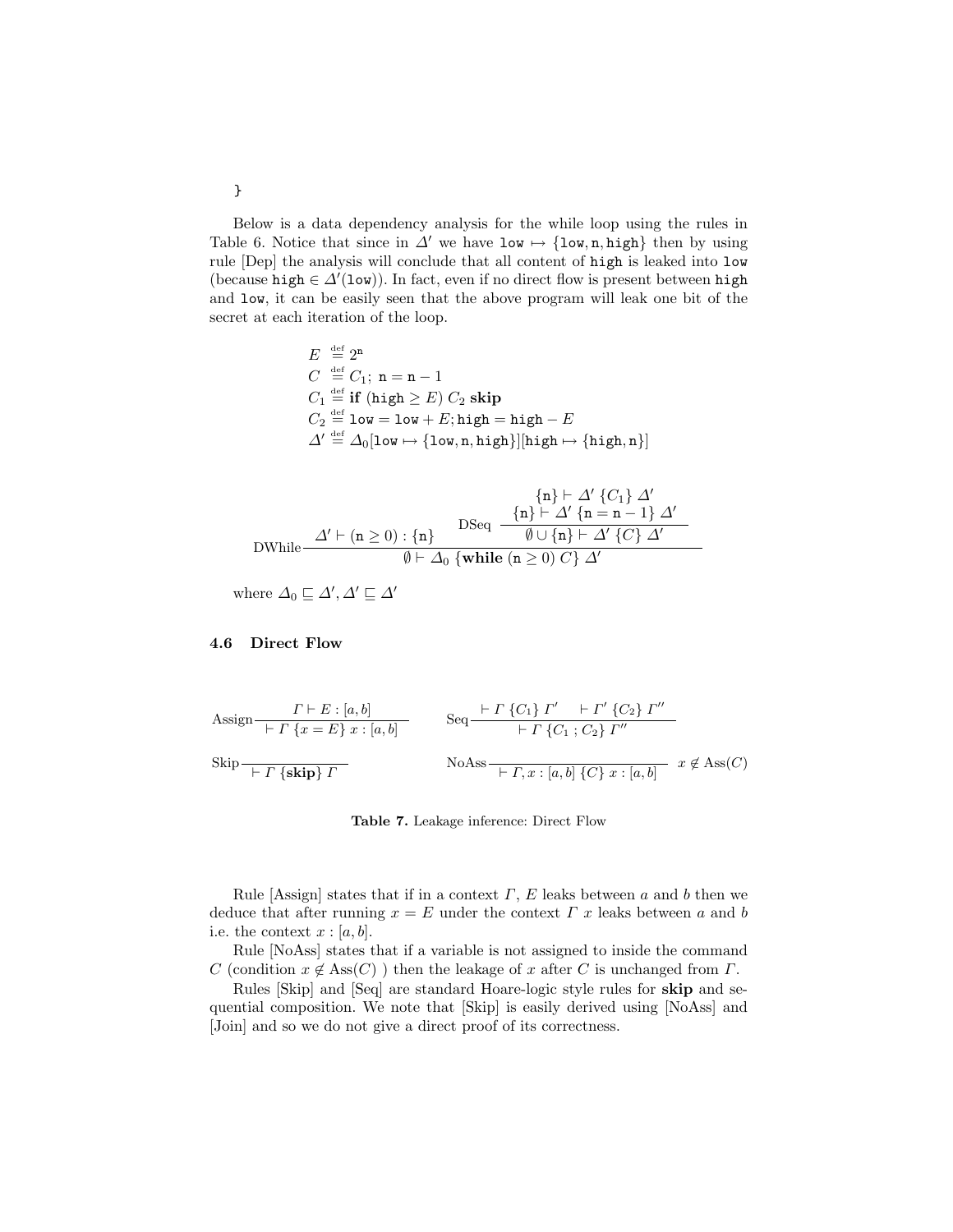If(1) 
$$
\frac{\Gamma \vdash B : [-,b] \quad \vdash \Gamma \{C_i\} \ x : [-,b_i] \ i = 1,2}{\vdash \Gamma \{ifB \ C_1 \ C_2\} \ x : [0,b+b_1+b_2]}
$$
  
If(2) 
$$
\frac{\Gamma \vdash B : [0,0] \quad \vdash \Gamma \{C_i\} \ x : [a_i,b_i]}{\vdash \Gamma \{ifB \ C_1 \ C_2\} \ x : [min(a_1,a_2), max(b_1,b_2)]}
$$
  
If(3) 
$$
\frac{\Gamma \vdash E_1 : [a, \cdot] \quad \Gamma \vdash E_2 : [-,b] \quad \vdash \Gamma \{C_2\} \ x : [-,b_2]}{\vdash \Gamma \{if(E_1 == E_2) \ C_1 \ C_2\} \ x : [0, B(q) + b_2 + qk]} \quad \frac{1}{2^k} \le q \le \frac{1}{2}, \mathcal{U}_k(q) \le (a-b)
$$
  
If(4) 
$$
\frac{\vdash \Gamma \{C_2\} \ x : [a, \cdot] \quad \Gamma \vdash E_1 : [a_1, \cdot] \quad \Gamma \vdash E_2 : [-,b_2] \quad \frac{1}{2} - s \le \frac{1}{2},}{\mathcal{U}_k(q) + s \le 1 - \frac{1}{2^k}}.
$$
  
If(4) 
$$
\frac{\vdash \Gamma \{C_2\} \ x : [a, \cdot] \quad \Gamma \vdash E_1 : [a_1, \cdot] \quad \Gamma \vdash E_2 : [-,b_2] \quad \frac{1}{2} - s \le \frac{1}{2},}{\mathcal{U}_k(q) + s \le 1 - \frac{1}{2^k}}.
$$

Table 8. Leakage inference: Indirect Flow

#### 4.7 Indirect Flow

Rule  $If(1)$  states that the leakage of x after a conditional cannot exceed the sum of the leakage of the guard and the leakage of  $x$  in both branches (a direct consequence of the Data Processing Lemma).

It may seem at first sight that this rule is too conservative and perhaps should be replaced by a rule that calculates an upper bound of  $b + \max(b_1, b_2)$ . The following example demonstrates why  $b + \max(b_1, b_2)$  is not an upper bound in general.

if  $(h < 2)$  { if  $(h == 0)$   $x = 0$ ; else  $x = 1$ ; } else { if  $(h == 2) x = 2$ ; else  $x = 3$ ; }

If h is uniformly distributed over  $\{0, 1, 2, 3\}$  this program leaks all 2 bits of information in h to x.

Our analysis would use a conservative upper bound of 1 bit for the leakage due to h < 2 and we can precisely calculate the leakage due to the two tests h == 0 and h == 2 as  $1/4 \log 4 + 3/4 \log (4/3) = 0.8113$  for each. So an upper bound on the leakage using  $b + \max(b_1, b_2)$  produces 1.8113 which is not safe. The upper bound calculated by  $[f(1)]$  is  $0.8113 + 0.8113 + 1 = 2.623$ .

Rule  $[If(2)]$  states that if there is no indirect flow in a conditional then the leakage of  $x$  after the conditional is the worst possible choice of leakage along the two branches.

Rule [If(3)] states that if a conditional has as guard an equality test then the upper bound of the leakage of  $x$  after the command is given by summing:

- 1. The upper bound for the equality test as given by  $Eq(2)$ .
- 2. The upper bound of the leakage of  $x$  in the false-branch.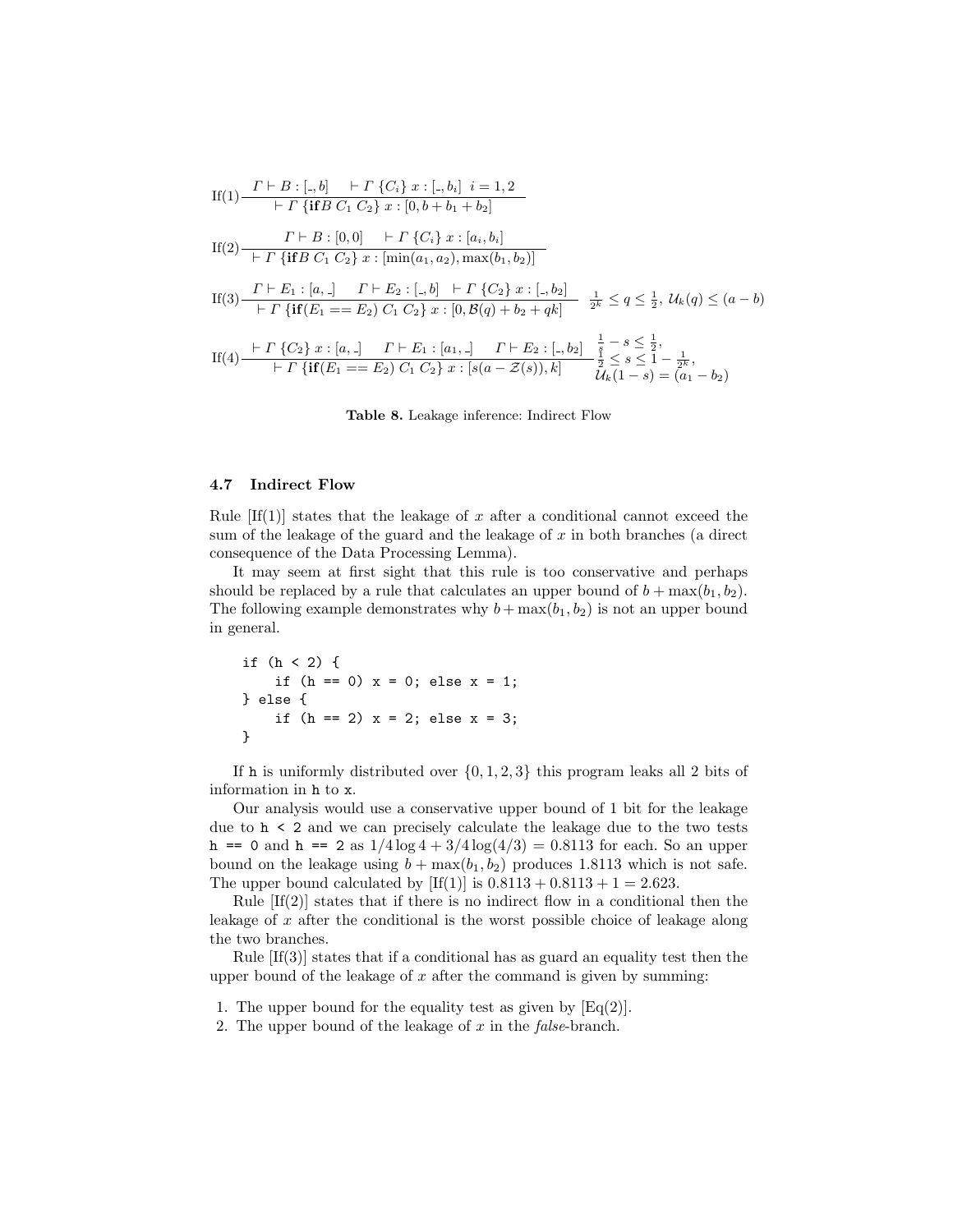3. The maximum leakage possible (k) multiplied by the upper bound for the probability of the test being true  $(q)$ .

The idea in using  $q_k$  for the true-branch is that if the test is true very seldom then q will be very small and so  $q_k$  will be a reasonable approximation to the leakage of the true-branch.

Rule  $[f(4)]$  aims to provide lower bounds for conditionals when the guard is an equality test. It says that if  $s$  is a lower bound of the probability of the test being false and  $\alpha$  is lower bound for the leakage of  $x$  in the *false*-branch, then a lower bound for the leakage of x after the conditional is given by  $s(a - \mathcal{Z}(s))$ where  $\mathcal{Z}(s) = (\frac{1}{s} - s)(k \log(\frac{1}{s} - s))$  will be formally justified later. The quantity  $a - \mathcal{Z}(s)$  is a lower bound on the entropy of x in  $C_2$  given knowledge that the equality test is false. As shown later this lower bound is a consequence of the information theoretic  $L_1$  inequality.

#### 5 Correctness

Correctness of the analysis is stated with respect to a non-standard "angelic" denotational semantics in which non-termination is replaced by the behaviour of skip. In Section 5.3 we show that, for the purposes of calculating leakage, the angelic semantics gives a tight approximation to the standard semantics, in the sense that it underestimates the overall leakage by at most 1 bit.

The angelic semantics of a command C is denoted  $[[C]]^A : \Sigma \to \Sigma$  and is defined, like the standard semantics, by induction on the syntax. The definition is formally identical to the standard semantics with the exception of the case for while, which is as follows:

$$
\begin{aligned}\n\llbracket \textbf{while } B \ C \rrbracket^A &= f^A \text{ where:} \\
f^A(\sigma) &= \begin{cases} f(\sigma) & \text{if } f(\sigma) \neq \perp \\
\sigma & \text{if } f(\sigma) = \perp \end{cases} \\
f &= \text{lip } F \\
F(f) &= \lambda \sigma. \begin{cases} f(\llbracket C \rrbracket^A \sigma) & \text{if } \llbracket B \rrbracket \sigma = 1 \\
\sigma & \text{if } \llbracket B \rrbracket \sigma = 0 \end{cases}\n\end{aligned}
$$

The angelic semantics 'over approximates' the standard semantics, in the following sense:

**Lemma 2.** For all C,  $\sigma$ , if  $\llbracket C \rrbracket \sigma \neq \perp$  then  $\llbracket C \rrbracket \sigma = \llbracket C \rrbracket^A \sigma$ .

*Proof.* By a simple induction on C, observing that  $[[C]]^A$  can trivially be viewed as a map of type  $\Sigma \to \Sigma_{\perp}$ , so the lemma says that  $\llbracket C \rrbracket^A \sqsupseteq \llbracket C \rrbracket$ , then appeal to monotonicity of lfp.  $\Box$ 

Correctness then amounts to the following: if  $\vdash \Gamma \{C\} \Gamma'$  then, for all input distributions which model  $\Gamma$ , the output distribution (as determined by the angelic semantics) models  $\Gamma'$ . To make this precise, let  $G: \Sigma \to V$  (think of G as the semantics of some expression) and let  $F: \Sigma \to \Sigma$  (think of F as the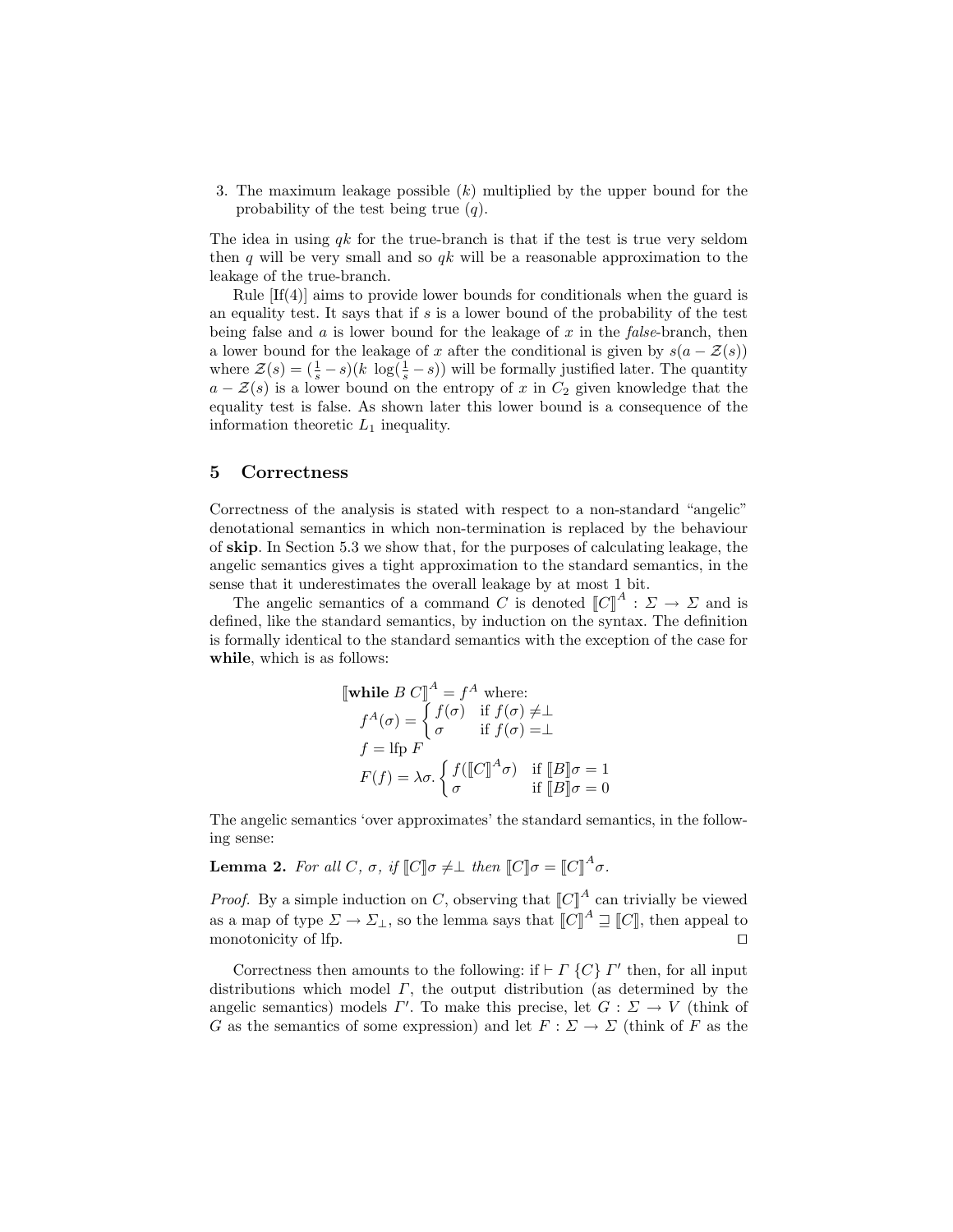angelic semantics of some initial part of the program being analysed). In the following we assume given a distribution on  $\Sigma$ , so that any such G and F may be considered as random variables.

**Definition 3.** Say that G models [a, b], written  $G \models [a, b]$ , if  $a \leq H(G|L^{\text{in}})$ L)  $\leq b$  for all L. Say that F models  $\Gamma$ , written  $F \models \Gamma$ , if  $\lambda \sigma F(\sigma)(x) \models \Gamma(x)$  for all x in the domain of  $\Gamma$ . We write  $\models \Gamma$  as shorthand for  $\lambda \sigma \sigma \models \Gamma$ .

Informally  $\lambda \sigma F(\sigma)(x)$  maps a store  $\sigma$  into the value of the variable x in the store  $F(\sigma)$ . We will use  $\hat{F}_x$  (or simply  $\hat{F}$  when x is clear from the context) for  $\lambda \sigma F(\sigma)(x)$ . Similarly for  $G: \Sigma \to V$ ,  $\hat{G}$  will stand for  $\lambda \sigma G(\sigma)$ . To simplify notations we will often write  $\hat{C}$  for a command C instead of  $\widehat{[C]}^{\hat{A}}$ . For example  $\widehat{z=3}_x$  is the map which send a store  $\sigma$  into  $\sigma(x)$  if  $x \neq z$  and into 3 if  $x = z$ . We can now state correctness of the analysis rules.

#### Theorem 1 (Correctness).

1. If  $F \models \Gamma$  and  $\Gamma \vdash E : [a, b]$  then  $\llbracket E \rrbracket \circ F \models [a, b].$ 2. If  $F \models \Gamma$  and  $\vdash \Gamma$  {C}  $\Gamma'$  then  $\llbracket C \rrbracket^A \circ F \models \Gamma'.$ 

**Corollary 2.** If  $\models \Gamma$  and  $\models \Gamma$  {C}  $\Gamma'$  then, for the transformational system induced by  $\llbracket C \rrbracket^A$ ,  $\Gamma'(x) = [a, b] \Rightarrow a \leq \mathcal{F}_L(H \rightsquigarrow X) \leq b$ , where  $X = \lambda \sigma \cdot \sigma(x)$ .

In the proofs below we suppress explicit mention of the assumptions  $L^{in} = L$ . The justification for this is that  $\mathcal{H}(X|L^{in} = L)$  is just  $\mathcal{H}(X)$  for the residual distribution given  $L^{in} = L$  and we are implicitly quantifying over all possible choices of L. We write, for example,  $\mathcal{H}(X) \geq b$ , as shorthand for  $\forall L \cdot \mathcal{H}(X|L^{\text{in}})$  $L$ ) > b, and so on.

The proof of the Correctness Theorem is by induction on the height of the derivations. The proof cases for Part 1 are very simple, except for the rule  $[Eq(2)]$ which is dealt with in Section 5.1.

Proof (Correctness, Part 1). Note throughout that 0 is necessarily a correct lower bound since entropy is non-negative.

Case: EConj, BConj. Immediate by inductive hypothesis.

Case: k-Bits, 1-Bit. These are absolute upper bounds determined by the sizes of the value spaces for expressions in the language.

Case: Const. The entropy of any constant function is 0.

Case: Var. Immediate from the definitions.

**Case: And, Plus,**  $Eq(1)$ **.** Immediate by the Data Processing Lemma.

Case: Neg. Permutation of the elements in a domain has no effect on entropy.

**Case: Eq(2).** See Section 5.1.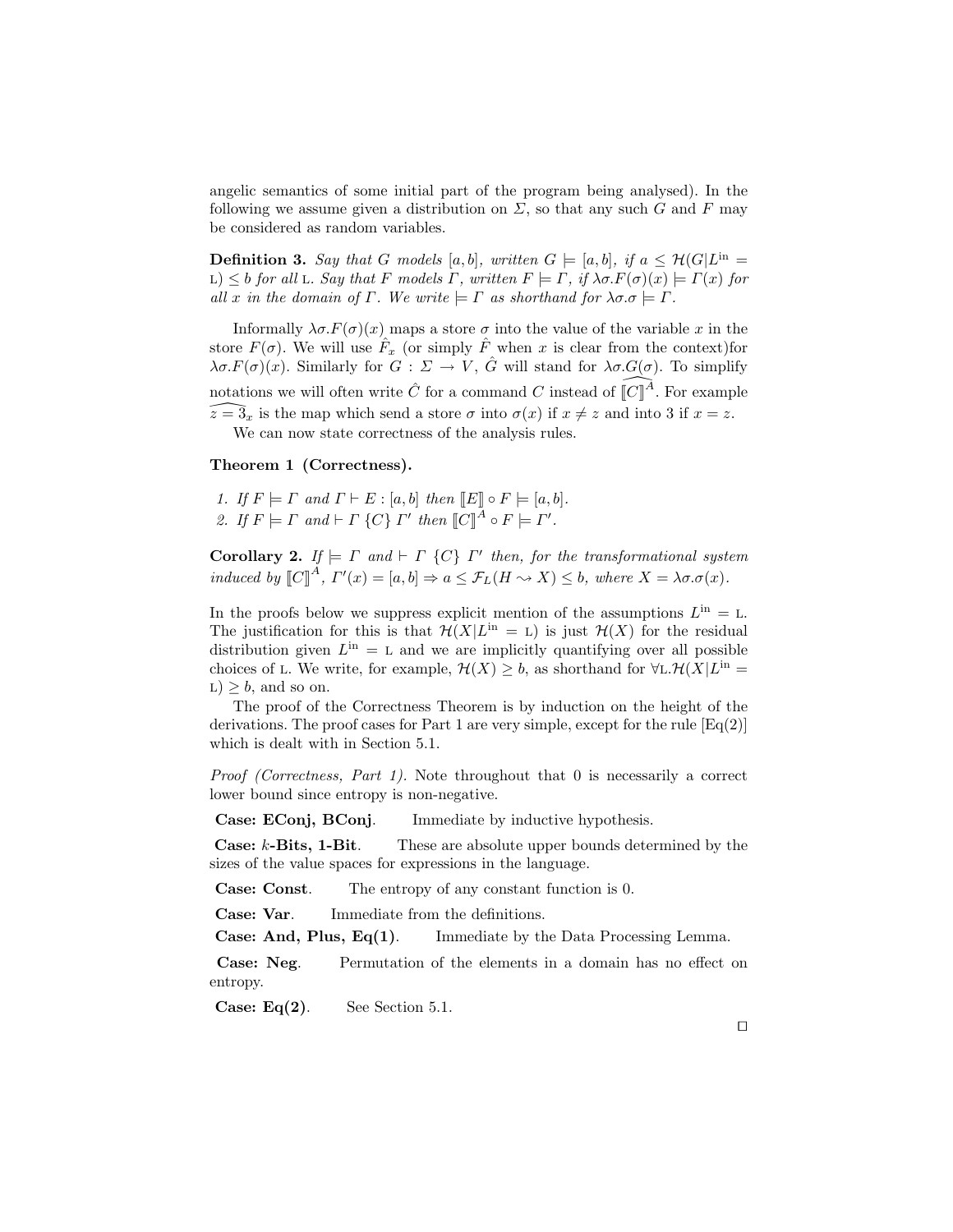Before proving part 2 of the Correctness Theorem, we need to establish the correctness of the Dependency Analysis (Table 6). The property we require is that  $\vdash C : \Delta$  implies  $\lambda \sigma \cdot \llbracket C \rrbracket^A \sigma(x)$  can be decomposed as  $G \circ F$  where F picks out just the vector of variables in  $\Delta(x)$ . We derive this as a corollary of a more general property of the Dependency Analysis, formalised using the following definition (which may be viewed as a qualitative analogue of Definition 3).

**Definition 4.** Let  $D \in \wp(\text{Var})$ . Say that  $G : \Sigma \to V$  is determined by D if  $(\forall x \in D \ldotp \sigma(x) = \sigma'(x)) \Rightarrow G(\sigma) = G(\sigma')$ . Say that  $F: \Sigma \to \Sigma$  is determined by  $\Delta$  if  $\lambda \sigma$ .  $F(\sigma)(x)$  is determined by  $\Delta(x)$  for all x.

Theorem 2. Suppose  $D \vdash \Delta \{C\} \Delta'$ . Then:

- 1. For all program variables x, if  $\exists \sigma, \sigma'. \llbracket C \rrbracket^A \sigma x \neq \llbracket C \rrbracket^A \sigma' x$ , then  $\Delta'(x) \supseteq D$ .
- 2. For all  $F: \Sigma \to \Sigma$ , if F is determined by  $\Delta$  then  $\llbracket C \rrbracket^A \circ F$  is determined by  $\Delta'$ .

Corollary 3. Suppose  $\vdash C : \Delta$  and  $\Delta(x) = \{x_1, \ldots, x_n\}$ . Then there exists  $G: V^n \to V$  such that  $\lambda \sigma \llbracket C \rrbracket^A \sigma(x) = G \circ (\lambda \sigma \llcorner \sigma(x_1), \ldots, \sigma(x_n) \llcorner).$ 

*Proof.* Proof of the theorem is by induction on  $C$ . This is essentially the same as the correctness proof in [1].  $\Box$ 

Proof (Correctness, Part 2).

**Case: Dep.** We must show  $\mathcal{H}(\lambda \sigma. (\llbracket C \rrbracket^A \circ F) \sigma(x)) \leq b$ , where  $b = \sum_{y \in \Delta(x)} \Gamma_+(y)$ . First note that  $\lambda \sigma. (\llbracket C \rrbracket^A \circ F) \sigma(x) = (\lambda \sigma. \llbracket C \rrbracket^A \sigma(x)) \circ F$ . and, by Corollary 3,  $\lambda \sigma \cdot \llbracket C \rrbracket^A \sigma(x) = G \circ (\lambda \sigma \cdot \langle \sigma(y_1), \dots, \sigma(y_n) \rangle), \text{ where } \{y_1, \dots, y_n\} = \Delta(x).$  Thus:

> $\lambda \sigma$ .( $\llbracket C \rrbracket^A \circ F$ ) $\sigma(x)$  $=G\circ (\lambda\sigma.<\sigma(y_1),\ldots,\sigma(y_n))\circ F$  $= G \circ (\lambda \sigma \cdot \langle F \sigma(y_1), \ldots, F \sigma(y_n) \rangle)$  $= G \circ (\lambda \sigma \cdot \langle (\lambda \tau. F \tau(u_1))(\sigma), \dots, (\lambda \tau. F \tau(u_n))(\sigma) \rangle$

Thus, by the Data Processing Lemma,  $\mathcal{H}(\lambda \sigma. (\llbracket C \rrbracket^A \circ F) \sigma(x)) \leq \mathcal{H}(\lambda \tau. F \tau(y_1)) +$  $\cdots + \mathcal{H}(\lambda \tau.F \tau(y_n))$  By assumption,  $F \models \Gamma$ , hence  $\mathcal{H}(\lambda \tau.F \tau(y_i)) \leq \Gamma_+(y_i)$ , for  $1 \leq i \leq n$ , as required.

**Case: CConj.** The hypothesis is  $F \models \Gamma$  implies  $H \models x : [a_i, b_i]$   $(i = 1, 2)$ where  $H = \llbracket C \rrbracket^A \circ F$ . That means  $a_i \leq \mathcal{H}(\hat{H}) \leq b_i$ ,  $i = 1, 2$ , hence  $\min(a_1, a_2) \leq$  $\mathcal{H}(\hat{H}) \leq \max(b_1, b_2).$ 

**Case: Join.** The hypothesis is  $F \models \Gamma$  implies  $H \models \Gamma_i$ , for  $dom(\Gamma_1) \cap$  $dom(\Gamma_2) = \emptyset$  and  $i = 1, 2$  where  $H = [C]^A \circ F$ . This means that for all  $x \in$  $dom(\Gamma_1) \cup dom(\Gamma_2)$   $\Gamma_-(x) \leq \mathcal{H}(\hat{H}) \leq \Gamma_+(x)$  and so  $H \models \Gamma_1, \Gamma_2$ .

**Case: Assign.** By induction hypothesis  $F \models \Gamma$  implies  $H \models [a, b]$  where  $H = \llbracket E \rrbracket \circ F$ . But by definition of semantics of assignment  $\hat{H} = \lambda \sigma \llbracket x = E \rrbracket^A$  $F(\sigma)(x)$  and so  $\llbracket x = E \rrbracket^A \circ F \models x : [a, b].$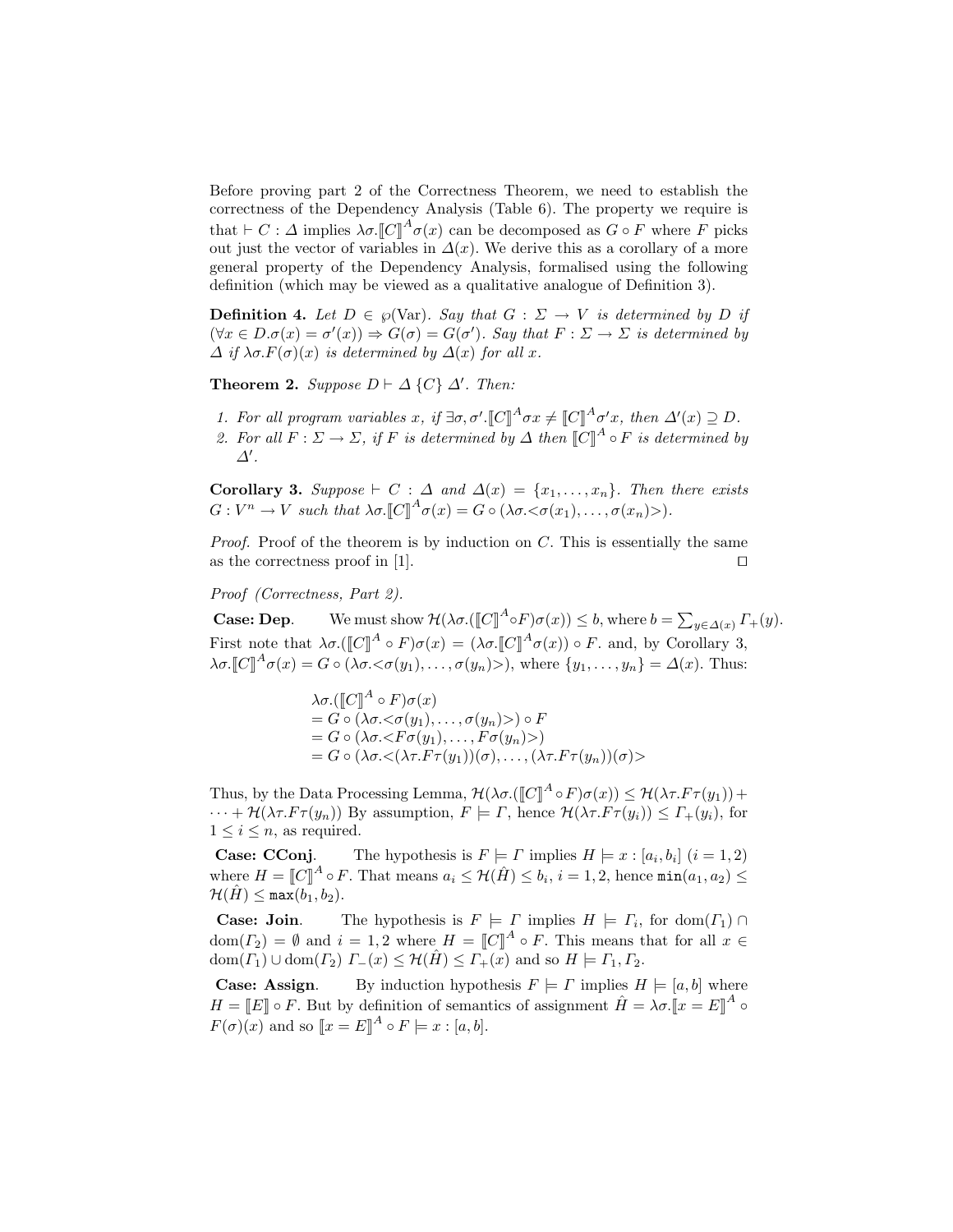**Case: Seq.** By induction hypothesis  $F \models \Gamma$  implies  $\llbracket C_1 \rrbracket^A \circ F \models \Gamma'$  and  $F' \models \Gamma'$  implies  $[\![C_2]\!]^A \circ F' \models \Gamma$ ", hence  $F \models \Gamma$  implies  $[\![C_2]\!]^A \circ [\![C_1]\!]^A \circ F \models \Gamma''$ that is  $[[C_1; C_2]]^A \circ F \models \Gamma''.$ 

**Case: NoAss.** Assuming  $F \models \Gamma, x : [a, b]$  and C doesn't change the value of x we want  $\llbracket C \rrbracket^A \circ F \models x : [a, b]$ . Notice that for all stores  $\sigma$ ,  $\llbracket C \rrbracket^A \circ$  $F(\sigma)(x) = F(\sigma)(x)$  (because  $x \notin Ass(C)$ ) and so we are done by using the induction hypothesis  $F \models \Gamma, x : [a, b].$ 

**Case: If(1).** Here the hypothesis is  $F \models \Gamma$  implies  $\llbracket B \rrbracket \circ F \models [-, b]$ and  $[[C_i]] \circ F \models [-, b_i]$  for  $i = 1, 2$ . The definition of the if statement in the denotational semantics is as a function IF of the semantics of the guard and the branches, i.e. [if B  $C_1 C_2 \rrbracket^A = \text{IF}(\llbracket B \rrbracket, \llbracket C_1 \rrbracket^A, \llbracket C_2 \rrbracket^A)$  and by compositionality of the semantics  $[\![\texttt{if }B\ C_1\ C_2]\!]^A\circ F = \texttt{IF}([\![B]\!] \circ F, [\![C_1]\!]^A \circ F, [\![C_2]\!]^A \circ F)$ . We hence apply the Data Processing theorem to conclude:

$$
\mathcal{H}(\lambda \sigma. \llbracket \text{if } B C_1 C_2 \rrbracket^A \circ F(\sigma)(x)) =
$$

$$
\mathcal{H}(\lambda \sigma. \text{IF}(\llbracket B \rrbracket \circ F, \llbracket C_1 \rrbracket^A \circ F, \llbracket C_2 \rrbracket^A \circ F)(\sigma)(x)) \le
$$

$$
\mathcal{H}(\lambda \sigma. \llbracket B \rrbracket \circ F(\sigma)) + \mathcal{H}(\lambda \sigma \llbracket C_1 \rrbracket \circ F(\sigma)(x)) + \mathcal{H}(\lambda \sigma. \llbracket C_2 \rrbracket \circ F(\sigma)(x)) \le
$$

$$
b + b_1 + b_2
$$

**Case: If(2).** By applying the induction hypothesis to the premise  $\Gamma \vdash B$ :  $[0, 0]$  i.e.  $F \models \Gamma$  implies  $\mathcal{H}(\lambda \sigma \mathcal{F} | B] \circ F(\sigma) = 0$  we deduce (by basic information theory) that, for each choice of a low input, the map  $[[B]]$  is a constant function. Hence for each choice of a low input  $IF([B], [C_1]^A, [C_2]^A)$  is either  $[[C_1]]^A$  or  $\llbracket C_2 \rrbracket^A$  and hence the result follows.

**Case: If(3), If(4).** Correctness for these rules is proved in section 5.2.  $\Box$ 

#### 5.1 Analysis of equality tests

This section will justify rule  $[Eq(2)]$  i.e. analysis of tests of the form  $E_1 = E_2$ . By associating random variables  $X$  and  $Y$  to the two expressions, this becomes a problem of refining bounds on  $\mathcal{H}(X = Y)$  (by  $\mathcal{H}(X = Y)$ ) we mean  $\mathcal{H}(Z)$  where  $Z =$  true if  $X = Y$ ,  $Z =$  false otherwise).

We begin with a simple observation: when the distribution of values for  $E_1$  is close to uniform  $(X$  has high entropy) and the distribution for  $E_2$  is concentrated on just a few values (Y has low entropy), then most of the time,  $E_1$  and  $E_2$  will not be equal. Thus, qualtitatively, we can see that high entropy for  $X$  and low entropy for Y implies a low probability that  $E_1 = E_2$  evaluates to true (a low value for  $P(X = Y)$ ). If we can quantify this bound on  $P(X = Y)$  we can use it to calculate a bound on  $\mathcal{H}(X = Y)$ .

It turns out that a well known result from information theory provides just such a quantitative bound: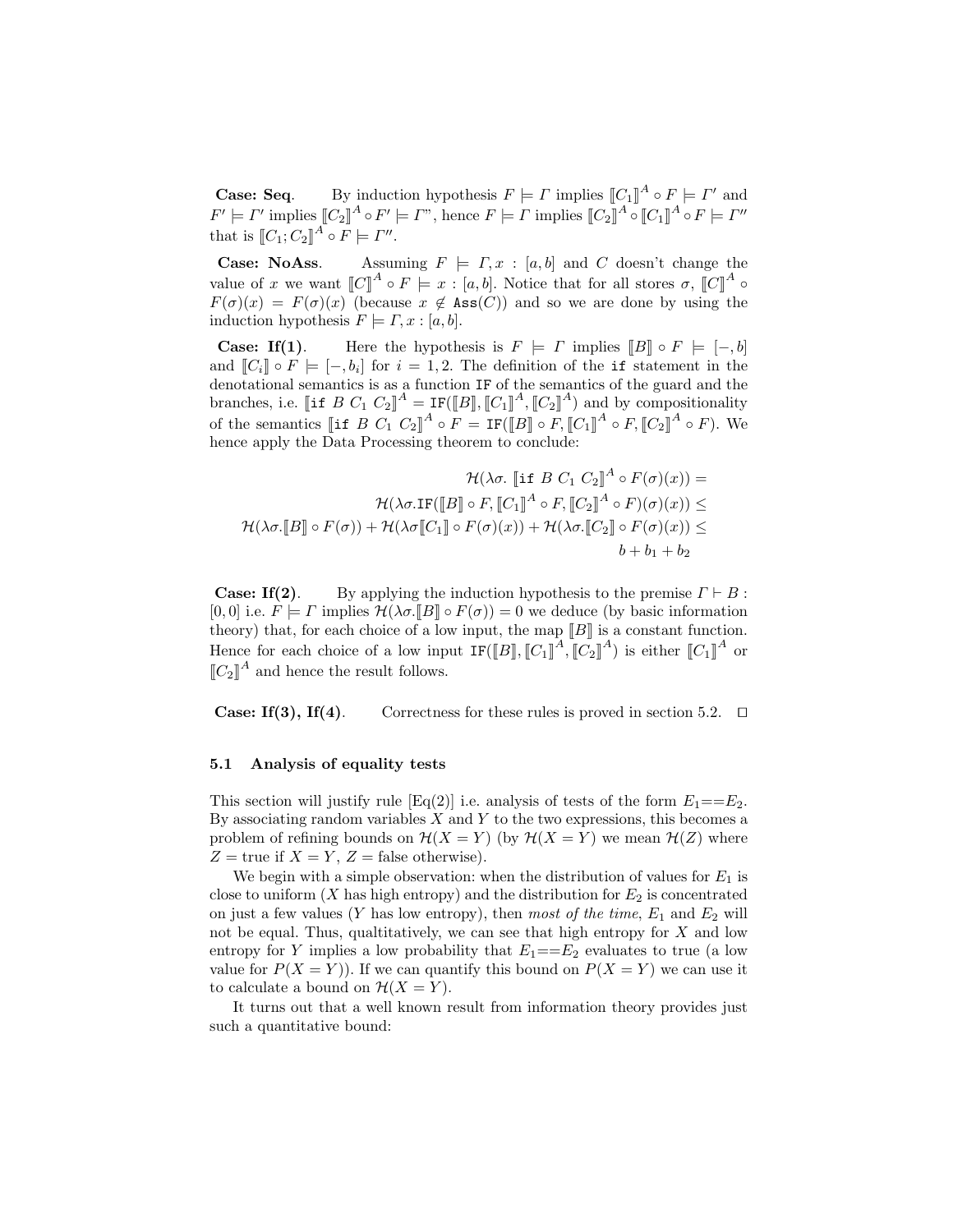**Lemma 3 (Fano's inequality, [6]).** Let X and Y be random variables taking values in a set of size  $2^k$ . Then

$$
\mathcal{H}(X|Y) \leq \mathcal{U}_k(P(X = Y))
$$

where  $\mathcal{U}_k(q) \stackrel{\text{def}}{=} q \log \frac{1}{q} + (1-q) \log \frac{2^k-1}{1-q}$ .

We note that Fano's inequality is normally stated in terms of the so called error probability  $P_e$ , where  $P_e \stackrel{\text{def}}{=} P(X \neq Y)$ . Since  $P_e = 1 - P(X = Y)$ , our presentation is a trivial rewriting of the usual one.

Our justification of  $Eq(2)$  proceeds in three steps:

- 1. [Lemma 4] We argue that the quantity  $a b$  used in the side condition of  $[Eq(2)]$  is a lower bound for  $H(X|Y)$ , hence  $\mathcal{U}_k(q) \leq a - b$  implies  $\mathcal{U}_k(q) \leq$  $H(X|Y)$ .
- 2. [Lemma 5] We use Fano's inequality to show that any  $q \geq 1/2^k$  such that  $\mathcal{U}_k(q) \leq H(X|Y)$  is an upper bound for  $P(X = Y)$ .
- 3. [Lemma 6] For  $q \leq 0.5$ , if q is an upper bound for  $P(X = Y)$  then  $\mathcal{B}(q)$  is an upper bound for  $\mathcal{H}(X=Y)$ .

**Lemma 4.** Let  $a \leq \mathcal{H}(X)$  and let  $b \geq \mathcal{H}(Y)$ . Then  $a - b \leq \mathcal{H}(X|Y)$ .

*Proof.* By assumption  $a \leq \mathcal{H}(X)$  and  $b \geq \mathcal{H}(Y)$ , hence  $a - b \leq \mathcal{H}(X) - \mathcal{H}(Y)$ . Thus, since  $\mathcal{H}(X) \leq \mathcal{H}(X, Y)$ ,  $a - b \leq \mathcal{H}(X, Y) - \mathcal{H}(Y) = \mathcal{H}(X|Y)$ .

**Lemma 5.** Let X and Y be random variables taking values in a set of size  $2^k$ and let  $q \geq 1/2^k$ . Then  $\mathcal{U}_k(q) \leq H(X|Y)$  implies  $q \geq P(X = Y)$ .

*Proof.* We show the contrapositive. Suppose that  $P(X = Y) > q$ . Note that for  $q \geq 1/2^k$ ,  $\mathcal{U}_k(q)$  is a decreasing function of q (see, for example, figure 4) hence  $P(X = Y) > q$  implies  $\mathcal{U}_k(P(X = Y)) < \mathcal{U}_k(q)$ . By Fano's inequality,  $H(X|Y) \leq U_k(P(X = Y))$ , hence  $H(X|Y) < U_k(q)$ , as required.

**Lemma 6.** Let  $q \leq 0.5$ . Then  $q \geq P(X = Y)$  implies  $\mathcal{B}(q) \geq \mathcal{H}(X = Y)$ .

*Proof.*  $\mathcal{B}(q)$  is an increasing function of q in the region  $0 \leq q \leq 0.5$  (see figure  $4)$ .

Together, these three results provide:

**Proposition 7** (Correctness of [Eq(2)]). If  $a \leq \mathcal{H}(X)$  and  $\mathcal{H}(Y) \leq b$  then  $\mathcal{H}(X = Y) \leq \mathcal{B}(q)$  for any  $1/2^k \leq q \leq 0.5$  such that  $\mathcal{U}_k(q) \leq a - b$ .

When using  $[Eq(2)]$ , as the third lemma above shows, smaller values for q give tighter upper bounds for  $\mathcal{H}(X = Y)$ . So to find the best upper bound we need to solve equations of the form  $U_k(q) - (a - b) = 0$ , where a and b are known values. For this, simple numerical techniques suffice [12]. Another computationally useful fact is that  $\mathcal{B}(q) + (1-q)k$  is an upper bound for  $\mathcal{U}_k(q)$ and that this bound is very tight unless k is small. We note that  $\text{[Eq(2)]}$  will give useful results in the case that a is high and b is low, that is, when  $E_1$  is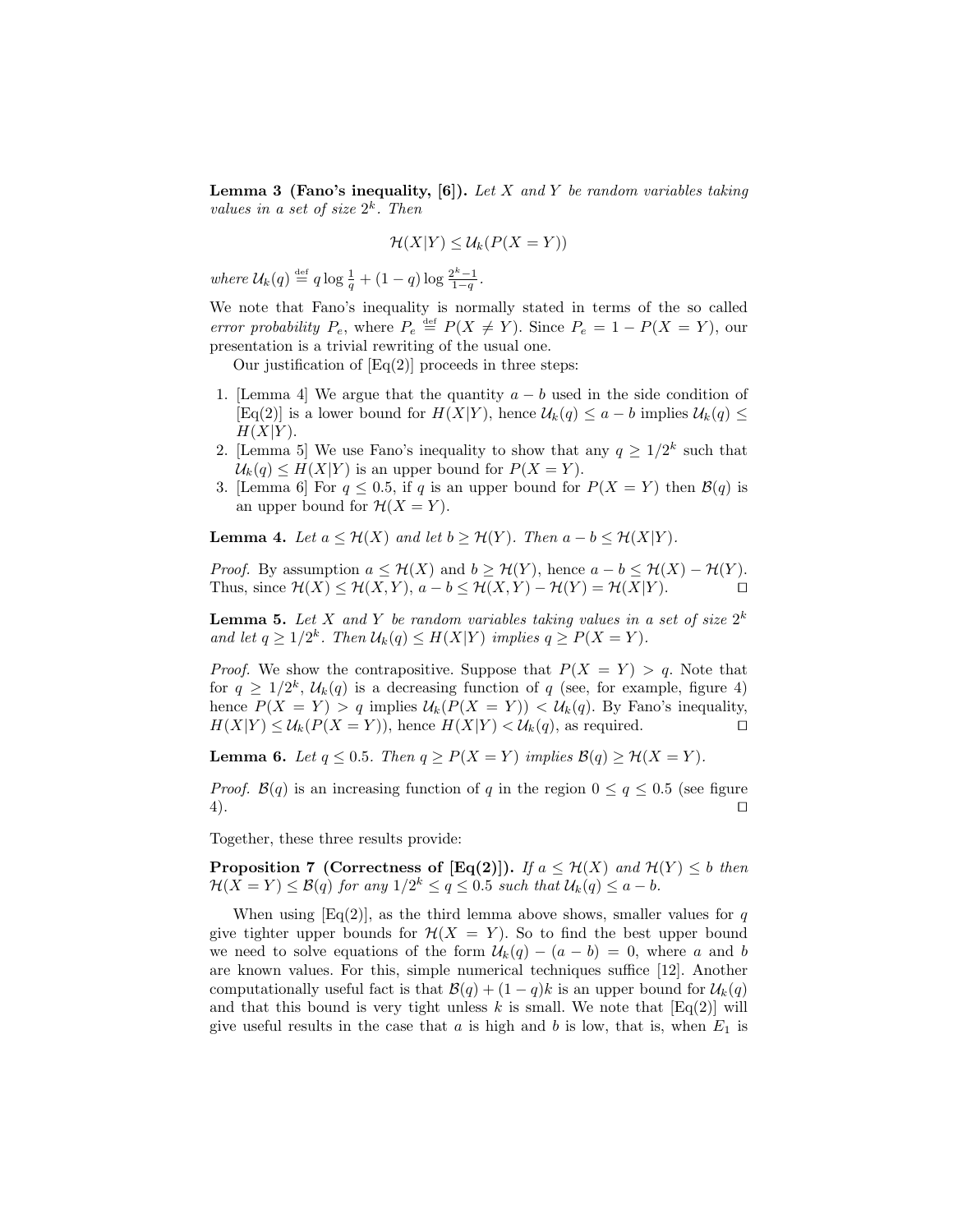known to contain a large amount of confidential information and  $E_2$  is known to contain very little.

The way in which rule  $\text{[Eq(2)]}$  can be applied is illustrated by the example shown in fig. 4. This plots  $\mathcal{U}_k(q)$  and  $\mathcal{B}(q)$  against q for  $k = 4$  and shows that for a lower bound of  $(a - b) = 3.75$ , q is bounded by  $0 \le q \le 0.25$  (the precise upper bound is slightly lower than this).



**Fig. 4.** the upper entropy for  $q$  in 4 bits

Example1: Consider the program P:

if  $(h == 0)$   $x = 0$ ; else  $x = 1$ ;

with h high-security.

Suppose that  $k = 32$  and the input distribution makes h uniform over its  $2^{32}$  possible values; by definition of entropy of the uniform distribution we can therefore analyse the program starting with the assumption  $\mathcal{H}(\mathbf{h}) = \log 2^{32} =$ 32. We can then derive that the leakage from  $h$  to  $\overrightarrow{x}$  will be in the interval  $[0, 0.78 \times 10^{-9}]$ . Let  $\Gamma$  be such that  $\Gamma(h) = [32, 32]$  and let  $\epsilon \stackrel{\text{def}}{=} 0.78 \times 10^{-9}$ . The derivation is illustrated in Table 9. The use of  $Eq(2)$  is justified by checking the side condition for  $q = \frac{1}{2^{32}}, a = 32, b = 0$  (check  $\mathcal{U}_k(q) = 32 = 32 - 0$ ) and  $\mathcal{B}(q) = \epsilon$ . Derivation  $\Delta_0$  is the sub-derivation for the true-branch  $x = 0$ :

$$
Assign \xrightarrow{\text{Const}} \frac{T \vdash 0 : [0,0]}{\vdash \Gamma \{x = 0\} \ x : [0,0]}
$$

Derivation  $\Delta_1$ , the sub-derivation for the false-branch  $x = 1$ , is similar.

**Example 2:** Consider the following schema for Java programs using  $n$  if statements, where each Bi(high) is a boolean expression which tests the ith bit of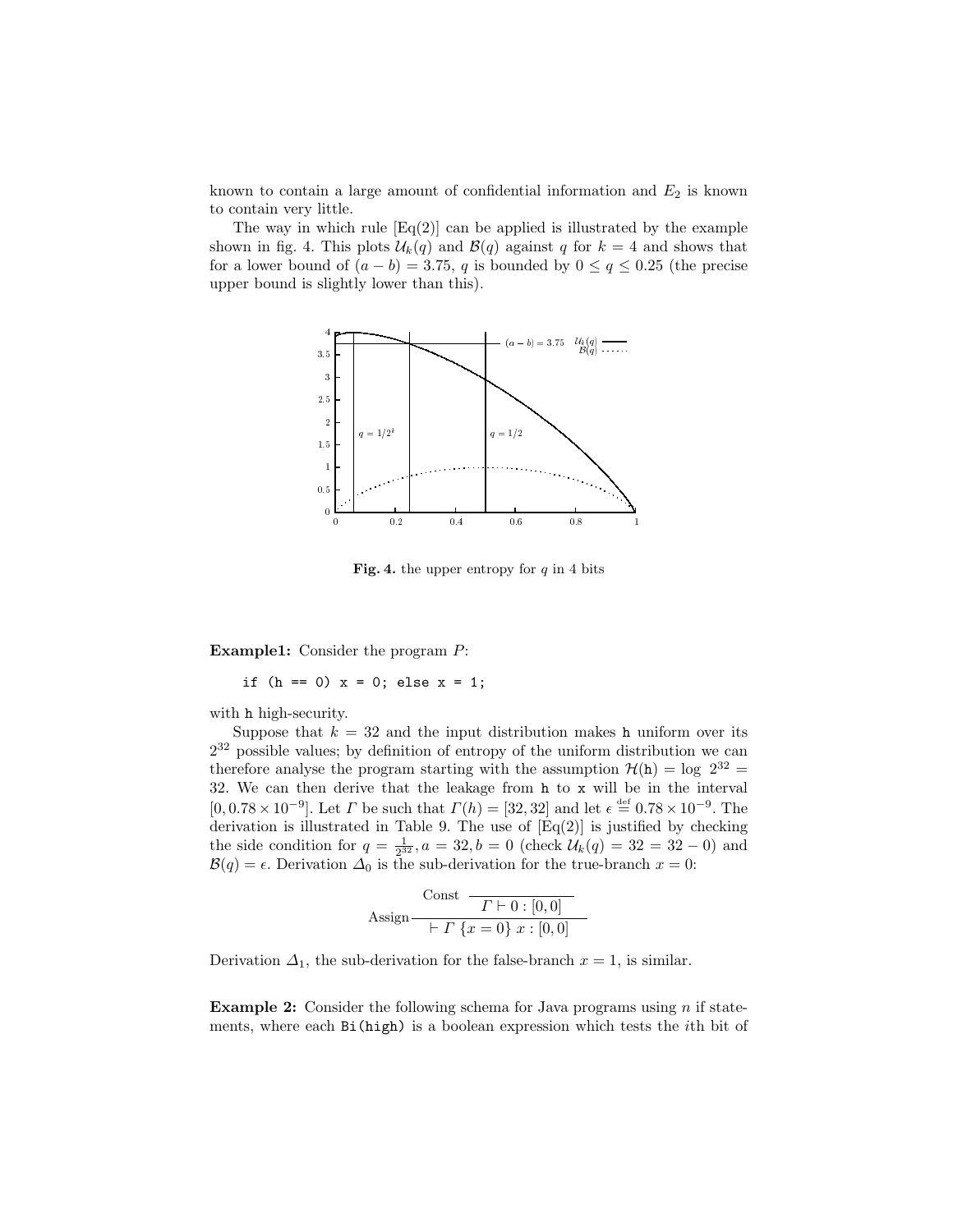$$
\text{If}(1) \frac{\text{Var} \quad \frac{\text{Var} \quad [32,32]}{r+h:[32,32]} \quad \text{Const} \quad \frac{r+0:[0,0]}{r+(h == 0) : [0, \epsilon]} \quad \Delta_0 \quad \Delta_1}{\left. + \Gamma \left\{ \textbf{if}(h == 0) \ (x = 0) \ (x = 1) \right\} x : [0, \epsilon + 0 + 0]} \quad \Delta_0
$$

Table 9. Derivation for Example 1

high. Such programs thus copy n bits of high (a 32 bit variable) into low and then test high and low for equality. We assume  $n < 32$ . Note that high itself is not modified.

What will be the result of the analysis on the final test  $low == high?$  Assuming that the high values are uniformly distributed the result depends on  $n$ . By using the techniques described in the previous pages we can bound the leakage; a few values are shown in Table 10. We have assumed uniform distribution, hence  $\mathcal{H}(\text{high}) = 32$  and at the end of the program  $\mathcal{H}(\text{low}) = n$ . In order to upper bound  $\mathcal{H}(\text{low} == \text{high})$  we use [Eq(2)], i.e. we first determine q such that  $\mathcal{H}(\text{high}) - \mathcal{H}(\text{low}) = \mathcal{U}_{32}(q)$  and we then compute  $\mathcal{B}(q)$ .

```
public static void foo(int high)
```

```
{
    int low = 0;
    int b;
    if (B1(high)) b = 2<sup>o</sup>; else b = 0;
    low = low + b;...
    if (Bn(high)) b = 2^-(n-1); else b = 0;
    low = low + b;System.out.println(low == high);
}
```
Table 10.

| $\mathbb n$ | $ \mathcal{H}(\texttt{high}) - \mathcal{H}(\texttt{low}) $ | $\boldsymbol{a}$ | $ \mathcal{B}(q) \geq \mathcal{H}(\texttt{low == high}) $ |
|-------------|------------------------------------------------------------|------------------|-----------------------------------------------------------|
|             | 30                                                         | 0.074            | 0.38                                                      |
|             | 25                                                         | 0.24             | 0.80                                                      |
| 12          | 20                                                         | 0.41             | 0.98                                                      |

#### 5.2 Bounding leakage into a variable via execution of an if statement

This section provides justifications for rules  $[If(3)]$  and  $[If(4)]$ .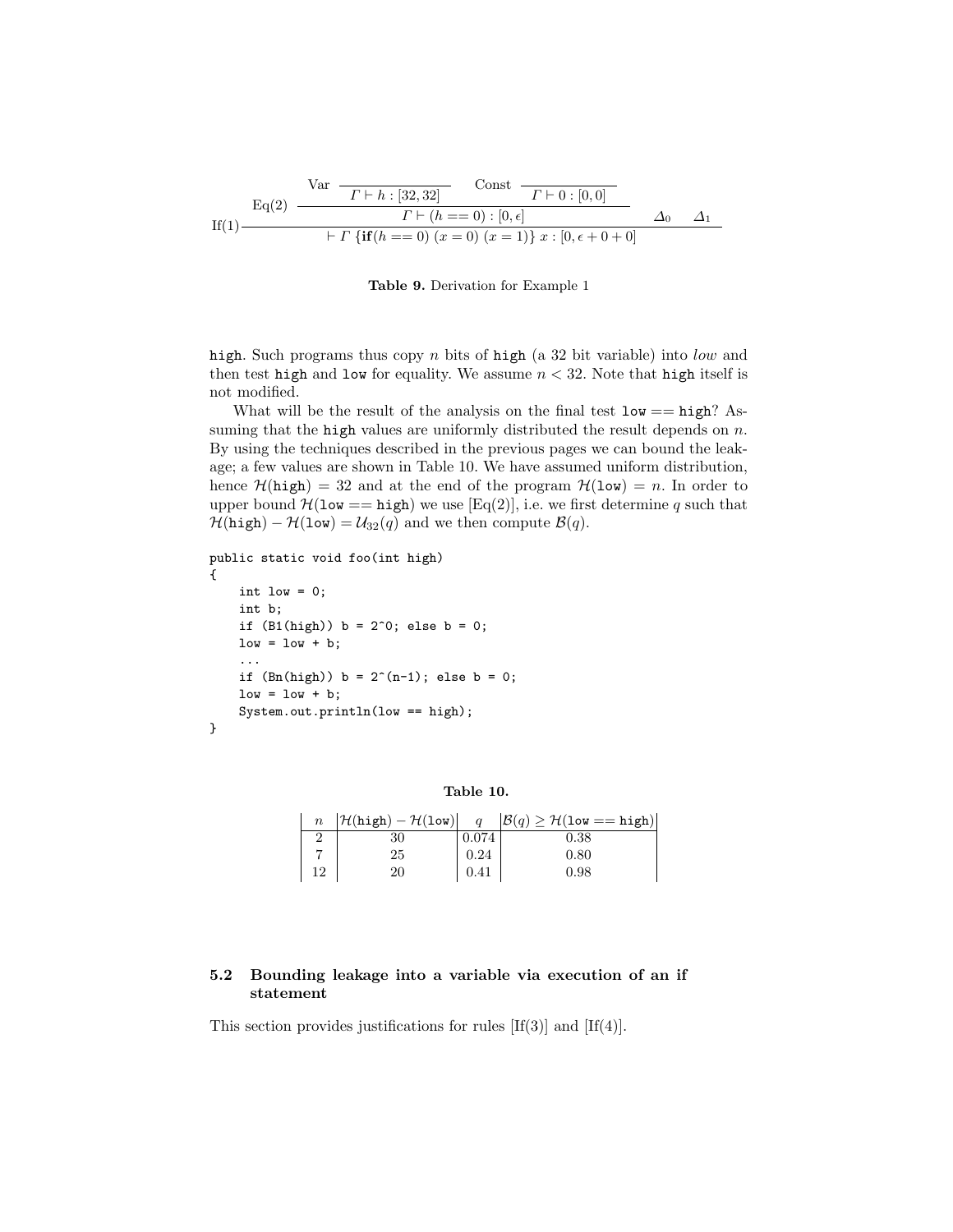We can set reasonable bounds on the leakage into a given variable as the result of the execution of an if statement (implicitly, this is a variable within the statement), assuming that we have the following:

- bounds on the leakage due to evaluation of the control expression and
- bounds on the leakage into the variable as a result of the execution of the individual branches.
- the control expression is an equality test
- the test is not true very often (i.e. the probability  $p(\hat{e} == \mathbf{ff}) \approx 1$ )

Notation-wise in the following pages we are referring to the following command:

 $C = if e C_1 C_2$ 

Upper Bounds From standard information theory

$$
\mathcal{H}(\hat{C}) \leq \mathcal{H}(\hat{C}, \hat{e}) = \mathcal{H}(\hat{C}|\hat{e}) + \mathcal{H}(\hat{e})
$$

Assuming we can calculate an upper bound for  $\mathcal{H}(\hat{e})$  as shown in the previous section, we want to find a bound on the other term,  $\mathcal{H}(\tilde{C}|\hat{e})$ . Since we will be using the quantity  $p(\hat{e} == \mathbf{ff})$  extensively in what follows we give it a name, r. That is,  $p(\hat{e} == \mathbf{ff}) \stackrel{\text{def}}{=} r$ .

We can expand  $\mathcal{H}(\hat{C}|\hat{e})$  into a term summing the weighted contribution from each branch:

$$
\mathcal{H}(\hat{C}|\hat{e}) = r\mathcal{H}(\hat{C}|\hat{e} == \mathbf{f}\mathbf{f}) + (1 - r)\mathcal{H}(\hat{C}|\hat{e} == \mathbf{t}\mathbf{t}) \n= r\mathcal{H}(\hat{C}_2|\hat{e} == \mathbf{f}\mathbf{f}) + (1 - r)\mathcal{H}(\hat{C}_1|\hat{e} == \mathbf{t}\mathbf{t})
$$

We assume the entropy of the true-branch is bounded by  $k$  (the maximum entropy possible for x, assuming x is a k-bit variable, and the always-available worst case assumption). Since  $r$  is close to 1 this branch will make a small contribution when weighted. We can show the weighted other branch is bounded by  $\mathcal{H}(\hat{C}_2)$ .

$$
r\mathcal{H}(\hat{C}_2|\hat{e} == \mathbf{f}\mathbf{f}) \le r\mathcal{H}(\hat{C}_2|\hat{e} == \mathbf{f}\mathbf{f}) + (1 - r)\mathcal{H}(\hat{C}_2|\hat{e} == \mathbf{t}\mathbf{t})
$$
  
=  $\mathcal{H}(\hat{C}_2|\hat{e})$   
 $\leq \mathcal{H}(\hat{C}_2)$ 

Hence we have

$$
\mathcal{H}(\hat{C}) \le \mathcal{H}(\hat{e}) + \mathcal{H}(\hat{C}_2) + (1 - r)k
$$

The inference rule for this is given as rule [If(3)] in Table 8.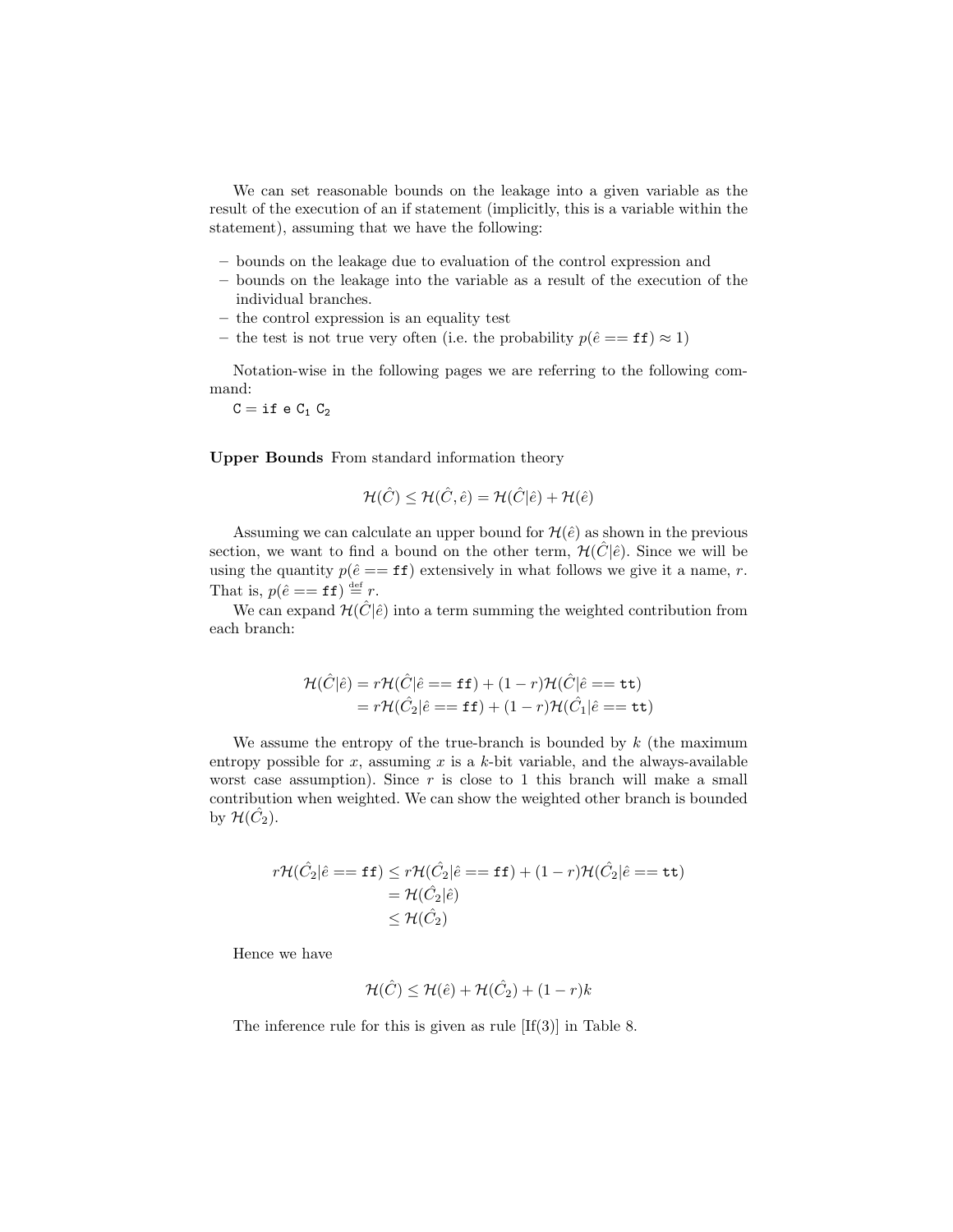Lower Bounds We discuss setting a lower bound on the leakage into the variable. Given the role that lower bounds play in determining upper bounds in the analysis of equality tests (see above), it is quite useful to be able to determine tight lower bounds. To bound the leakage from below we use the  $\mathcal{L}_1$  inequality proposition (this is well known in information theory and can be found in [6]):

We state the proposition. First, we need to define the  $\mathcal{L}_1$  distance between two probability distributions on the same event space.

**Definition 5** ( $\mathcal{L}_1$  **Distance**). Define the  $\mathcal{L}_1$  distance between two probability distributions, p and q on the same event space, written  $||p - q||_1$ , as follows

$$
\|p-q\|_1 \;\stackrel{\text{\tiny def}}{=}\; \sum_v |p(v)-q(v)|
$$

The following is proved in [6] (Theorem 16.3.2)

Proposition 8  $(\mathcal{L}_1$  Inequality).

$$
||p - q||_1 \leq \frac{1}{2} \Rightarrow |\mathcal{H}(p) - \mathcal{H}(q)| \leq ||p - q||_1 \log \left(\frac{|X|}{||p - q||_1}\right)
$$

where  $|X|$  is the size of the event space for both p and q.

We can manipulate the RHS of the inequality in the consequent as follows:

$$
||p - q||_1 \log \left(\frac{|X|}{||p - q||_1}\right) = ||p - q||_1 (\log |X| - \log ||p - q||_1)
$$
  
= 
$$
||p - q||_1 (k - \log ||p - q||_1)
$$

Let's now define the two following probability distributions:

$$
- p(v) = P(\hat{C}_2 = v) \text{ i.e. } \Sigma_{\sigma : \hat{C}_2 \sigma = v} p(\sigma)
$$
  
- q(v) = P(\hat{C}\_2 = v | \hat{e} == \mathbf{f} \mathbf{f}) \text{ i.e. } \Sigma\_{\sigma : \hat{C}\_2 \sigma = v} p(\sigma | \hat{e} == \mathbf{f} \mathbf{f})

Hence  $p(v)$  is the sum of the probabilities of all stores where after the evaluation of  $C_2$ ,  $x = v$  and  $q(v)$  is the sum of the probabilities of all stores where after the evaluation of  $C_2$ ,  $x = v$  conditioned to such stores having e evaluated to false.

Recall that we assume  $p(\hat{e} == \mathbf{ff}) \approx 1$ .

We now show that  $||p - q||_1 \leq \frac{1}{r} - r$ . This is useful because when r is near to 1 then  $\frac{1}{r} - r$  is less than  $\frac{1}{2}$ , satisfying the LHS of Proposition 8.

**Proposition 9.**  $\Sigma_v|p(v) - q(v)| \leq \frac{1}{r} - r$ .

We first prove

Lemma 7.  $\frac{1}{r} - r = \frac{1}{r} \Sigma_v p(v) - \Sigma_v p(v, e == \texttt{ff}).$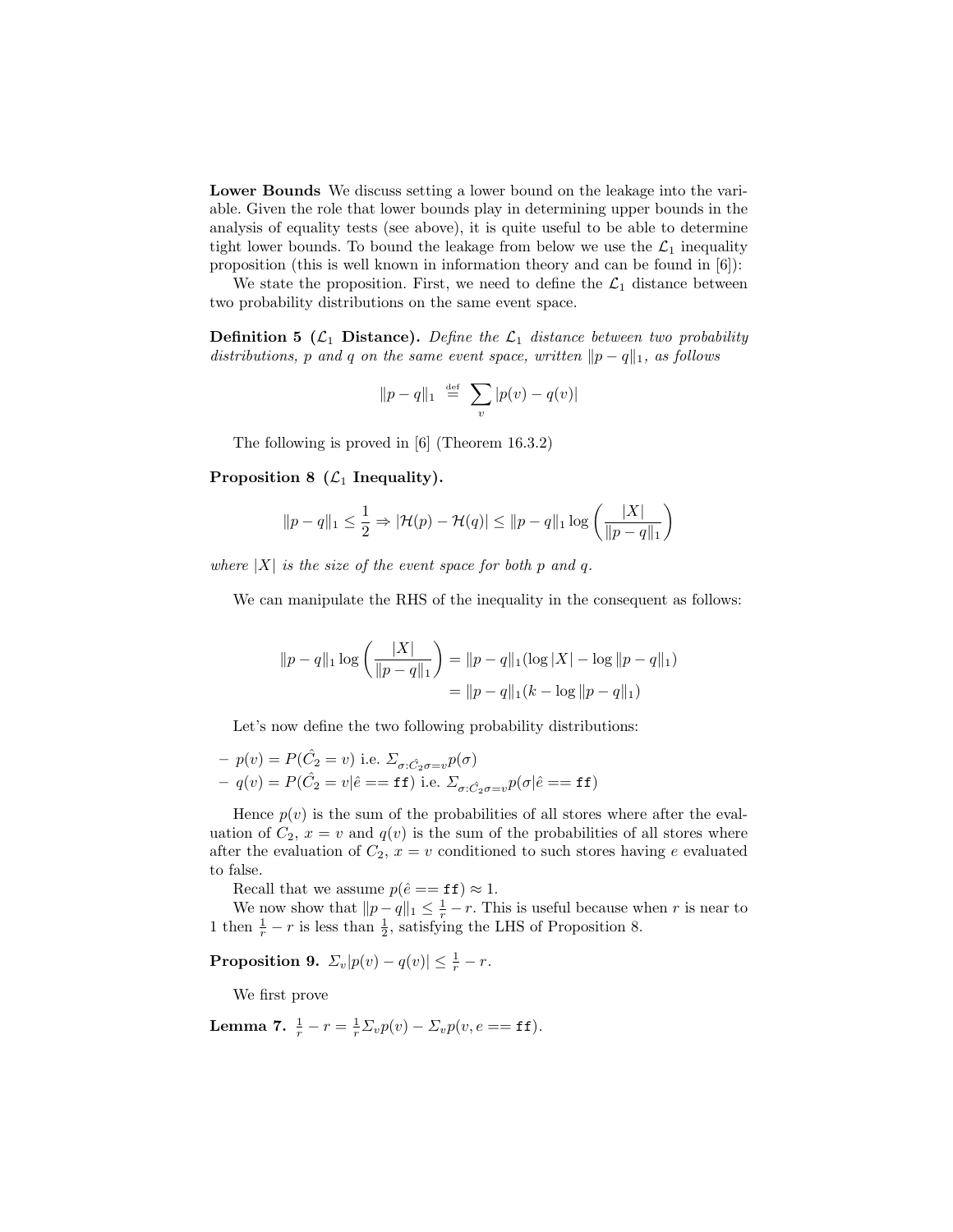Proof:  $\frac{1}{r} - r = \frac{1}{r} \sum_v p(v) - r \sum_v q(v) = \frac{1}{r} \sum_v p(v) - r \sum_v \frac{p(v, e == \text{ff})}{r} = \frac{1}{r} \sum_v p(v) \Sigma_v p(v, e == \texttt{ff}).$ We then prove

**Lemma 8.** for all  $v$  the following is true:  $|p(v) - q(v)| \leq \frac{1}{r} p(v) - q_0(v)$ where  $q_0(v) = p(v, \hat{e} == \texttt{ff}).$ 

This is proven by cases: (1)  $p(v) \geq q(v)$ : In this case  $|p(v) - q(v)| = p(v) - q(v)$ and since  $\frac{1}{r} \geq 1$  we have  $p(v) - q(v) \leq \frac{1}{r}p(v) - q(v)$ . Notice now that  $q(v) \geq q_0(v)$ because  $q(v) = P(\hat{C}_2 = v | \hat{e} == \texttt{ff}) \ge P(\hat{C}_2 = v, \hat{e} == \texttt{ff}) = q_0(v)$  (conditional probability is greater than joint probability): hence we conclude.

(2)  $p(v) < q(v)$ : In this case  $|p(v) - q(v)| = q(v) - p(v)$ . By definition  $q(v) = \frac{1}{r}p(v, \hat{e} == \mathbf{ff})$  and by basic probability  $q_0(v) = p(v, \hat{e} == \mathbf{ff}) \leq p(v)$ so we have  $q(v) \leq \frac{1}{r}p(v)$  which gives us  $q(v) - p(v) \leq \frac{1}{r}p(v) - p(v)$ . Using again  $p(v) \ge q_0(v)$  we conclude  $q(v) - p(v) \le \frac{1}{r}p(v) - p(v) \le \frac{1}{r}p(v) - q_0(v)$ 

Combining the previous lemmas we now conclude the proof of the proposition:

for all  $v |p(v) - q(v)| \leq \frac{1}{r} p(v) - q_0(v)$  implies  $|\Sigma_v|p(v) - q(v)| \leq \Sigma_v(\frac{1}{r}p(v) - q_0(v)) = \frac{1}{r}\Sigma_v p(v) - \Sigma_v p(v, \hat{e} == \textbf{ff}) = \frac{1}{r} - r.$  $\Box$ 

Thus we can apply the  $\mathcal{L}_1$  inequality and we get:

$$
|\mathcal{H}(p) - \mathcal{H}(q)| \le ||p - q||_1(k - \log ||p - q||_1)
$$
  
\n
$$
\le (\frac{1}{r} - r)(k - \log(\frac{1}{r} - r))
$$
  
\n
$$
\stackrel{\text{def}}{=} \mathcal{Z}(r)
$$

 $||p-q||_1(k-\log ||p-q||_1) \leq (\frac{1}{r}-r)(k-\log(\frac{1}{r}-r))$  is justified by Proposition 9 and the fact that  $\lambda x.x(k - \log(x))$  is monotonic over the interval of interest,  $(0, \frac{1}{2}]$ , for  $k \in \mathbb{N}^+$ . This can be demonstrated by differentiating the function and determining the sign of the first derivative on the interval  $(0, \frac{1}{2}]$  (always positive).

Hence, by noticing that  $\mathcal{H}(p) = \mathcal{H}(\hat{C}_2)$  and  $\mathcal{H}(q) = \mathcal{H}(\hat{C}_2 | \hat{e} == \mathbf{f} \mathbf{f})$  we get a lower bound on  $\mathcal{H}(\hat{C}_2|\hat{e} == \mathbf{f}\mathbf{f})$ :

$$
\mathcal{H}(\hat{C_2}|\hat{e} == \texttt{ff}) \ge \mathcal{H}(\hat{C_2}) - \mathcal{Z}(r)
$$

We can use this to obtain a lower bound for the command  $C$  as follows:

$$
\mathcal{H}(\hat{C}) \geq \mathcal{H}(\hat{C}|\hat{e})
$$
  
= (1 - r)\mathcal{H}(\hat{C}|\hat{e} == \mathtt{tt}) + r\mathcal{H}(\hat{C}|\hat{e} == \mathtt{ff})  

$$
\geq r\mathcal{H}(\hat{C}|\hat{e} == \mathtt{ff})
$$
  
= r\mathcal{H}(\hat{C}\_2|\hat{e} == \mathtt{ff})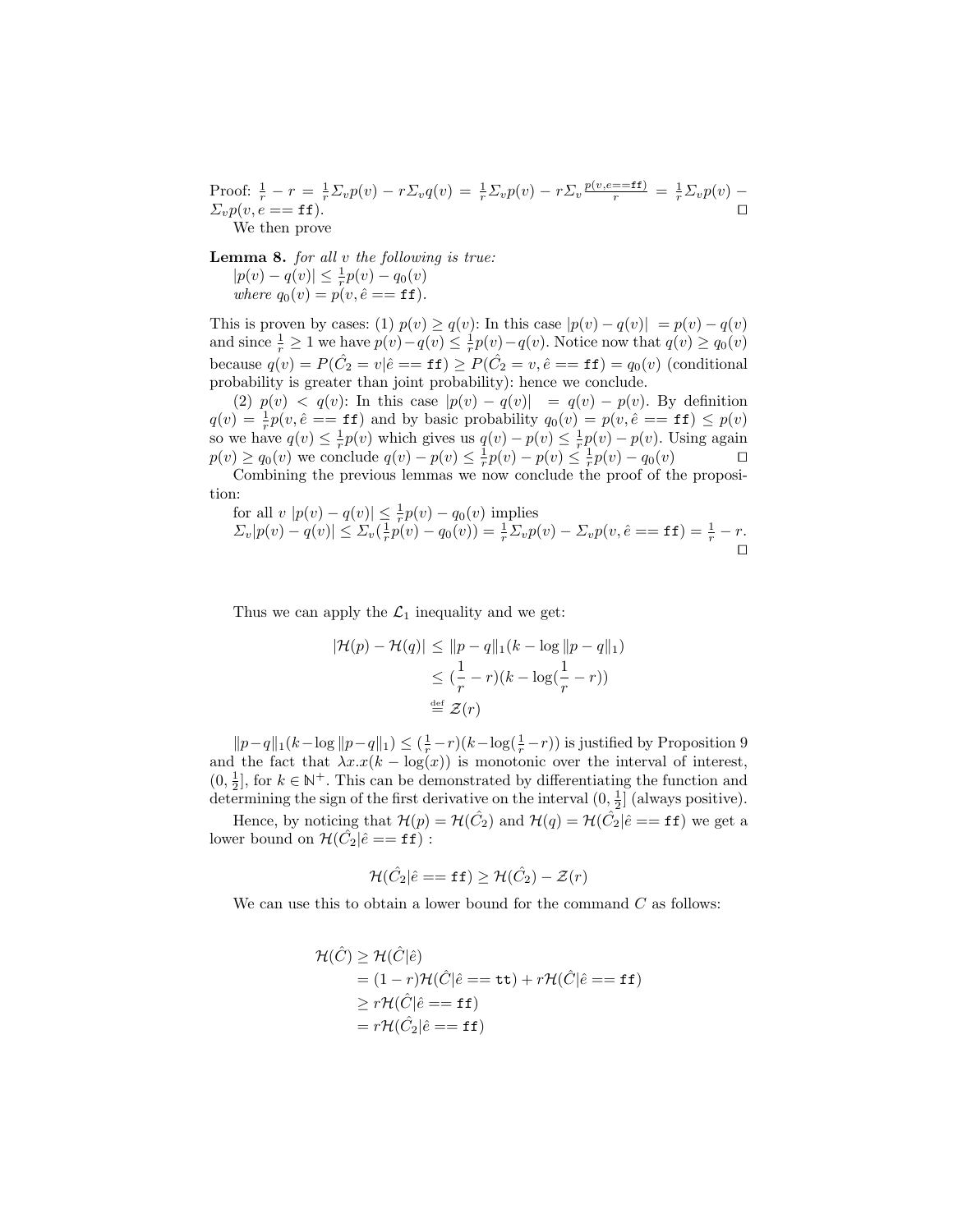$$
\geq r(\mathcal{H}(\hat{C}_2) - \mathcal{Z}(r))
$$
  

$$
\geq s(a - \mathcal{Z}(s))
$$

Where a is a lower bound for  $\mathcal{H}(\hat{C}_2)$  and  $s \leq r$ . To justify If(4) in Table 8 we are left with finding a lower bound  $s \leq r$ . In the rule this is given by solving  $a_1-b_2 = \mathcal{U}_k(1-s)$  where  $a_1$  (resp.  $b_2$ ) is a lower (resp. upper) bound for  $E_1$ (resp.  $E_2$ ). This is a consequence of Proposition 7. In the rule, we restrict our search for the lower bound to the region  $\frac{1}{2} \leq s \leq 1 - \frac{1}{2^k}$ . This is safe since  $s(a - \mathcal{Z}(s))$ is monotone in the region  $1 - \frac{1}{2^k}$  to 1.

Notice that the quantities involved in inference rule  $[If(4)]$  can be automatically computed using techniques discussed in the analysis of boolean expressions.

Example The importance of the lower bounds provided by If(4) can be seen in the following example. Let P be the program

```
if (h == n) \{h=0\} \{y=h\}if (y==m) {l=0} {l=1}
```
Assuming that the secret variable h is very unlikely to be equal to a constant n the true-branch of the first conditional will be chosen almost never and so almost always y=h. Hence statistically P is very similar to the program P'

```
if (h==m ) {l=0} {l=1}
```
for an analysis to give similar results for P and P' we need the analysis of y in P at the end of the first conditional to be similar to the analysis of the secret input h which is h:[32,32] (we are assuming uniform distribution on the secret). Using the same argument as in a previous example we have:

[Eq2]  $h : [32, 32] \vdash (h == n) : [0, \epsilon]$ where  $\epsilon = \mathcal{B}(1/2^{32}) \approx 7.8 \times 10^{-9}$ .

We also know that the analysis of the false-branch will be

[Assign]  $\vdash h : [32, 32]$ {y = h} y : [32, 32]

and so we get values  $q = 1/2^{32}$ ,  $a = 32$  which we use in the conditional rule to deduce

 $\vdash$  h : [32, 32]{C}y :[(1 - 1/2<sup>32</sup>)(32 - 4.2<sup>-8</sup>), 32] where  $C = if (h == n) {h=0} {y=h}.$ 

Notice that this bound is extremely close to [32,32] and hence the bounds for the low variable 1 in P and P' will be very close (in both cases around  $7.8 \times 10^{-9}$ bits).

On the other hand, suppose we didn't have good lower bounds for y after the first conditional (suppose for example we had  $y : [0, 32]$ ). Then testing (y==m) against a constant m will produce

[Eq1]  $y : [0, 32] \vdash (y == m) : [0, min(1, 32)] = [0, 1].$ 

This is because the side conditions for [Eq2] are not satisfied and so the only applicable rule is  $[Eq1]$  which will result in much higher bounds for 1 in P  $(1)$ bit) than in P' (around  $7.8 \times 10^{-9}$  bits).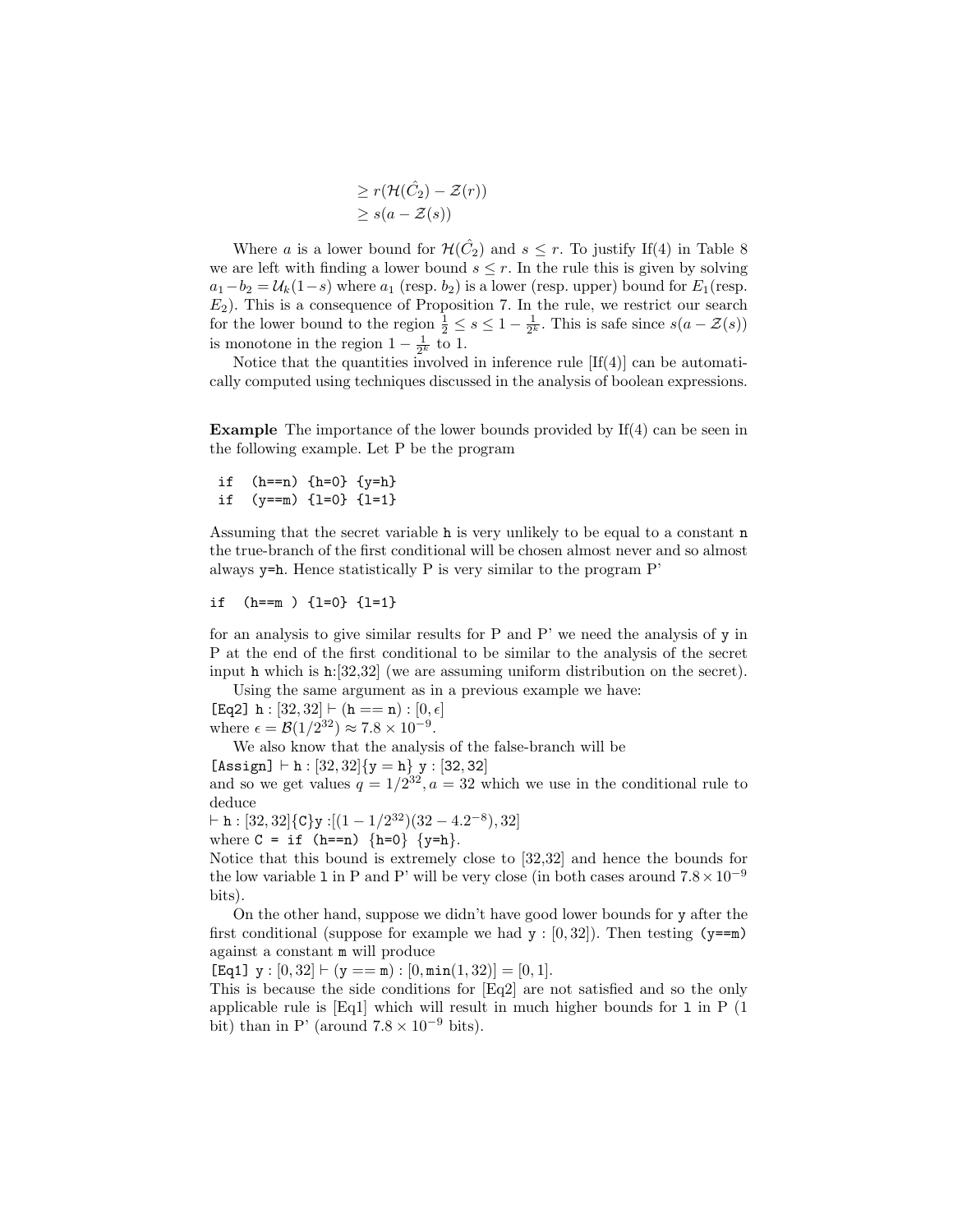#### 5.3 Observing Non-termination

The so-called angelic semantics used in the correctness proof above has the effect of ignoring non-termination and hence any information flow which might flow as a result of variation in termination behaviour. Intuitively, this is dangerous. In reality, it is possible for a program's termination behaviour to vary according to its inputs, including the confidential ones. Moreover, given knowledge of the code, an observer can, in practice, observe that a program is never going to terminate. On the other hand, consider how an observer can tell that a program is stuck in an infinite loop: either by some low-level observation of the program state or by timing it. But our input-output model of observation - captured precisely by the simple state-transformer semantics - clearly excludes these possibilities. So there is a strong argument for ignoring non-termination in the proof: it falls outside our abstraction of the observer. Note, however, that this does not mean it is safe to ignore the possibility of such flows, only that modelling them would require a more fine-grained model of the observer (and hence a different semantics).

In fact, we can do a little better than this. Let us suppose that non-termination is observable. We can capture this by using the standard denotational semantics and treating  $\perp$  as an observable value, like any other. How would this affect our results? The following result shows that, if we measure flows with respect to the standard denotational semantics, rather than the angelic semantics, our analysis under-estimates flows by at most one bit.

**Proposition 10.** If  $\models \Gamma$  and  $\models \Gamma$  {C}  $\Gamma'$  then, for the transformational system induced by  $[[C]], \Gamma'(x) = [a, b] \Rightarrow \mathcal{F}_L(H \rightsquigarrow X) \leq (b+1),$  where  $X = \lambda \sigma \cdot \sigma(x)$ .

*Proof.* Let  $\mathcal{T}_C : \Sigma \to \{t, f\}$  be defined by:

$$
\mathcal{T}_C \sigma = \begin{cases} t & \text{if } \llbracket C \rrbracket \sigma \neq \perp \\ f & \text{if } \llbracket C \rrbracket \sigma = \perp \end{cases}
$$

Fix some program variable  $x$  and consider the corresponding output observations  $\widehat{[C]}$  and  $\widehat{[C]}^{\widetilde{A}}$ . By Shannon's inequalities, we have

$$
\mathcal{H}(\widehat{[\![C]\!]} ) \le \mathcal{H}(\widehat{[\![C]\!]}, \mathcal{T}_C) = \mathcal{H}(\widehat{[\![C]\!]} | \mathcal{T}_C) + \mathcal{H}(\mathcal{T}_C)
$$
\n(21)

Since (Lemma 2)  $\llbracket C \rrbracket^A \sqsupseteq \llbracket C \rrbracket$ , we have:

$$
\widehat{\llbracket C \rrbracket} \sigma = \begin{cases} \widehat{\llbracket C \rrbracket}^A \sigma & \text{if } T_C \sigma = t \\ \bot & \text{otherwise} \end{cases}
$$

From this it follows that  $\mathcal{H}(\widehat{[C]} | T_C = t) = \mathcal{H}(\widehat{[C]}^{\widehat{A}} | T_C = t)$ , while  $\mathcal{H}(\widehat{[C]} | T_C = t)$  $f$  = 0. Hence, by the definition of conditional entropy,  $\mathcal{H}(\hat{c}||T_C) \leq \mathcal{H}(\hat{c}||^A|T_C)$ . Thus  $\mathcal{H}(\widehat{[\![C]\!]}|\mathcal{T}_C) \leq \mathcal{H}(\widehat{[\![C]\!]^A}|\mathcal{T}_C) \leq \mathcal{H}(\widehat{[\![C]\!]^A})$ . Furthermore, since  $\mathcal{T}_C$  is 2-valued,  $\mathcal{H}(\mathcal{T}_C) \leq 1$ . Hence, by (21),  $\mathcal{H}(\widehat{[\![C]\!]}) \leq \mathcal{H}(\widehat{[\![C]\!]^A})+1$ . The proposition then follows by Corollary 2.  $\Box$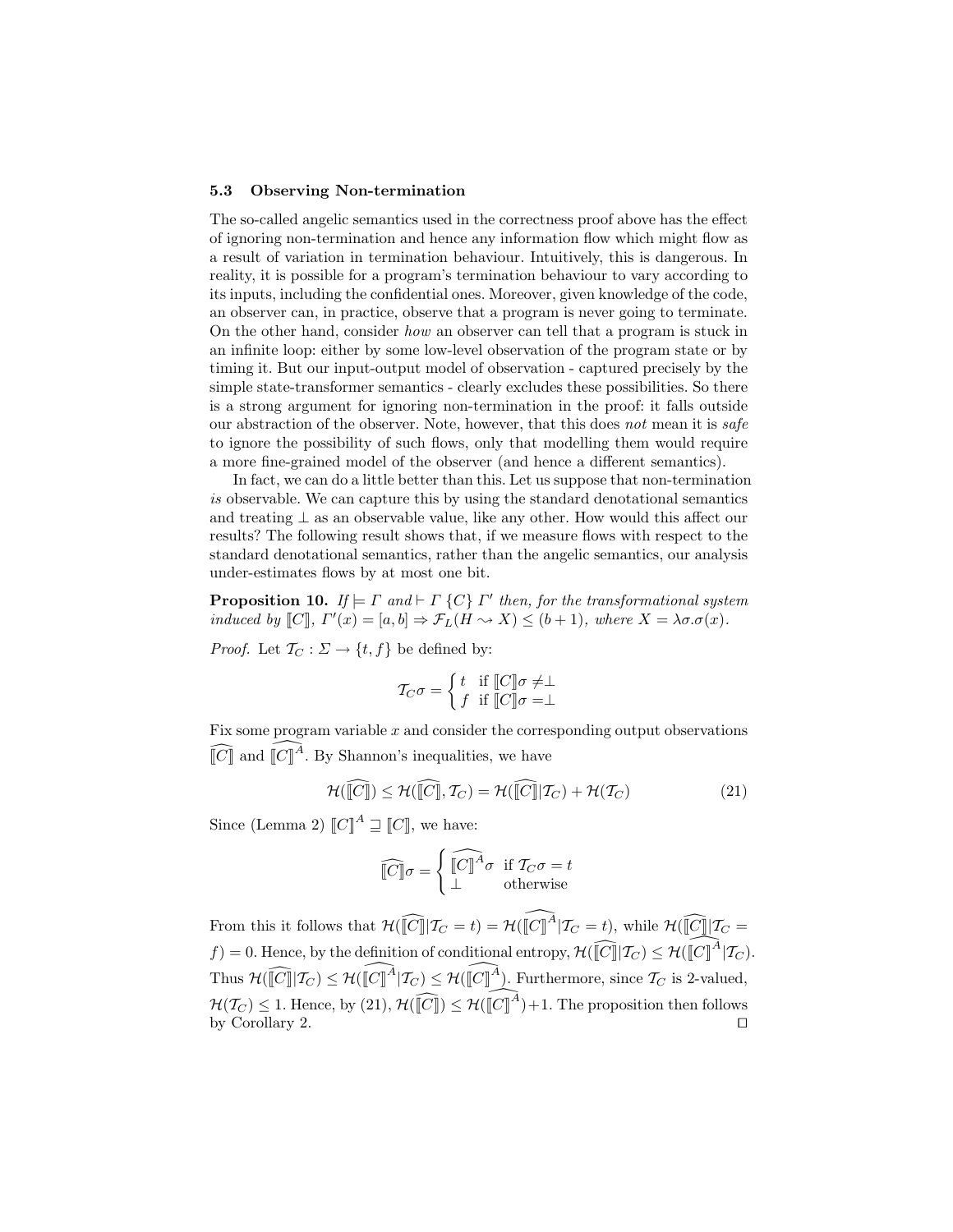#### 6 Analysis of arithmetic expressions

We can improve the analysis of leakage via arithmetic expressions by exploiting algebraic knowledge of the operations together with information about the operands acquired through supplementary analyses such as parity analysis, constant propagation analysis etc. The (binary) operations we consider are addition, subtraction, multiplication  $(+, -, *)$  on the twos-complement representations of k bit integers with overflow.

We use  $\odot$  for the binary operator while the random variables  $X, Y$  and  $Z$ range over the first and second inputs and the output of the operator respectively. They are related by

$$
P(Z = z) = \sum_{(x,y) \in \bigcirc^{-1}(z)} P(X = x, Y = y)
$$

We assume we know bounds on the entropy of the input space,  $\mathcal{H}(X, Y)$ , and entropy of the projected input spaces,  $\mathcal{H}(X)$  and  $\mathcal{H}(Y)$  and we aim to find bounds on the entropy of the output space,  $\mathcal{H}(Z)$ .

Since a binary arithmetic operation on twos-complement integers is a function from  $X \times Y$  to Z and since functions can only reduce entropy or leave it the same we have

$$
0 \leq \mathcal{H}(Z) \leq \mathcal{H}(X, Y)
$$

In general we will not know  $\mathcal{H}(X, Y)$  but only  $\mathcal{H}(X)$  and  $\mathcal{H}(Y)$ . Since  $\mathcal{H}(X, Y) \leq$  $\mathcal{H}(X) + \mathcal{H}(Y)$  we can use this sum as an upper bound. The upper bound observation is captured for an operation  $\odot$  in the rule [OpMax] in table 11.

[OpMax] 
$$
\frac{\Gamma \vdash E_1 : [-, b_1] \Gamma \vdash E_2 : [-, b_2]}{\Gamma \vdash E_1 \odot E_2 : [0, b_1 + b_2]}
$$
  
\n[AddMin] 
$$
\frac{\Gamma \vdash E_1 : [a_1, b_1] \Gamma \vdash E_2 : [a_2, b_2]}{\Gamma \vdash E_1 + E_2 : [max(a_1, a_2) - min(b_1, b_2), k]}
$$
  
\n[ConstAdd] 
$$
\frac{E_1 \text{ is constant } \Gamma \vdash E_2 : [a, b]}{\Gamma \vdash E_1 + E_2 : [a, b]}
$$
  
\n[ZeroMult] 
$$
\frac{E_1 \text{ is zero } \Gamma \vdash E_2 : [a, b]}{\Gamma \vdash E_1 * E_2 : [0, 0]}
$$
  
\n[OddMulti] 
$$
\frac{E_1 \text{ is an odd constant } \Gamma \vdash E_2 : [a, b]}{\Gamma \vdash E_1 * E_2 : [a, b]}
$$
  
\nTable 11. Some Refined Analysis rules

Further improvements to either the upper or the lower bound depend on knowledge more specific to the operation and/or the expressions.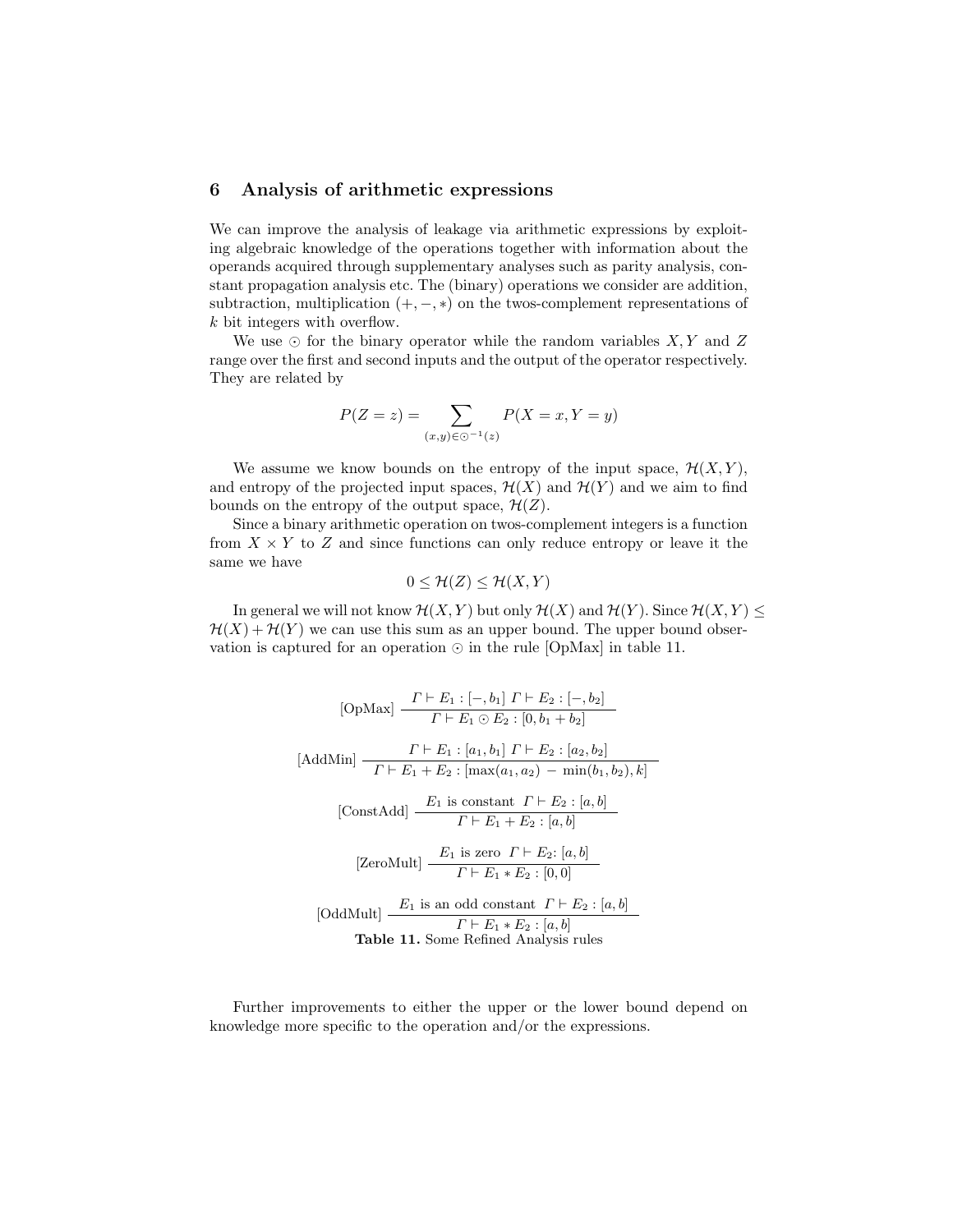Before examining individual operations there is something we can say about the relationship between  $\mathcal{H}(Z)$  and  $\mathcal{H}(X, Y)$  that holds for all operations which we exploit directly in Proposition 13.

We can use the functional relationship between inputs and outputs to show that the entropy of the output space is the entropy of the input space less the entropy of the input space given knowledge of the output space. This latter quantity is a measure of the entropy of the input space destroyed by the function . The idea is expressed formally in the following proposition:

**Proposition 11.** Let  $Z = \odot(X, Y)$  then  $\mathcal{H}(Z) = \mathcal{H}(X, Y) - \mathcal{H}(X, Y | Z)$ .

Proof. Using conditional entropy expressions we have this relationship between  $\mathcal{H}(X, Y)$  and  $\mathcal{H}(Z)$ :  $\mathcal{H}(X, Y, Z) = \mathcal{H}(Z) + \mathcal{H}(X, Y | Z)$ . However we also have

$$
p(x, y, z) = p(x, y) \text{ if } (x, y) \in \odot^{-1}(z)
$$

$$
= 0 \text{ otherwise}
$$

Hence

$$
\mathcal{H}(X, Y, Z) = -\sum_{x, y, z} p(x, y, z) \log(p(x, y, z))
$$

$$
= -\sum_{x, y} p(x, y) \log(p(x, y))
$$

$$
= \mathcal{H}(X, Y)
$$

Then we have  $\mathcal{H}(X, Y) = \mathcal{H}(Z) + \mathcal{H}(X, Y | Z)$  and so  $\mathcal{H}(Z) = \mathcal{H}(X, Y)$  –  $\mathcal{H}(X,Y|Z)$ .

#### 6.1 Addition and subtraction

Addition and subtraction are essentially the same operation in twos-complement arithmetic so we restrict our attention to addition.

Bitwise addition (+) makes the set of numbers representable in twos-complement using k bits a cyclic additive group with identity 0 and generator 1 (so  $a + 1$ ) has its usual meaning except when  $a = 2^{k-1} - 1$ , in which case  $a + 1 = -2^{k-1}$ . The inverse  $-a$  is given by the twos-complement operation (so  $-a$  has its usual meaning except for  $a = -2^{k-1}$ , which is its own inverse).

**Proposition 12.** Let  $T_k = \{-2^{k-1}, \ldots, 2^{k-1} - 1\}$ , the set of integers representable by k bits in twos-complement. Bitwise addition  $(+)$  makes  $T_k$  a cyclic additive group with identity 0 and generator 1.

We don't include a proof here but the proposition is straightforward to verify.

As an immediate consequence, addition of a constant is just a permutation on  $T_k$  and thus leaves entropy unchanged. This is captured by rule [ConstAdd]. The symmetric rule which follows from commutativity of addition is left implicit.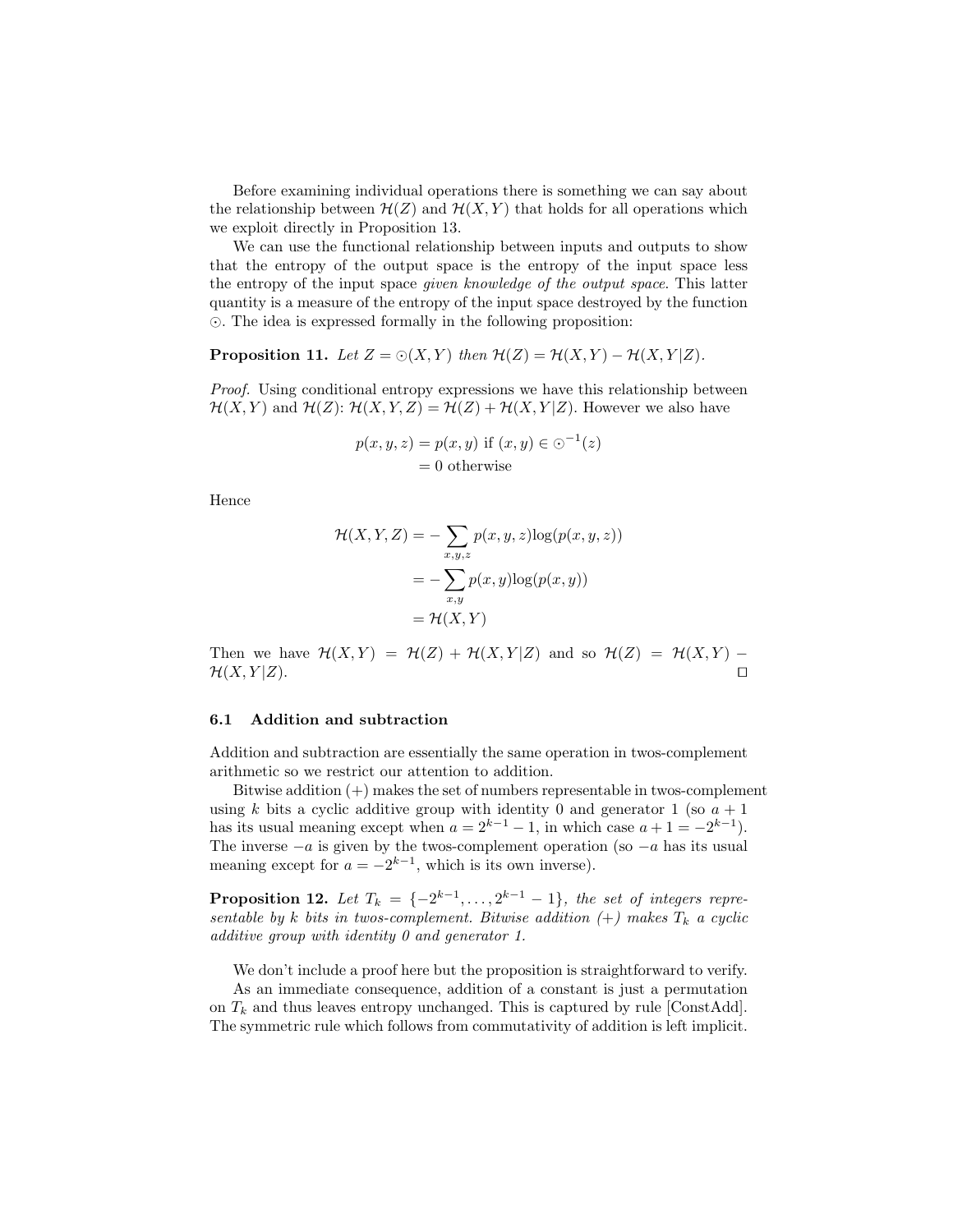The cyclic group structure further allows us to show that either operand of  $+$  is a function of the other operand and the result. This in turn allows us to establish a tighter lower bound for  $\pm$ : the entropy of the outcome,  $\mathcal{H}(Z)$ , is bigger than or equal to the entropy of the input space,  $\mathcal{H}(X, Y)$  less the smaller of the two projected entropies for that space,  $\mathcal{H}(X)$  and  $\mathcal{H}(Y)$ .

**Proposition 13.** Let  $Z = +(X, Y)$ , then

$$
\mathcal{H}(Z) \ge \mathcal{H}(X, Y) - \min(\mathcal{H}(X), \mathcal{H}(Y))
$$

*Proof.* First we establish that  $\mathcal{H}(Z) \geq \mathcal{H}(X, Y) - \mathcal{H}(X)$ .

We can make arguments similar to the one employed to justify Proposition 11 and demonstrate that  $\mathcal{H}(X, Y, Z) = \mathcal{H}(X, Z)$ .

By Proposition 11 we have  $\mathcal{H}(Z) = \mathcal{H}(X, Y) - \mathcal{H}(X, Y|Z)$  so it suffices to show that  $\mathcal{H}(X, Y|Z) \leq \mathcal{H}(X)$ 

$$
\mathcal{H}(X, Y|Z)
$$
  
=  $\mathcal{H}(X, Y, Z) - \mathcal{H}(Z)$   
=  $\mathcal{H}(X, Z) - \mathcal{H}(Z)$   
=  $\mathcal{H}(X|Z)$   
 $\leq \mathcal{H}(X)$ 

By a similar argument we can also establish  $\mathcal{H}(Z) \geq \mathcal{H}(X, Y) - \mathcal{H}(Y)$ . These two inequalities establish the proposition.  $\Box$ 

Since  $\mathcal{H}(X, Y) \ge \max(\mathcal{H}(X), \mathcal{H}(Y))$  we can safely replace  $\mathcal{H}(X, Y)$  with that quantity. This provides the rule [AddMin] in table 11 for calculating an improved lower bound for addition.

#### 6.2 Multiplication

Multiplication is less straightforward to analyse than addition as the algebraic structure of the operation is more complex. We are not currently able to provide any general result for the operation. However, in the event that some subsidiary prior analysis is able to identify a useful property of one of the operands of the operation, we can get very good bounds on the entropy of the output, in particular when one of the operands is odd or when one of the operands is zero.

Multiplication by zero always has zero as the result, i.e. Z has value space singleton set {0} whose element has probability 1, so knowing that one operand is zero guarantees that  $\mathcal{H}(Z) = 0$ . This observation is captured in the rule [ZeroMult] in table 11. The symmetric rule which follows from commutativity of multiplication is left implicit.

To justify the rule [OddMult] recall that the order of a group is the number of its elements, hence the order of  $T_k$  is  $2^k$ . Furthermore, the order of any element a is defined to be the order of the cyclic subgroup  $\langle a \rangle$  which it generates (with elements  ${n.a : n \ge 0}$ . We denote the order of an element a by  $o(a)$ . We can then state the following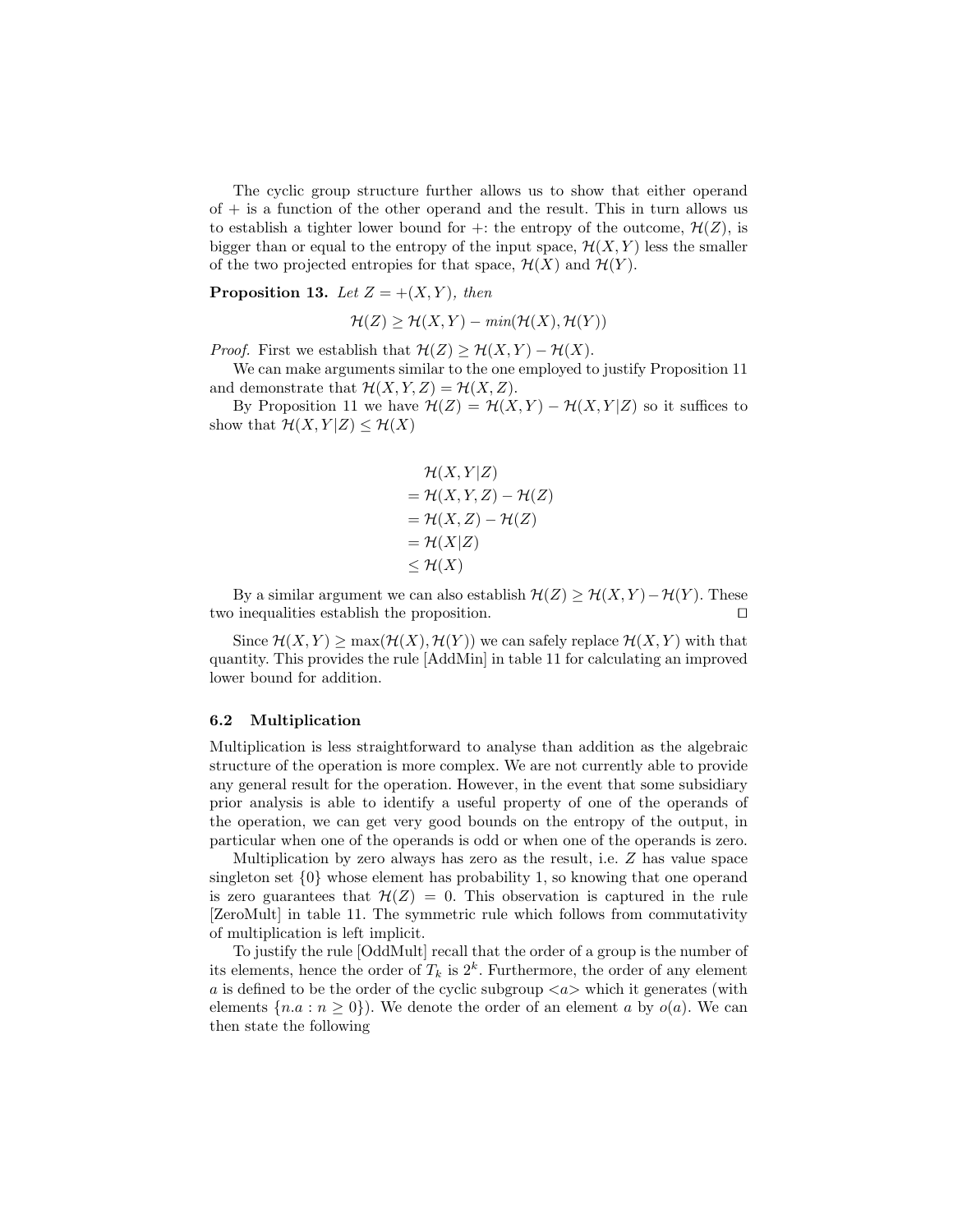**Proposition 14.** For  $a \in T_k$  where a is odd,  $o(a) = 2^k$ , i.e. any odd element is a generator for  $T_k$ .

This can be demonstrated using some elementary group theory since every odd number does not divide the order of  $T_k$ .

Because odd elements are generators for the whole set, multiplication by an odd constant (i.e. zero entropy in one component) can be viewed as an injective function from  $T_k$  to  $T_k$  and so the entropy of the output space can never be less than the entropy of the other operand.

**Proposition 15.** Let  $Z = *(X, Y)$  where  $\forall x \in X$ . x is an odd constant, then

 $\mathcal{H}(Z) \geq \mathcal{H}(Y)$ 

The implication of this result for propagation of lower bounds during multiplication is captured in the rule [OddMult] in table 11. The symmetric rule which follows from commutativity of multiplication is left implicit.

Although we don't have anything we can say in general about leakage via multiplication we do have a theoretical result which may prove useful in future work: we know the size of the inverse image of an element of  $T_k$ .

**Theorem 3.** For c in  $T_k$ ,

.

$$
|*^{-1}(c)| = \begin{cases} (k+1-\log o(c))2^{k-1} & \text{if } c \neq 0\\ (k+2)2^{k-1} & \text{if } c = 0 \end{cases}
$$

#### 7 Conclusions and future work

The work presented in this paper is the first time information theory has been used to measure interference between variables in a simple imperative language with loops. An obvious and very desirable extension of the work would be to a language with probabilistic operators.

Incremental improvement of the analysis could be given by a subtler treatment of loops and by improved bounds on a wider range of expressions. A similar syntax based, security related analysis might be applied to queries on a secure database. Denning [8] did work on information flow in database queries.

It would be also interesting to be able to provide a "backward" analysis where given an interference property that we want a program to satisfy we are able to deduce constraints on the interference of the input. A simple example of this scenario is provided by Shannon's perfect secrecy theorem where the property of non-interference on the output implies the inequality  $\mathcal{H}(L) > \mathcal{H}(\mathsf{Out})$ .

Timing issues like "rate of interference" could also be analysed by our theory allowing for a quantitative analysis of "timing attacks" [31].

On a more speculative level we hope that quantified interference could play a role in fields where modularity is an issue (for example model checking or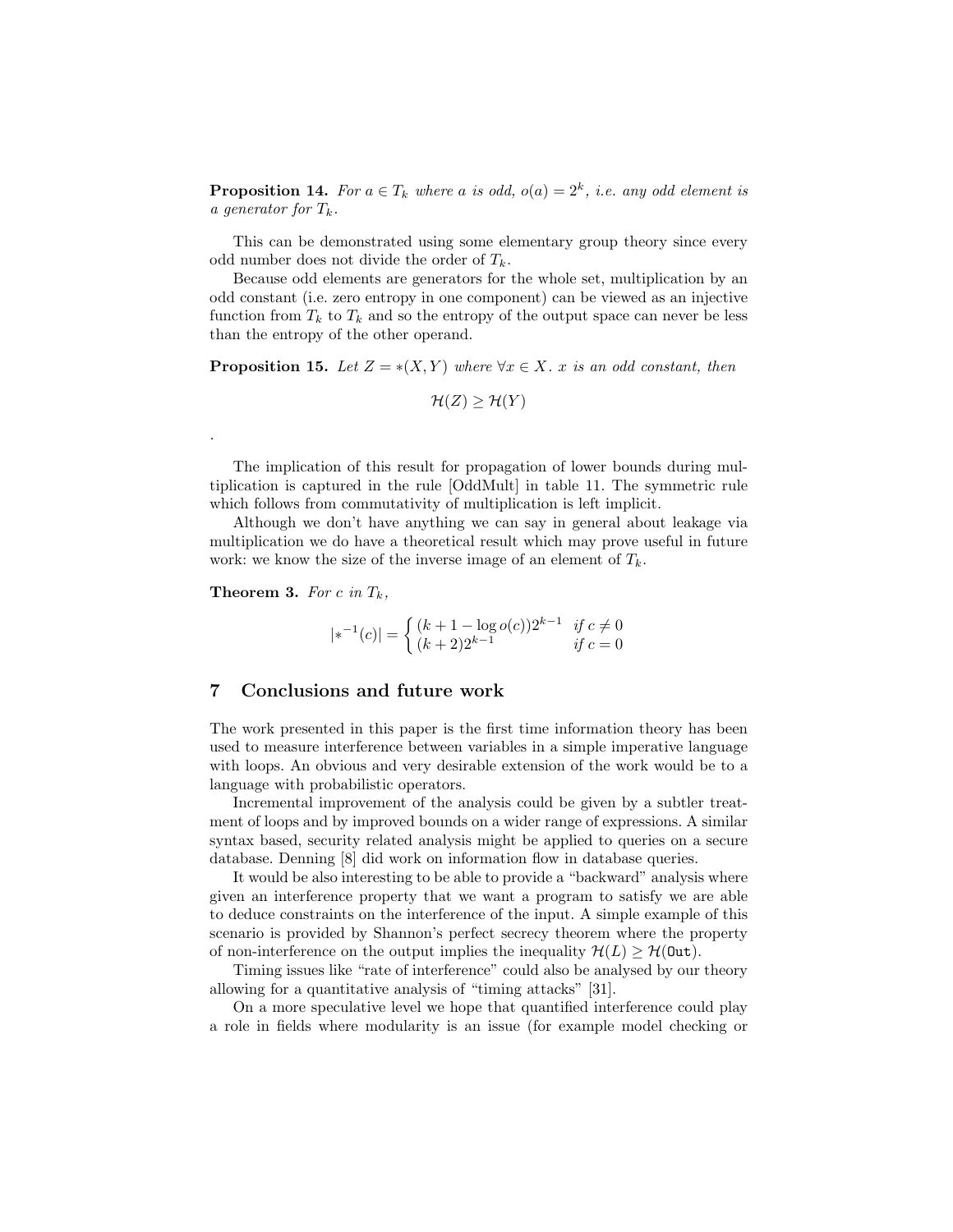information hiding). At the present modular reasoning seems to break down whenever modules interfere by means other than their interfaces. However if once quantified the interference is shown to be below the threshold that affects the desired behaviour of the modules, it could be possible to still use modular reasoning. An interesting development in this respect could be to investigate the integration of quantified interference with non-interference based logic [23, 11].

In our work information theory and denotational semantics provide two different levels in the analysis. However recent work relating denotational semantics and entropy has shown that there is an interaction between these two disciplines: both theories model in different albeit related ways partiality/uncertainty. The choice of flat domains as a denotational semantics for our programming language was motivated by a desire to emphasise that our analysis assumes programs are not reactive but have a functional, or data transforming, semantics. It may well be an accident that these flat domains sit comfortably with entropic measures but the work of K. Martin [15] begs the question whether there is a more fundamental relationship between the two being utilised in our work.

The authors would like to thank Peter O'Hearn and the anonymous referees for their helpful comments, corrections and suggestions for improvement.

#### References

- 1. Torben Amtoft and Anindya Banerjee. Information flow analysis in logical form. In Roberto Giacobazzi, editor, SAS 2004 (11th Static Analysis Symposium), Verona, Italy, August 2004, volume 3148 of LNCS, pages 100–115. Springer-Verlag, 2004.
- 2. K.J. Biba. Integrity considerations for secure computer systems. Technical Report ESD-TR-76-372, USAF Electronics Systems Division, Bedford, MA, April 1977.
- 3. D. Clark, S. Hunt, and P. Malacaria. Quantified interference for a while language. In Electronic Notes in Theoretical Computer Science 112, pages 149 – 166. Elsevier, 2005.
- 4. David Clark, Sebastian Hunt, and Pasquale Malacaria. Quantitative analysis of the leakage of confidential data. In Alessandra Di Pierro and Herbert Wiklicky, editors, Electronic Notes in Theoretical Computer Science, volume 59. Elsevier, 2002.
- 5. Michael R. Clarkson, Andrew C. Myers, and Fred B. Schneider. Belief in information flow. In 18th IEEE Computer Security Foundations Workshop, 2005.
- 6. Thomas M. Cover and Joy A. Thomas. Elements of Information Theory. Wiley Interscience, 1991.
- 7. D. E. R. Denning. A lattice model of secure information flow. Communications of the ACM, 19(5), May 1976.
- 8. D. E. R. Denning. Cryptography and Data Security. Addison-Wesley, 1982.
- 9. J. Goguen and J. Meseguer. Security policies and security models. In IEEE Symposium on Security and Privacy, pages 11–20. IEEE Computer Society Press, 1982.
- 10. Sebastian Hunt and David Sands. On flow-sensitive security types. In Proc. Principles of Programming Languages, 33rd Annual ACM SIGPLAN - SIGACT Symposium (POPL'06), Charleston, South Carolina, USA, January 2006. ACM Press. To appear.
- 11. S. Isthiaq and P.W. O'Hearn. BI as an assertion language for mutable data structures. In 28th POPL, pages 14–26, London, January 2001.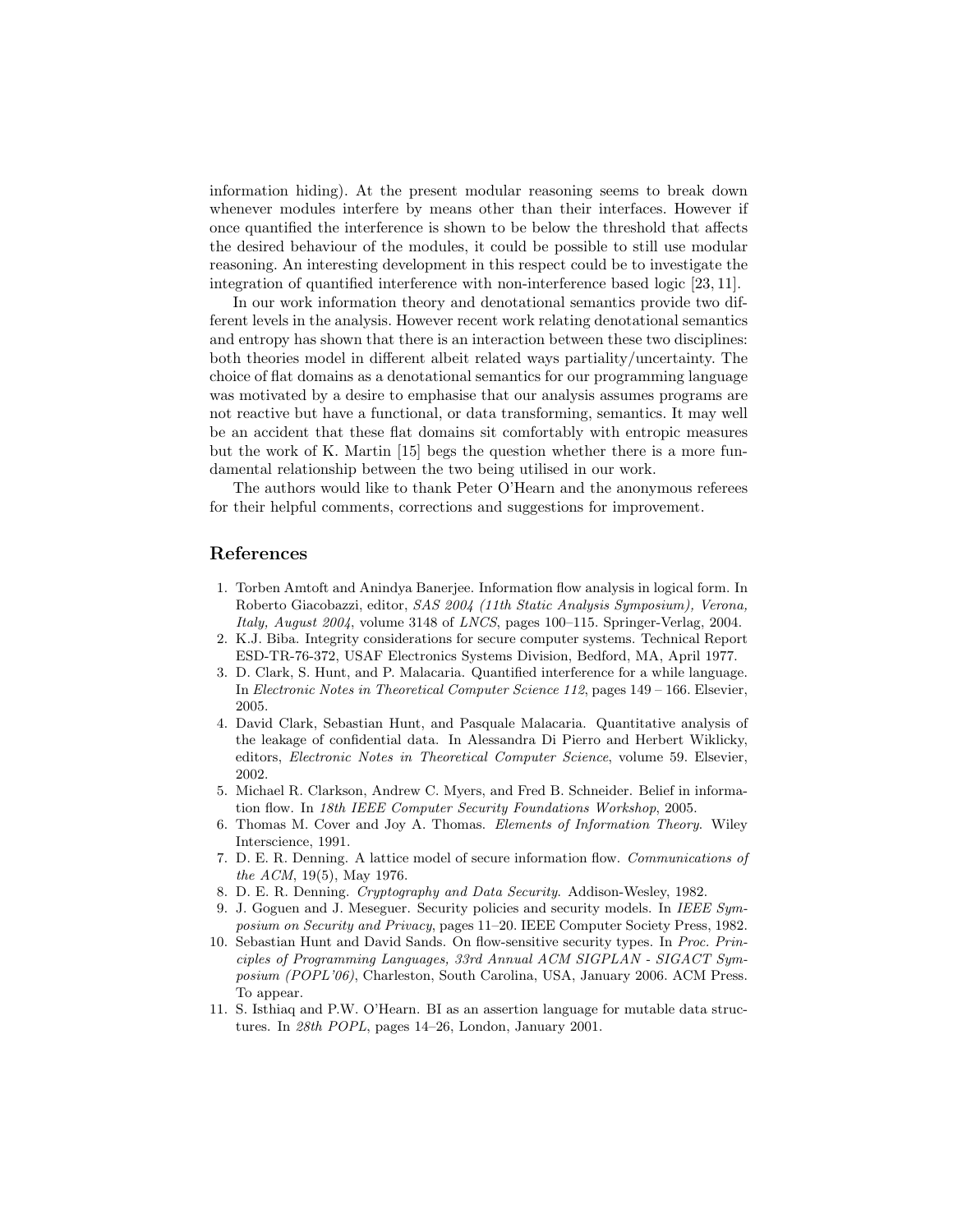- 12. Richard L.Burden and J. Douglas Faires. Numerical Analysis. PWS-KENT, 1989. ISBN 0-534-93219-3.
- 13. Gavin Lowe. Quantifying information flow. In Proceedings of the Workshop on Automated Verification of Critical Systems, 2001.
- 14. Pasquale Malacaria. Assessing security threats of looping constructs. In Principles of Programming Languages, 2007.
- 15. Keye Martin. Entropy as a fixed point. Theoretical Compututer Science, 350(2– 3):292–324, 2006.
- 16. James L. Massey. Guessing and entropy. In Proc. IEEE International Symposium on Information Theory, Trondheim, Norway, 1994.
- 17. Annabelle McIver and Carroll Morgan. A probabilistic approach to information hiding. In Programming methodology, pages 441–460. Springer-Verlag New York, Inc., New York, NY, USA, 2003.
- 18. John McLean. Security models and information flow. In Proceedings of the 1990 IEEE Symposium on Security and Privacy, Oakland, California, May 1990.
- 19. Jonathan Millen. Covert channel capacity. In Proc. 1987 IEEE Symposium on Research in Security and Privacy. IEEE Computer Society Press, 1987.
- 20. C.C. Morgan, A.K. McIver, and K. Seidel. Probabilistic predicate transformers. ACM Transactions on Programming and Systems, 18(3):325–353, May 1996.
- 21. Alessandra Di Pierro, Chris Hankin, and Herbert Wiklicky. Approximate noninterference. In Iliano Cervesato, editor, CSFW'02 – 15th IEEE Computer Security Foundation Workshop. IEEE Computer Society Press, June 2002.
- 22. Gordon Plotkin. Lambda definability and logical relations. Technical Report Memorandum SAI-RM-4, Department of Artificial Intelligence, University of Edinburgh, 1973.
- 23. J. Reynolds. Separation logic: a logic for shared mutable data structures. Invited Paper, LICS'02, 2002.
- 24. J. C. Reynolds. Syntactic control of interference. In Conf. Record 5th ACM Symp. on Principles of Programming Languages, pages 39–46, Tucson, Arizona, 1978. ACM, New York.
- 25. Andrei Sabelfeld and David Sands. A per model of secure information flow in sequential programs. In Proc. European Symposium on Programming, Amsterdam, The Netherlands, March 1999. ACM Press.
- 26. Andrei Sabelfeld and David Sands. Probabilistic noninterference for multi-threaded programs. In Proc. 13th IEEE Computer Security Foundations Workshop, Cambridge, England, July 2000. IEEE Computer Society Press.
- 27. Claude Shannon. A mathematical theory of communication. The Bell System Technical Journal, 27:379–423 and 623–656, July and October 1948. Available on-line at http://cm.bell-labs.com/cm/ms/what/shannonday/paper.html.
- 28. Richard Statman. Logical relations and the typed lambda calculus. Information and Control, 65, 1985.
- 29. D. Sutherland. A model of information. In Proceedings of the 9th National Computer Security Conference, September 1986.
- 30. D. Volpano and C. Irvine. Secure flow typing. Computers and Security, 16(2):137– 144, 1997.
- 31. Dennis Volpano. Safety versus secrecy. In Proc. 6th Int'l Symposium on Static Analysis, LNCS, pages 303–311, Sep 1999.
- 32. Dennis Volpano and Geoffrey Smith. Eliminating covert flows with minimum typings. In Proceedings of the 10th IEEE Computer Security Foundations Workshop, pages 156–168, Rockport, MA, 1997.